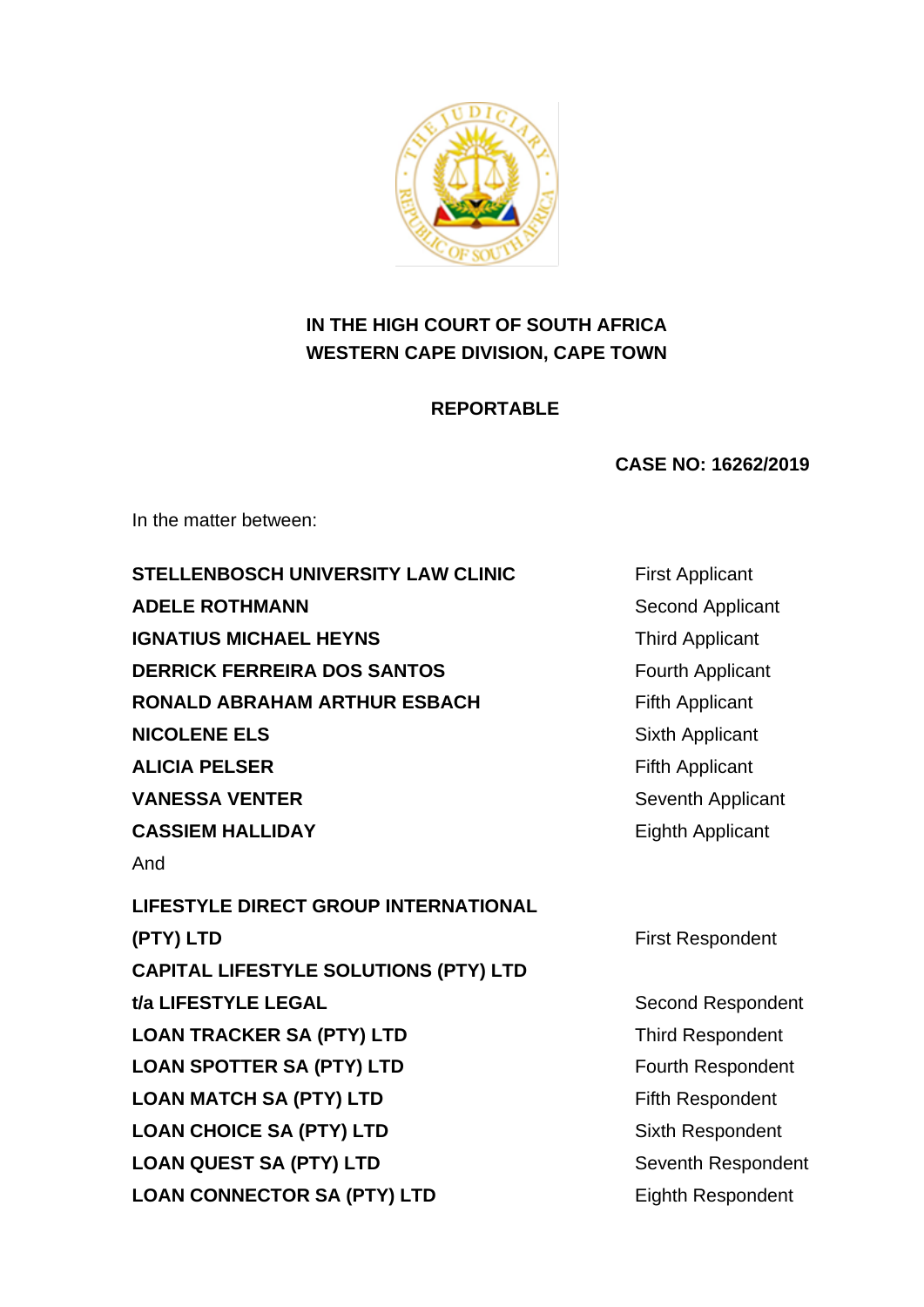**LOAN HUB SA (PTY) LTD** Ninth Respondent **LOAN ZONE SA (PTY) LTD** Tenth Respondent **LOAN LOCATOR SA (PTY) LTD** Eleventh Respondent **LOAN SCOUT SA (PTY) LTD** Twelfth Respondent **LOAN TRACER SA (PTY) LTD** Thirteenth Respondent **LOAN DETECTOR SA (PTY) LTD** Fourteenth Respondent **LIFESTYLE LEGAL (PTY) LTD** Fifteenth Respondent **LIFESTYLE ATTORNEYS (PTY) LTD** Sixteenth Respondent ALL WHEEL AUTO (PTY) LTD Seventeenth Respondent **DAMIAN MALANDER** Eighteenth Respondent **NANDIE PAICH** Nineteenth Respondent

Bench: P.A.L.Gamble, J Heard: 8 & 9 March 2021 Delivered: 21 July 2021

This judgment was handed down electronically by circulation to the parties' representatives via email and release to SAFLII. The date and time for hand-down is deemed to be 15h00 on Wednesday 21 July 2021.

# **JUDGMENT \_\_\_\_\_\_\_\_\_\_\_\_\_\_\_\_\_\_\_\_\_\_\_\_\_\_\_\_\_\_\_\_\_\_\_\_\_\_\_\_\_\_\_\_\_\_\_\_\_\_\_\_\_\_\_\_\_\_\_\_\_\_\_\_\_\_\_\_**

**GAMBLE, J:**

### **INTRODUCTION**

1. The applicants seek the certification by this Court of an "opt-out" class action to be instituted against the respondents in which they will seek to undo certain agreements which the respondents allegedly concluded with a multitude of consumers, to reverse various transactions concluded pursuant to such agreements and to compensate aggrieved consumers for the losses allegedly incurred as a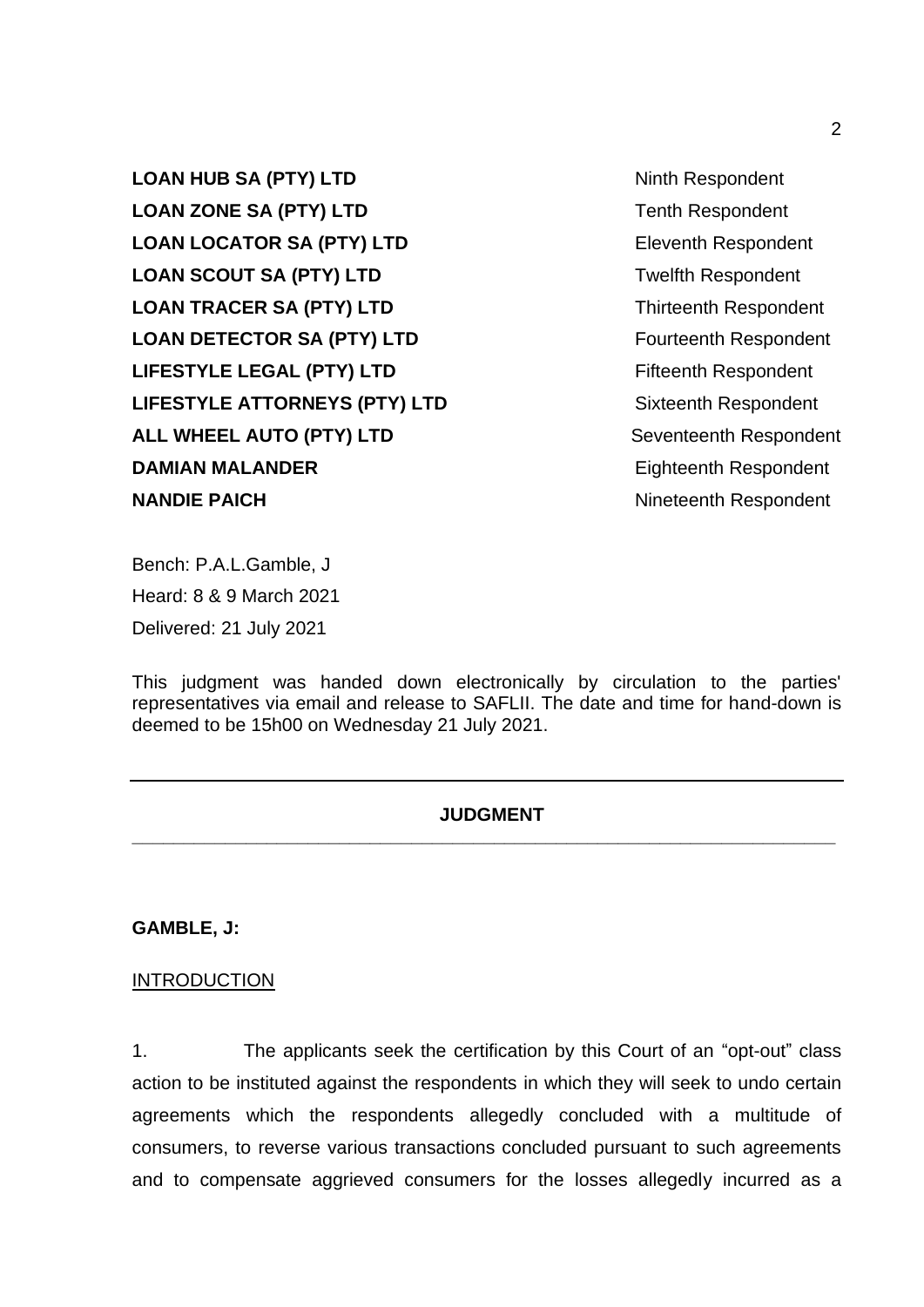consequence of a fraudulent scheme implemented by the respondents. The applicants also seek to interdict the respondents from conducting such scheme pending the final determination of the class action.

2. The applicants contend that the respondents are not registered creditproviders but that they nevertheless lure unsuspecting consumers with promises of loans and loan-finding services. Then, it is said that, although the respondents are not registered legal practitioners, they purport to charge consumers for legal advice. It is said that in the process, the respondents conduct an unlawful scam, firstly, by inviting online applications for financial assistance and then by making use of the information and personal details supplied by consumers making such applications to dupe them into concluding unwanted fixed-term contracts for legal assistance in which so-called "subscription fees" are then debited from the consumers' bank accounts.

3. In short, say the applicants, the respondents are wily confidence tricksters who exploit the informality of the internet and the financial straits in which poor consumers find themselves to perpetrate an array of frauds against innocent and vulnerable persons on a daily basis. In summary, say the applicants, consumers are duped into believing that they are applying for a much-needed cash loan while in fact they receive no money and end up paying a monthly instalment for legal "services" which they never sought, nor receive. They seek to bring an end to this sorry state of affairs through the mechanism of a class action, and in the interim, through the imposition of an interdict *pendent lite*.

4. After the launch of the application for a class action on 13 September 2019, there were two applications by non-parties to the suit. Firstly, on 19 December 2019, Legalwise South Africa (Pty) Ltd, under Rule 12 of the Uniform Rules, sought leave to intervene as the tenth applicant in the proceedings. Secondly, on 21 February 2020, the Payments Association of South Africa ("PASA") applied to be admitted to the proceedings as *amicus curiae.* 

5. The matter was originally enrolled for hearing over 2 days in April 2020 but had to be postponed due to the Covid 19 pandemic. It eventually came before this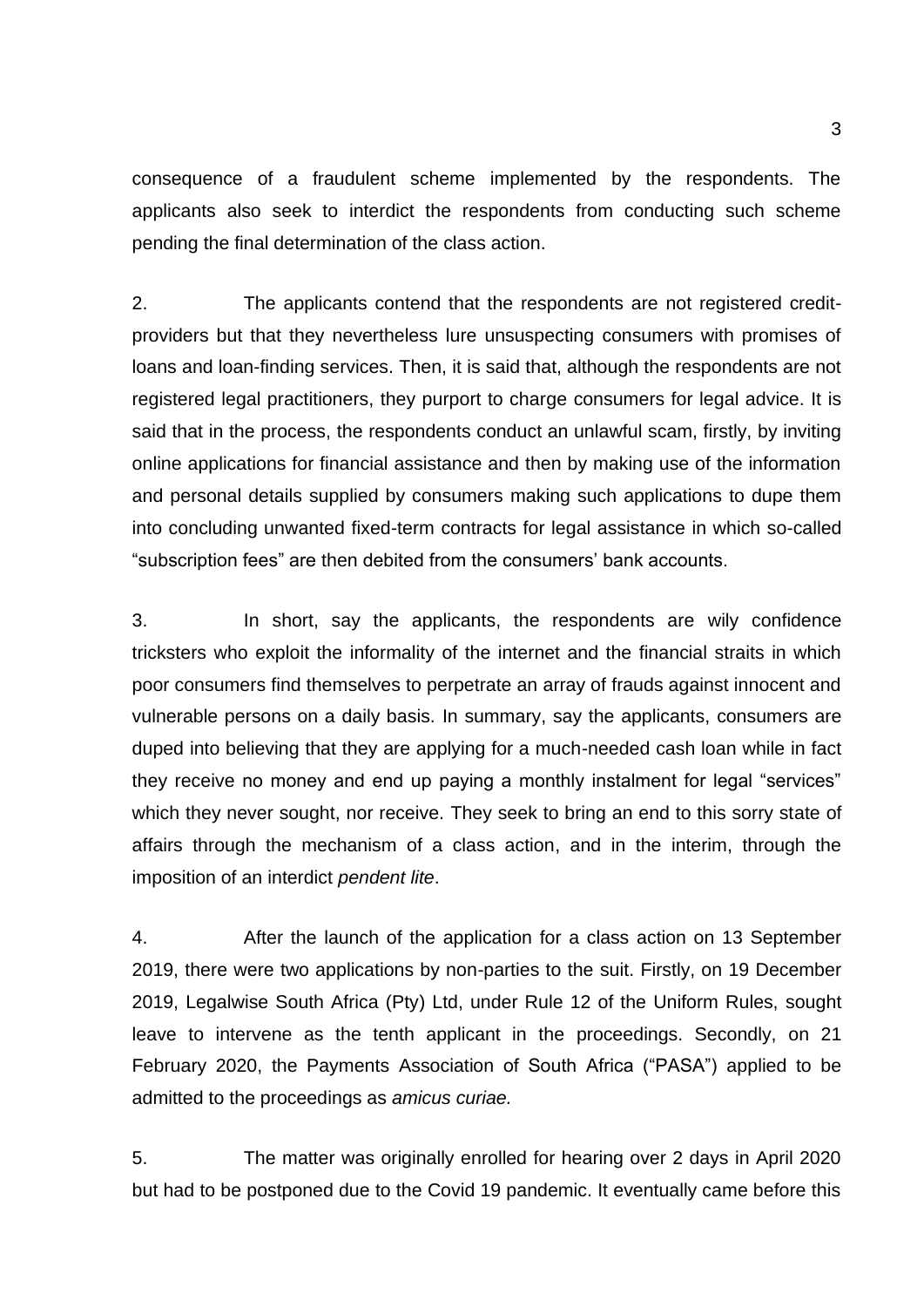Court on 8 and 9 March 2021 when a virtual hearing was conducted. Advs.J.G.Dickerson SC and L.C.Kelly, the respondents by Adv. P-S.Bothma, PASA by Adv. A.M.Price and Legalwise by Adv.N.Mayosi, represented the applicants. The Court is indebted to counsel for their heads of argument which have greatly assisted in the preparation of this judgment.

# IN LIMINE ISSUES

6. The respondents oppose Legalwise's application for joinder as a coapplicant and that procedural issue will thus need to be determined in the course of this judgment.

7. As far as PASA's participation is concerned, I did not understand any of the parties to be opposed thereto. Mr. Bothma, correctly in my view, accepted that the case as a whole raised a number of novel issues arising from, inter alia, the application of the Consumer Protection Act, 68 of 2008 ("the CPA") and that the issue of the utilization of the debit order system by the respondents fell for consideration. To the extent that PASA, as an arm of the South African Reserve Bank ("SARB"), had expert knowledge of the implementation of this system, its contribution would be relevant.

8. The admission to proceedings of an *amicus curiae* is governed by Rule 16A of the Uniform Rules as well as the court's inherent jurisdiction to regulate its own process. Ultimately, the discretion to admit an *amicus* is taken in the interests of justice and is intended to promote transparency, efficiency and understanding in constitutional litigation "by creating space for interested non-parties to provide input on important public interest matters"<sup>1</sup>. Having heard counsel for PASA, I am satisfied that its contribution is helpful to the determination of the issues and it is thus appropriate that it be admitted as an *amicus.* The substance of PASA's submissions will appear from the body of this judgment.

<sup>&</sup>lt;sup>1</sup> Children's Institute v Presiding Officer of the Children's Court, District of Krugersdorp and others 2013 (2) SA 620 (CC) at [26]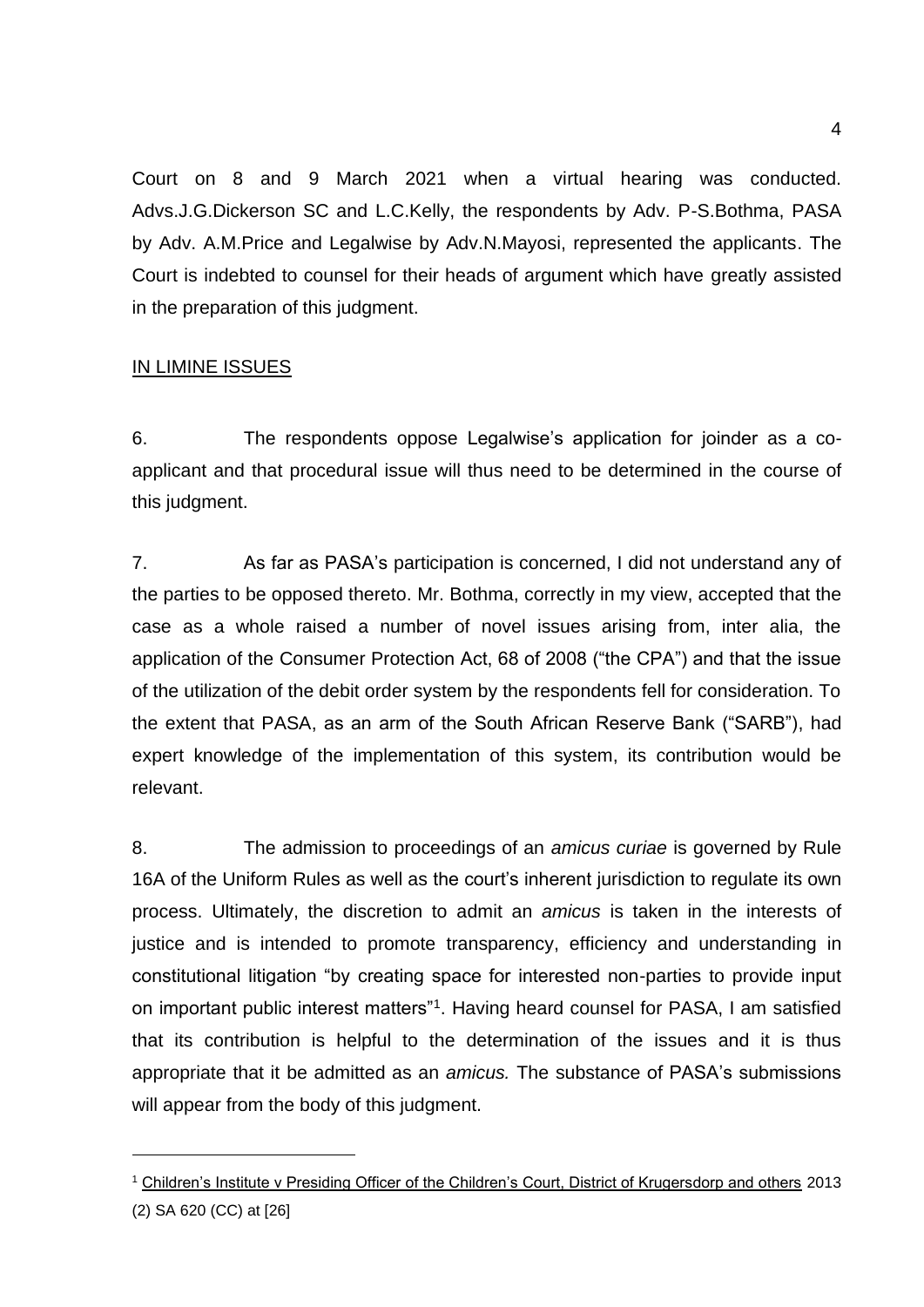9. At the commencement of proceedings on the second day of the hearing, Mr. Bothma sought leave to introduce a supplementary affidavit by the eighteenth respondent setting out certain developments which had emerged since the filing of the respondents' papers. This arose as a consequence of the Court's query at the commencement of argument on the first day whether the respondents were still operating the various internet websites of which the applicants had complained. The Court's concerns in that regard were occasioned by its own inability to access those websites via the internet to view them, and a further concern that the interlocutory relief might be moot in the circumstances.

10. The thrust of the supplementary affidavit was directed at the interim relief sought by the applicants and intended to demonstrate that no such relief was required in the circumstances, as the websites had been closed down. The applicants managed to file a reply to the respondents' supplementary affidavit shortly before the conclusion of proceedings on the second day. That affidavit sought to demonstrate that certain of the websites claimed to have been closed down by the respondents were in fact still operative and that the case for interim relief was very much still a live issue.

11. In the result, both supplementary affidavits were received by the Court and now form part of the record.<sup>2</sup> They thus fall to be considered in the course of the judgment.

12. As will appear from this judgment, there is significant common ground between the applicants and respondents on the criteria for the certification of a class action and the *lis* between the parties in this application is limited to two discrete issues – (i) commonality of issues, and (ii) appropriateness of the remedy.

# DEVELOPMENT OF THE CLASS ACTION IN OUR LAW

<sup>2</sup> See pages 1043 to 1102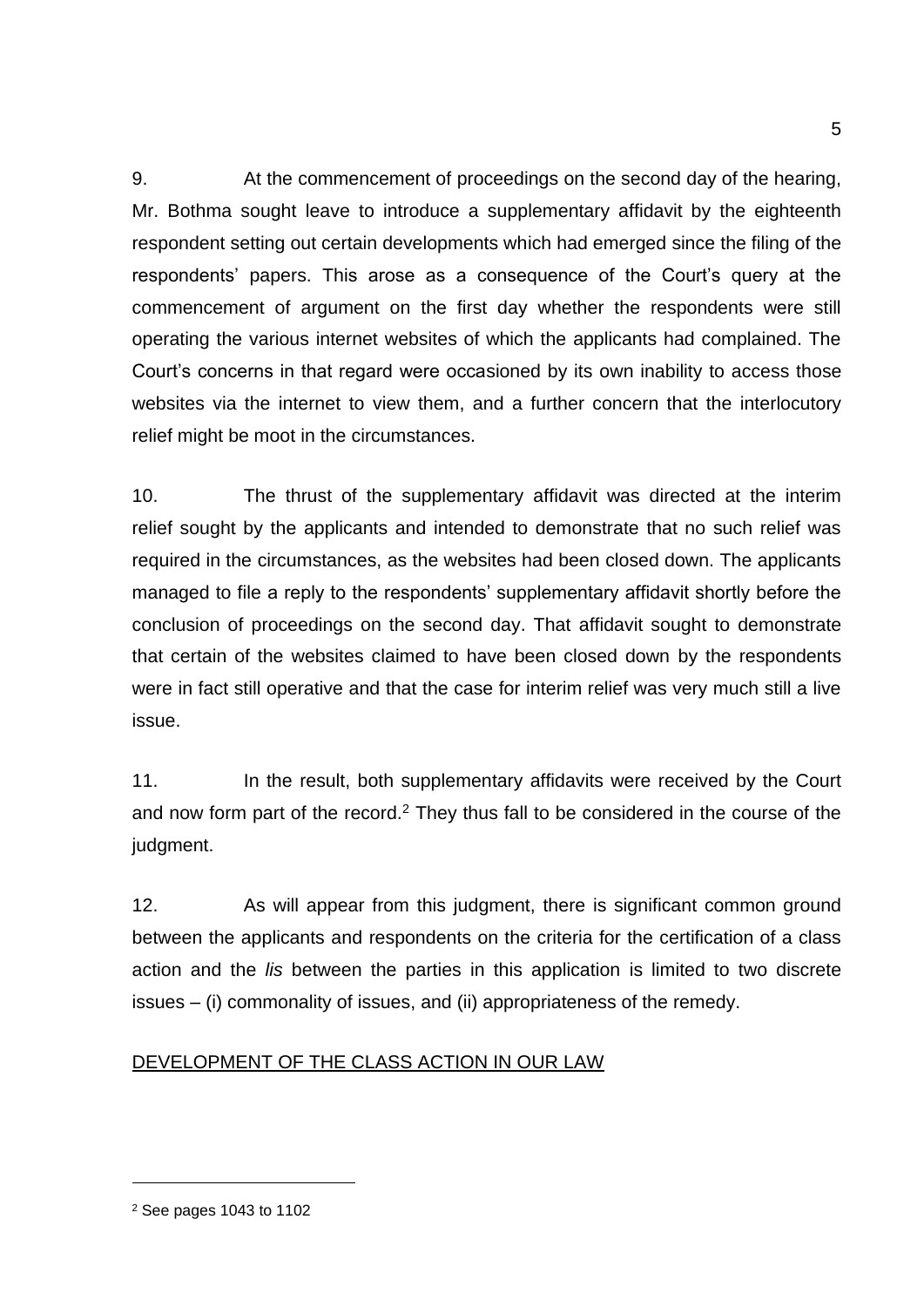13. While it has been employed extensively in the United States of America and certain common law jurisdictions similar to ours, class action litigation is a relative novelty in South African law and can be considered still to be in the stage of jurisprudential development. That notwithstanding, our highest courts have already pronounced decisively on the topic and guidelines have been set to guide both litigants and courts alike faced with an application such as this, for the certification of a class action.

14. At the heart of class action litigation lies access to justice for ordinary working people who cannot otherwise afford the exorbitant cost of litigation in our country.<sup>3</sup> Such collective litigation saw the light of day in our legal system at the turn of the century in response to a serial failure by the Eastern Cape Provincial Government to pay disability grants to needy persons who qualified therefor. A group of four individuals, duly assisted by a public interest law firm, the Legal Resources Centre, commenced proceedings to secure the recovery of outstanding grants and to procure the future payment thereof. After such action had been sanctioned in the Provincial Division, the Province took the matter on appeal, where Cameron JA delivered the unanimous judgment of the Supreme Court of Appeal. 4 I shall quote in some detail from that judgment as it usefully provides the legal tapestry against which the present matter falls to be considered. All internal references in the judgments cited in this judgment have been omitted, unless expressly cited.

15. In Ngxuza, Cameron JA described the social importance of class action litigation as follows.

"[1] The law is a scarce resource in South Africa. This case shows that justice is even harder to come by. It concerns the ways in which the poorest in our country are to be permitted

<sup>3</sup> See, for example, The South African Law Commission *The Recognition of Class Actions and Public Interest Actions in South African Law Report* Project 88 (1998) para 1.3 – 1.4; South African Law Commission *The Recognition of a Class Action in South African Law Working Paper 57* Project 88 (1995) para 5.28

<sup>4</sup> Permanent Secretary, Department of Welfare, Eastern Cape v Ngxuza 2001 (4) SA 1184 (SCA)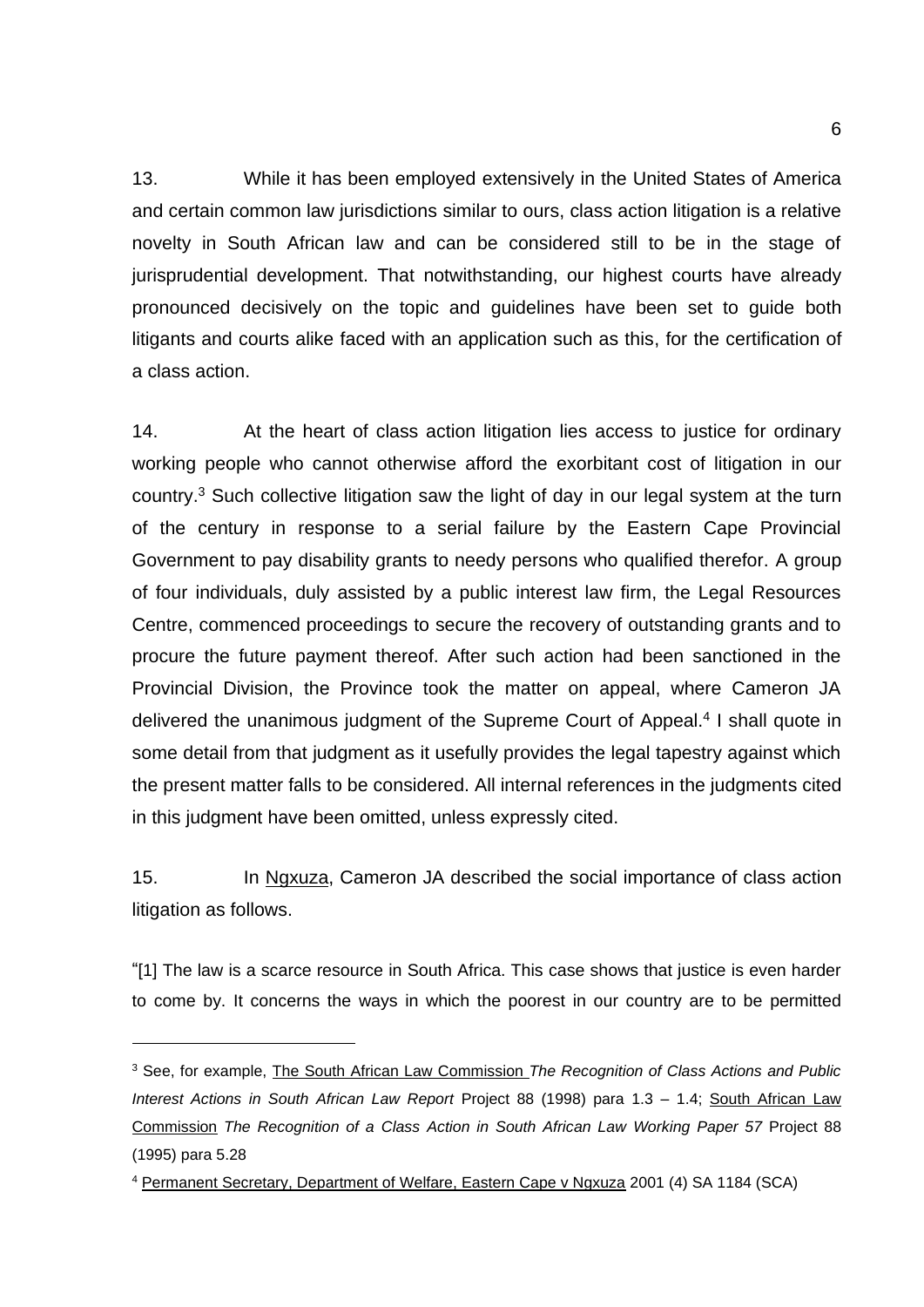access to both. In the Eastern Cape Division of the High Court four individual applicants, assisted by the Legal Resources Centre, brought motion proceedings against the Eastern Cape provincial government (represented by respectively the departmental and political heads of provincial welfare, who are the first and second appellants). They sought two-fold relief. The first portion was to reinstate the grants they had been receiving under the Social Assistance Act, which the province had without notice to them terminated. The province conceded the claims of three of the applicants, with payment of arrears and interest. They are the respondents in the appeal (I refer to them as "the applicants"). A fourth applicant failed, and he plays no further part in the proceedings in which the contested issue is the immensely more expansive, second portion of the relief the applicants sought. That concerned the plight of many tens of thousands of Eastern Cape disability grantees they alleged were in a similar predicament to themselves, in that they, too, had had their grants unfairly and unlawfully terminated. On their behalf, aiming to secure the reinstatement en masse of their cancelled pensions, the applicants sought to institute representative, class action and public interest proceedings in terms of s 38(b), (c) and (d) of the Constitution. Froneman J, in a judgment now reported granted them leave to proceed."

16. The Learned Judge of Appeal went on to examine the procedural basis for allowing litigants to proceed by way of a class action.

"[4] In the type of class action at issue in this case, one or more claimants litigate against a defendant not only on their own behalf but on behalf of all other similar claimants. The most important feature of the class action is that other members of the class, although not formally and individually joined, benefit from, and are bound by, the outcome of the litigation unless they invoke prescribed procedures to opt out of it. Defendants may also be sued as members of a class. The class action was until 1994 unknown to our law, where the individual litigant's personal and direct interest in litigation defined the boundaries of the court's powers in it. If a claimant wished to participate in existing court proceedings, he or she had to become formally associated with them by compliance with the formalities of joinder. The difficulties the traditional approach to participation in legal process creates are well described in an analysis that appeared after the class action was nationally regularised in the United States through a federal rule of court more than sixty years ago:

"*The cardinal difficulty with joinder ... is that it presupposes the prospective plaintiffs' advancing en masse on the courts. In most situations such spontaneity cannot arise either because the various parties who have the common interest are isolated,*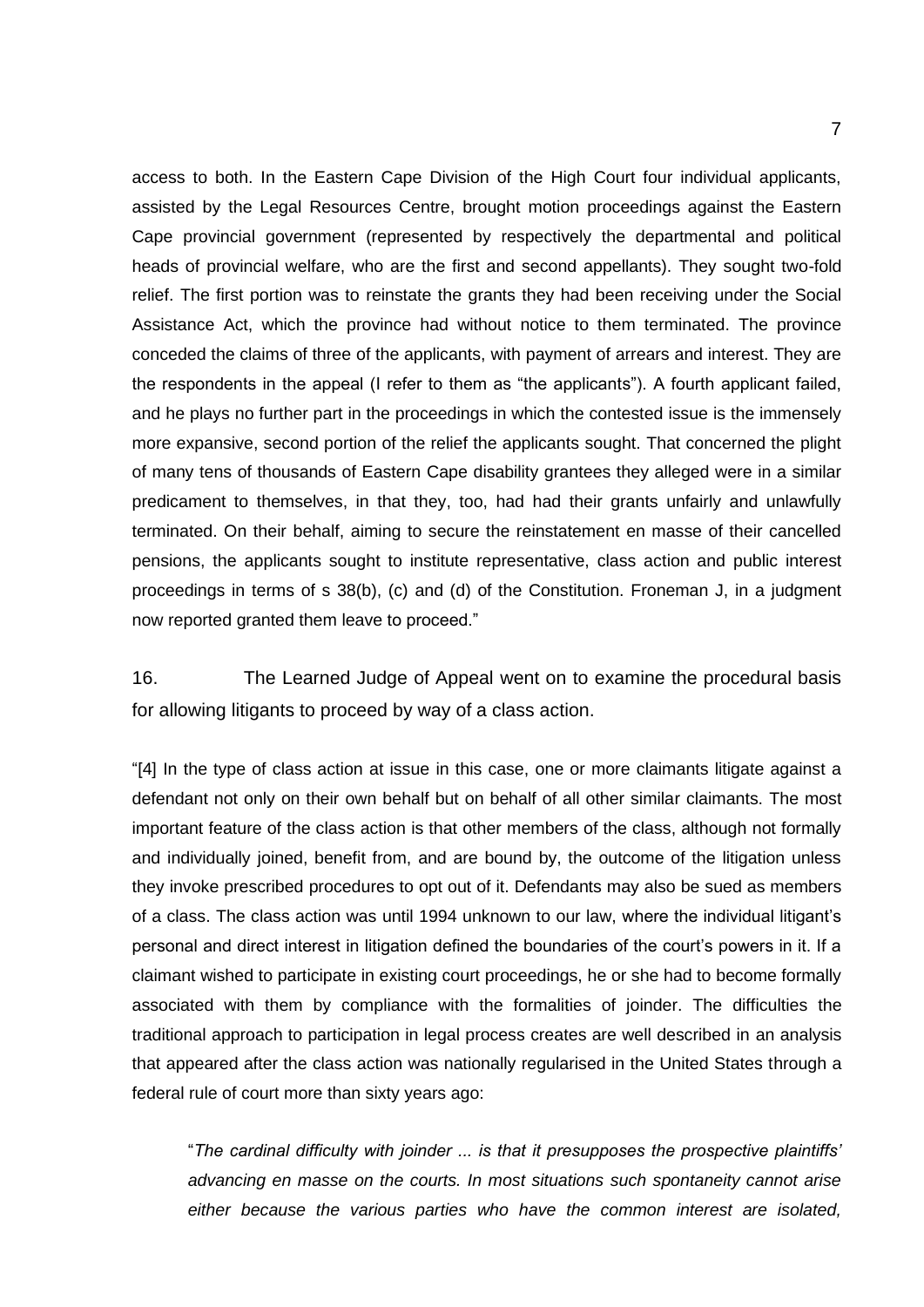*scattered and utter strangers to each other. Thus while the necessity for group action through joinder clearly exists, the conditions for it do not. It may not be enough for society simply to set up courts and wait for litigants to bring their complaints — they may never come. What is needed, then, is something over and above the possibility of joinder. There must be some affirmative technique for bringing everyone into the case and for making recovery available to all. It is not so much a matter of permitting joinder as of ensuring it."*

[H Kalven, Jr and M Rosenfield "The Contemporary Function of Class Suit" (1941) *University of Chicago Law Review* 684 at 687-8. To similar effect is H Erasmus *Superior Court Practice* A2-4J: The traditional rules governing joinder "are impractical where the number of applicants is large and/or all the potential applicants have yet to be identified."]

[5] The class action cuts through these complexities. The issue between the members of the class and the defendant is tried once. The judgment binds all, and the benefits of its ruling accrue to all. The procedure has particular utility where a large group of plaintiffs each has a small claim that may be difficult or impossible to pursue individually. The mechanism is employed not only in its country of origin, the United States of America, where detailed rules governing its use have developed, but in other countries as well. The reason the procedure is invoked so frequently lies in the complexity of modern social structures, and the attendant cost of legal proceedings:

"*Modern society seems increasingly to expose men to such group injuries for which individually they are in a poor position to seek legal redress, either because they do not know enough or because such redress is disproportionately expensive. If each is left to assert his rights alone if and when he can, there will at best be a random and fragmentary enforcement, if there is any at all*."

[6] It is precisely because so many in our country are in a 'poor position to seek legal redress', and because the technicalities of legal procedure, including joinder, may unduly complicate the attainment of justice, that both the interim Constitution and the Constitution created the express entitlement that 'anyone' asserting a right in the Bill of Rights could litigate 'as a member of, or in the interest of, a group or class of persons'".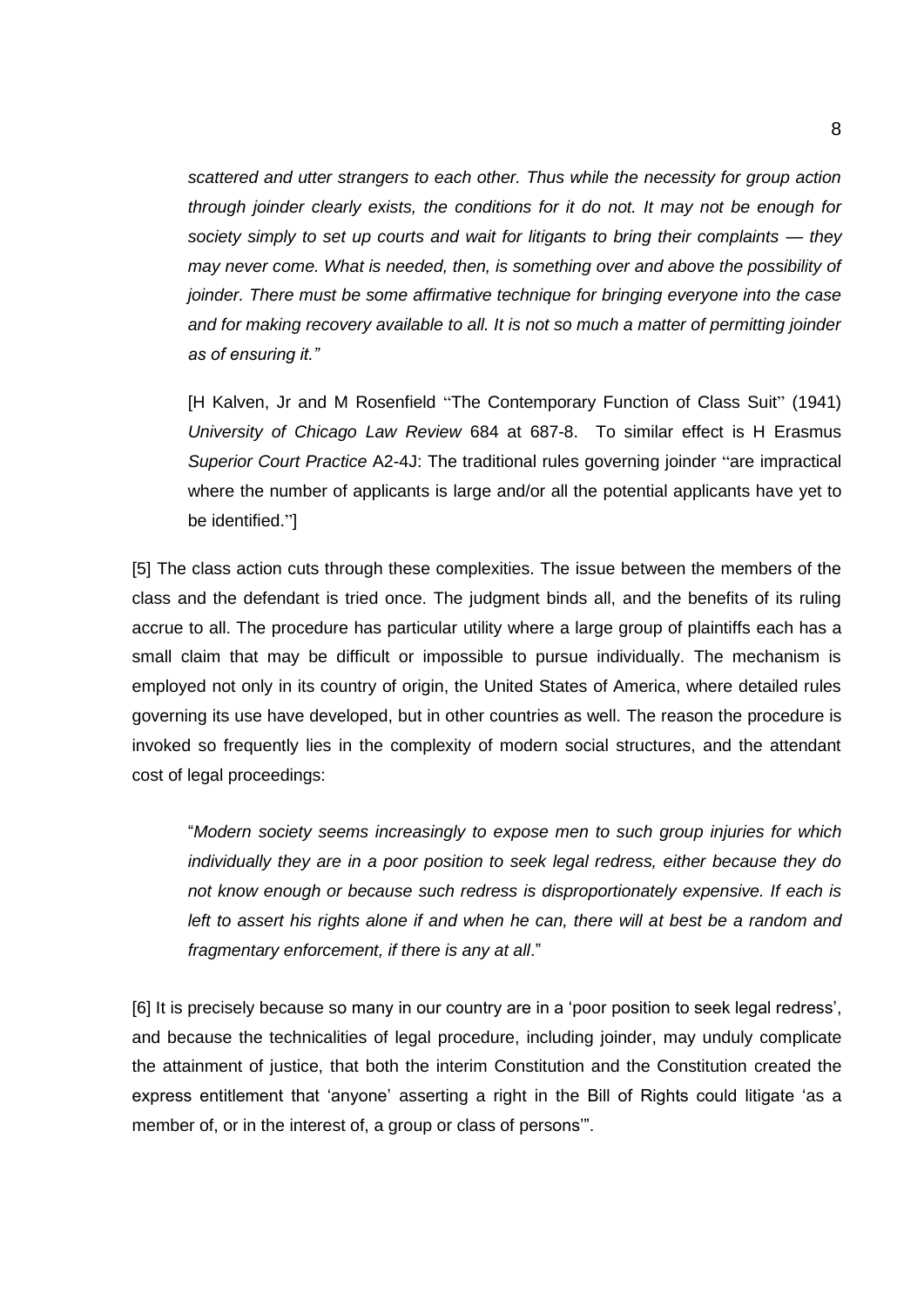17. In November 2012, the Supreme Court of Appeal heard two applications brought by purveyors of bread seeking the certification of class actions aimed at attacking the dominance in the consumer market of certain bread cartels allegedly responsible for price fixing.<sup>5</sup> Both matters were heard by the same panel of judges with separate judgments being delivered in each case. The *rationes decidendi* of the decisions were, however, unanimous and the decisions are now regarded as having established the criteria to be applied by courts considering the certification of class actions.

18. In CRC Trust, Wallis JA stressed the importance of correctly categorizing the nature of the intended class action.

"[18] Recognition of the representative nature of a class action has important implications for determining the requirements for such actions. If the action is representative it is essential to identify, not necessarily by name but by description, those who are being represented. As it is their rights that are to be adjudicated upon, they must either be given the opportunity to be excluded from the class (to opt out) or they must be required to join the class (to opt in). It is also necessary to identify the representative and to determine both their suitability to act as such and the basis upon which they will do so. The element of aggregation of claims dictates that the claims brought together in the action, whilst not necessarily identical, should raise common issues of fact or law, the resolution of which will serve to resolve or enable the resolution of all claims."

19. The learned Judge of Appeal went on to list the requirements for certification of class actions.

"[26] In the course of argument the presiding judge put to counsel the following list of the elements that should guide a court in making a certification decision. They were:

• the existence of a class identifiable by objective criteria;

<sup>&</sup>lt;sup>5</sup> Trustees for the time being of the Children's Resource Centre Trust v Pioneer Food (Pty) Ltd and others 2013 (2) SA 213 (SCA) ("CRC Trust"); Mukkadam and others v Pioneer Foods (Pty) Ltd and others 2013 (2) SA 254 (SCA) ("Mukkadam SCA")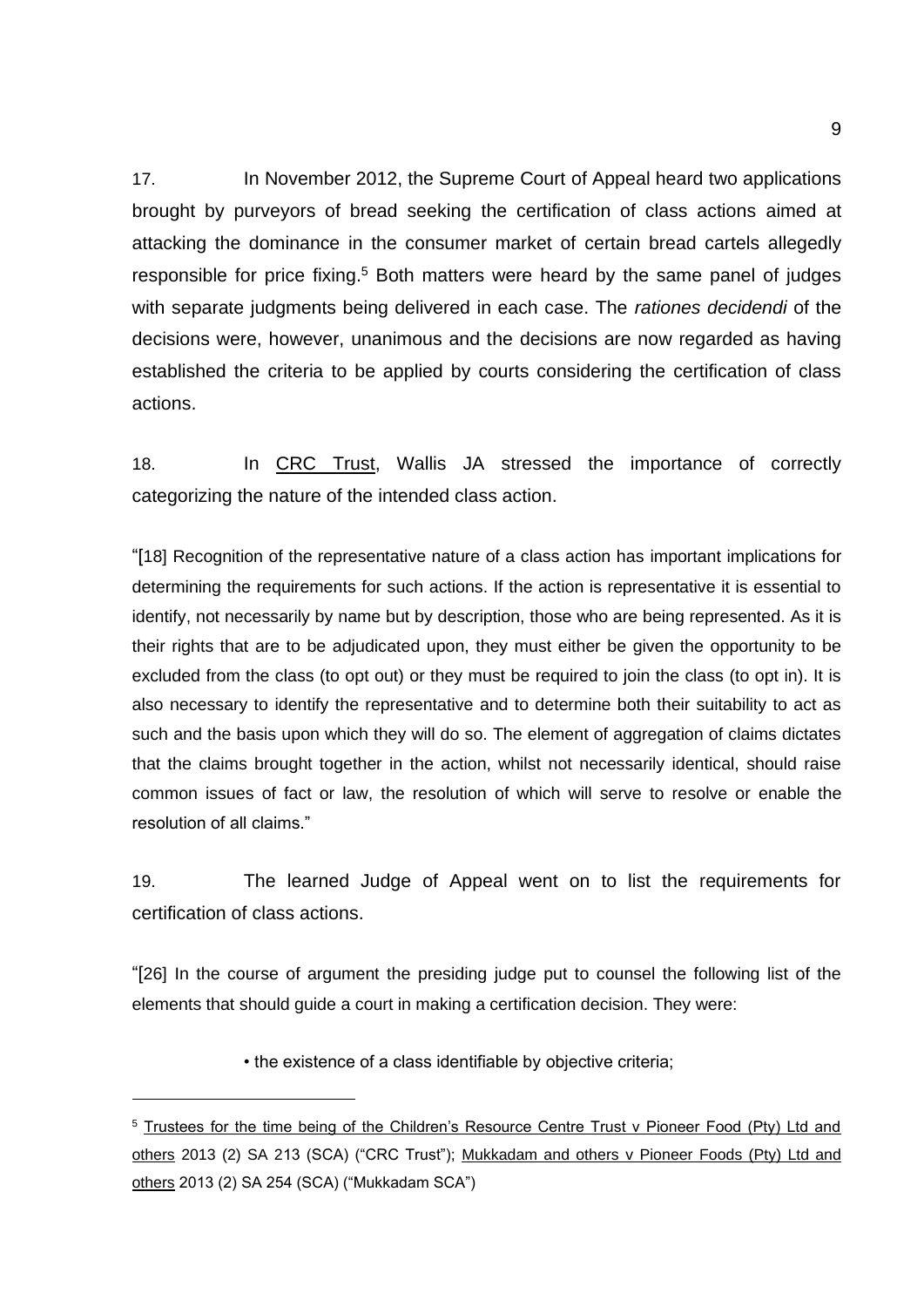• a cause of action raising a triable issue;

• that the right to relief depends upon the determination of issues of fact, or law, or both, common to all members of the class;

• that the relief sought, or damages claimed, flow from the cause of action and are ascertainable and capable of determination;

• that where the claim is for damages there is an appropriate procedure for allocating the damages to the members of the class;

• that the proposed representative is suitable to be permitted to conduct the action and represent the class;

• whether given the composition of the class and the nature of the proposed action a class action is the most appropriate means of determining the claims of class members.

There is an element of overlapping in these requirements. For example, the composition of the class cannot be determined without considering the nature of the claim. The fact that there are issues common to a number of potential claimants may dictate that a class action is the most appropriate manner in which to proceed, but that is not necessarily the case. A class action may be certified in respect of limited issues, for example, negligence in a mass personal injuries claim, leaving issues personal to the members of the class, such as damages, to be resolved separately.

[27] This list corresponds substantially with the factors identified by the Law Commission as the requirements for certification. It also overlaps with what Cameron JA said [in Ngxuza] were 'the quintessential elements of a class action', in dealing with a contention that a class had been inadequately described, namely

'… that (1) the class is so numerous that joinder of all its members is impracticable; (2) there are questions of law and fact common to the class; (3) the claims of the applicants representing the class are typical of the claims of the rest; and (4) the applicants through their legal representatives, the Legal Resources Centre, will fairly and adequately protect the interests of the class.'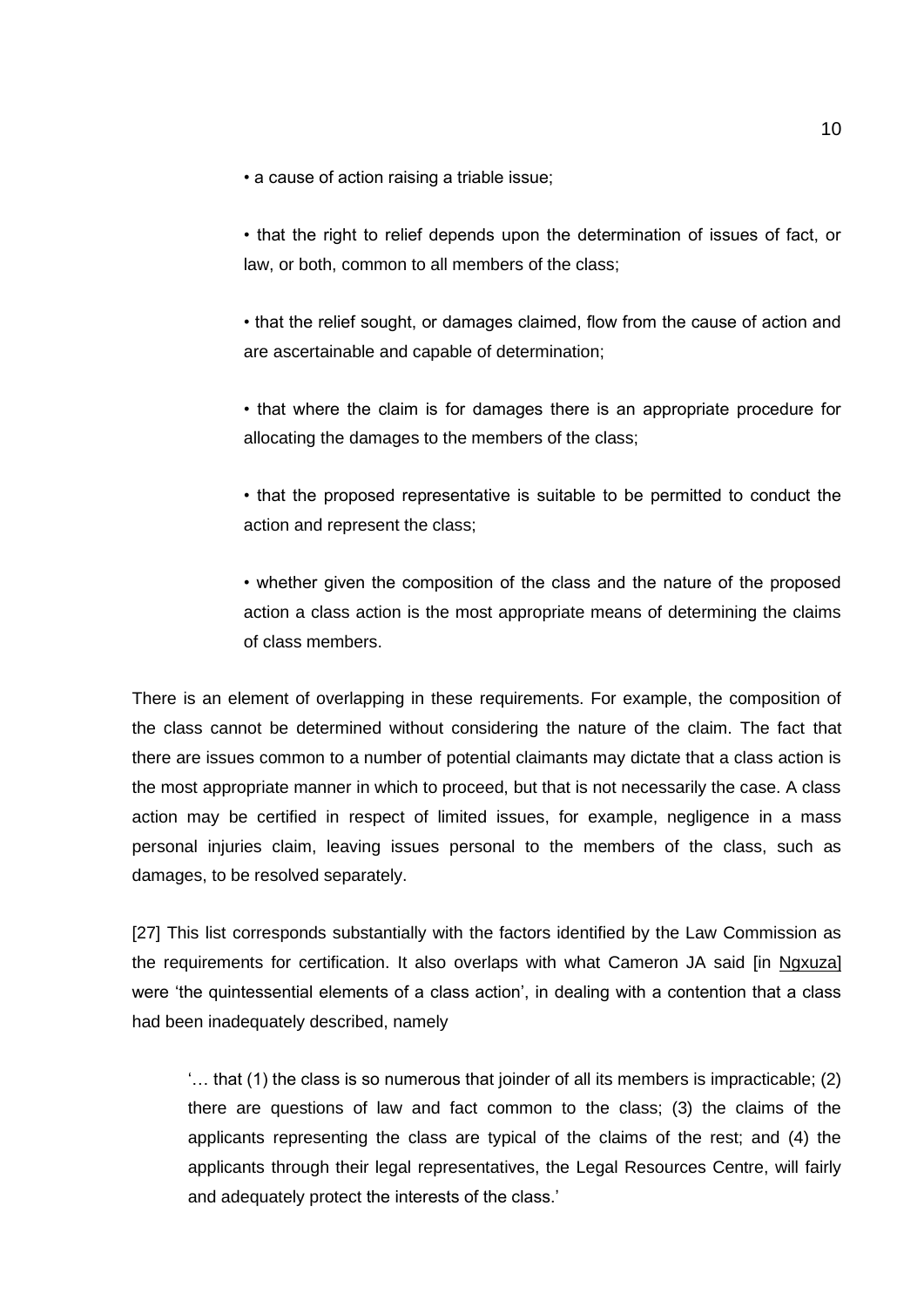Similar requirements are prescribed in Federal Rule 23(a) of the Federal Rules of Civil Procedure in the United States of America, namely that the class is so numerous that joinder of all its members is impracticable; that there are questions of law or fact that are common to the class; that the claims of the representative parties are typical of the claims of the class; and that the representative parties will fairly and adequately represent the interests of the class. These requirements are referred to as numerosity, commonality, typicality and adequate representation. Similar requirements are to be found in other jurisdictions."

20. In CRC Trust, the Supreme Court of Appeal set aside the court *a quo*'s refusal to certify a class action and remitted the matter back for reconsideration in accordance with the criteria suggested by that court.

21. In delivering the unanimous judgment of the court in Mukkadam (SCA), Nugent JA concurred with the approach of the panel in CRC Trust as regards the approach to class action certification but declined to certify such action on the basis of the facts before that court.

22. Mukkadam (SCA) proceeded to the Constitutional Court where the main iudgment of the court was delivered by Jafta  $J<sup>6</sup>$  who commented as follows in relation to the approach to be adopted in the certification of class actions, with specific reference to the judgment of Wallis JA in Mukkadam (SCA).

"*Section 173* 

[33] Section 173 of the Constitution provides: —

'The Constitutional Court, Supreme Court of Appeal and High Courts have the inherent power to protect and regulate their own process, and to develop the common law, taking into account the interests of justice.'

### *Standard for certification*

<sup>6</sup> Mukkadam v Pioneer Foods (Pty) Ltd and others 2013 (5) SA 89 (CC) ("Mukkadam CC"). Mhlantla J and Froneman J (Skweyiya J concurring) delivered separate judgments in which they agreed with Jafta J on the outcome of the appeal for varying reasons.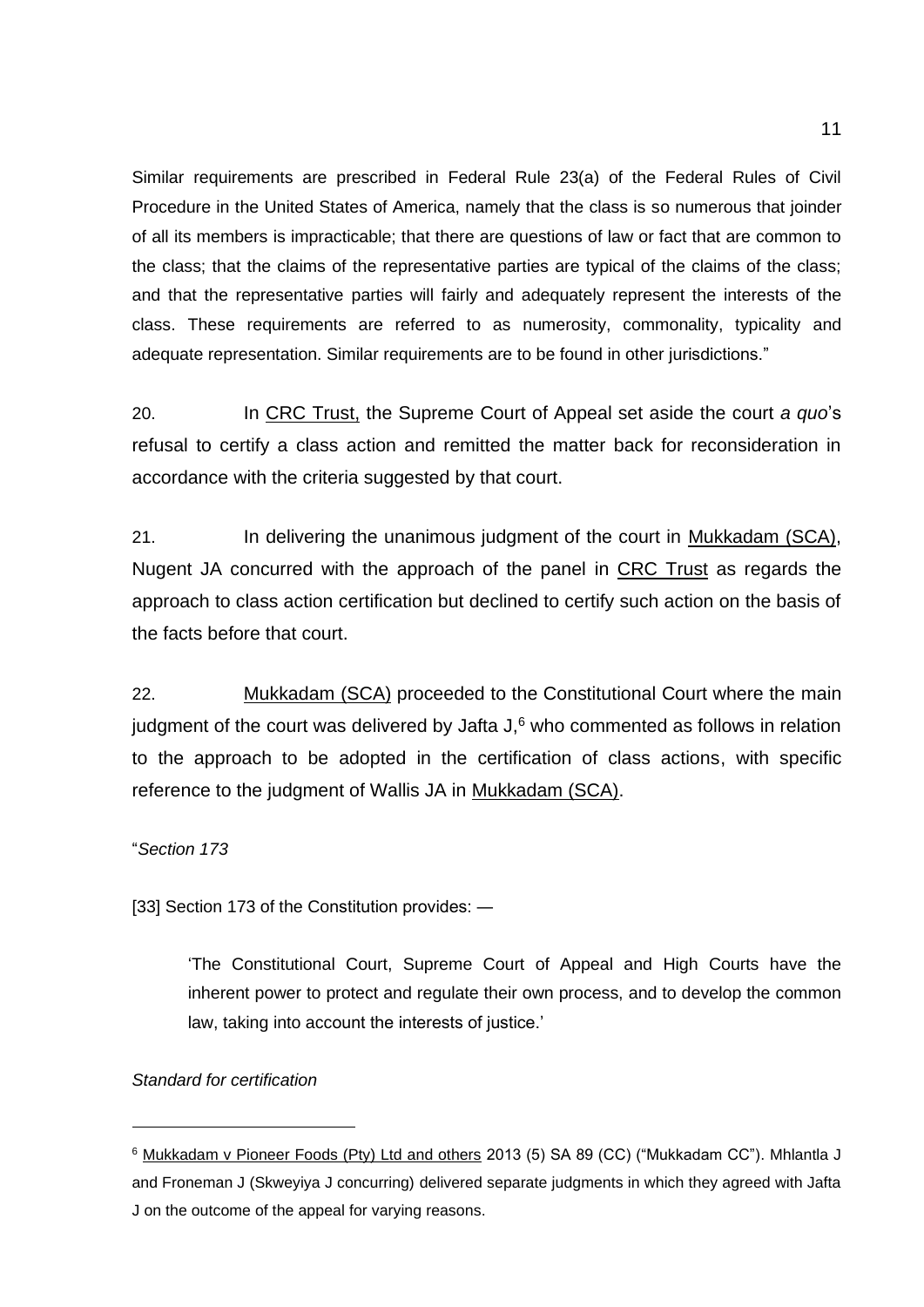[34] It is apparent from the text of the section that it does not only recognise the courts' power to protect and regulate their own processes but also their power to develop the common law where necessary to meet the interests of justice. The guiding principle in exercising the powers in the section is the interests of justice. Therefore, this is the standard which must be applied in adjudicating applications for certification to institute class actions.

[35] In *Children's Resource Centre*, the Supreme Court of Appeal laid down requirements for certification. These requirements must serve as factors to be taken into account in determining where the interests of justice lie in a particular case. They must not be treated as conditions precedent or jurisdictional facts which must be present before an application for certification may succeed. The absence of one or another requirement must not oblige a court to refuse certification where the interests of justice demand otherwise.'

23. Against that background, class action certification has been considered in the High Court in a number of cases. Perhaps the most celebrated decision to date is Nkala<sup>7</sup>, the so-called "silicosis case", in which mine-workers affected by that lung disease and pulmonary tuberculosis, sought to recover compensation for occupational injuries suffered at the hands of their employers over the years.

24. A Full Bench of the erstwhile Gauteng Local Division, which granted the applicants leave to pursue a class action, gave the following useful overview of the procedure.

"[33] To sum up, a class action represents a paradigmatic shift in the South African legal process. It is a process that permits one or more plaintiffs to file and prosecute a lawsuit on behalf of a larger group or "class" against one or more defendants. The process is utilised to allow parties and the court to manage a (sic) litigation that would be unmanageable or uneconomical if each plaintiff was to bring his/her claim individually. It is normally instituted by a representative on behalf of the relevant class of plaintiffs. The class action process is part of the equity-developed law and is designed to cover situations where the parties, particularly plaintiffs, are so numerous that it would be almost impossible to bring them all before the court in one hearing, and where it would not be in the interest of justice for them to come before court individually.

<sup>7</sup> Nkala and others v Harmony Gold Mining Co Ltd and others 2016 (5) SA 240 (GJ)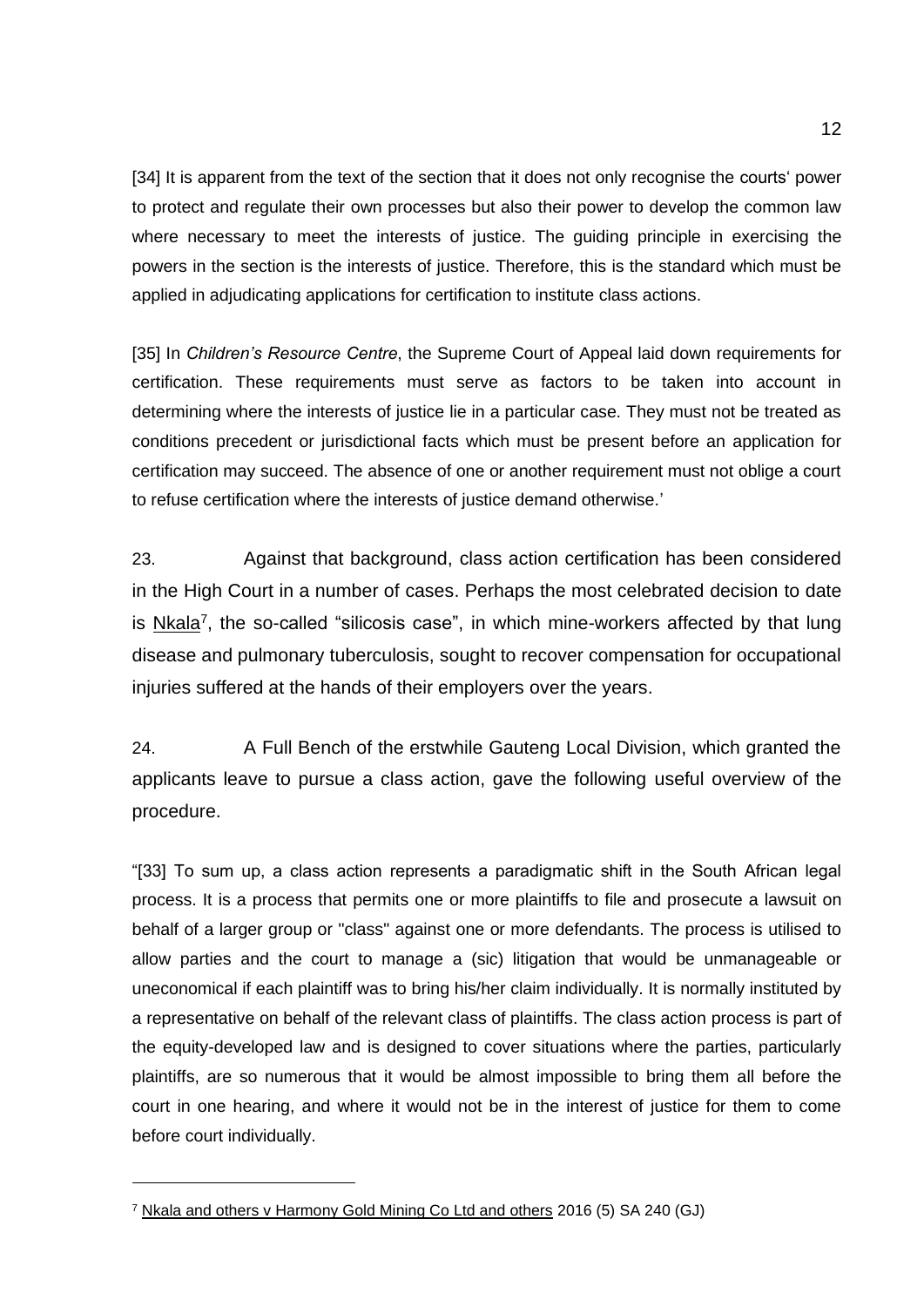[34] It is not only for the benefit of plaintiffs that the class action process was conceived, it is also designed to protect a defendant(s) from facing a multiplicity of actions resulting in it having to recast or regurgitate its case against each and every individual plaintiff. Furthermore, it enhances judicial economy by protecting courts from having to consider the same issues and evidence in multiple proceedings, which carries with it the possibility of decisions by different courts on the same issue. On the other hand, a class action allows for a single finding on the issue(s), which finding binds all the plaintiffs and all the defendants."

25. Lastly, by way of background discussion, it is necessary to mention the question of representivity and, further, to distinguish between the "opt-out" and "opt-in" procedures which are integral to class actions. In CRC Trust, the court explained it thus.

"[16] In class actions the party bringing the action does so, on behalf of the entire class, every member of which is bound by the outcome of the action, so that a separate action by a member of the class after judgment can be met with a plea of res judicata. The concept is most fully defined, by Professor Mulheron,<sup>8</sup> in the following terms:

'A class action is a legal procedure which enables the claims (or parts of the claims) of a number of persons against the same defendant to be determined in the one suit. In a class action, one or more persons ("representative plaintiff") may sue on his or her own behalf and on behalf of a number of other persons ("the class") who have a claim to a remedy for the same or a similar alleged wrong to that alleged by the representative plaintiff, and who have claims that share questions of law or fact in common with those of the representative plaintiff ("common issues"). Only the representative plaintiff is a party to the action. The class members are not usually identified as individual parties but are merely described. The class members are bound by the outcome of the litigation on the common issues, whether favourable or adverse to the class, although they do not, for the most part, take any active part in that litigation.'

[17] The class action serves to bring a number of separate claims together in one proceeding. In other words it permits the aggregation of claims. However, that is not its only function. Of

<sup>8</sup> The reference is to the writing of Professor Rachael Mulheron in '*The Class Action in Common Law Legal Systems: A Comparative Perspective 3.*'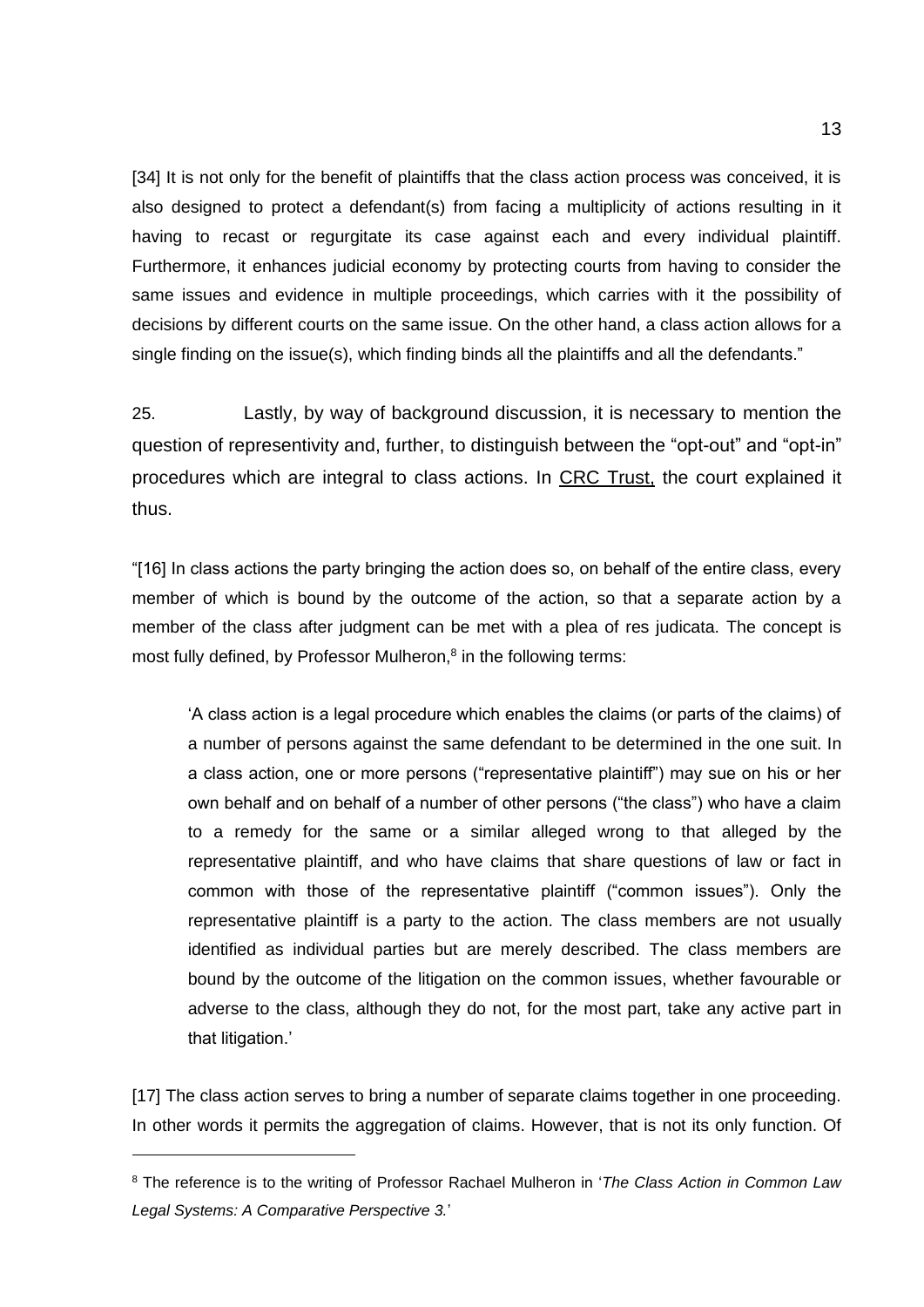equal or greater importance, as Professor Silver points out,<sup>9</sup> is the fact that the class action is 'a representational device'. It is -

'… a procedural device that expands a court's jurisdiction, empowering it to enter a judgment that is binding upon everyone with covered claims. This includes claimants who, not being named as parties, would not ordinarily be bound. A class-wide judgment extinguishes the claims of all persons meeting the class definition rather than just those of named parties and persons in privity with them, as normally is the case.

Judges and scholars sometimes treat the class action as a procedure for joining absent claimants to a lawsuit rather than as one that permits a court to treat a named party as standing in judgment on behalf of them. This is a mistake … Class members neither start out as parties nor become parties when a class is certified.'

[18] Recognition of the representative nature of a class action has important implications for determining the requirements for such actions. If the action is representative it is essential to identify, not necessarily by name but by description, those who are being represented. As it is their rights that are to be adjudicated upon, they must either be given the opportunity to be excluded from the class (to opt out) or they must be required to join the class (to opt in). It is also necessary to identify the representative and to determine both their suitability to act as such and the basis upon which they will do so. The element of aggregation of claims dictates that the claims brought together in the action, whilst not necessarily identical, should raise common issues of fact or law, the resolution of which will serve to resolve or enable the resolution of all claims."

As I have said, the applicants seek an "opt-out" certification in this matter. Further, the first applicant ("the Law Clinic") has undertaken to represent the class and there is no objection thereto by the respondents.

#### THE RELEVANT FACTUAL MATRIX

<sup>9</sup> The reference is to the writing of Prof. Charles Silver, "Class Actions - Representative Proceedings 5 *Encyclopaedia of Law and Economics* 194.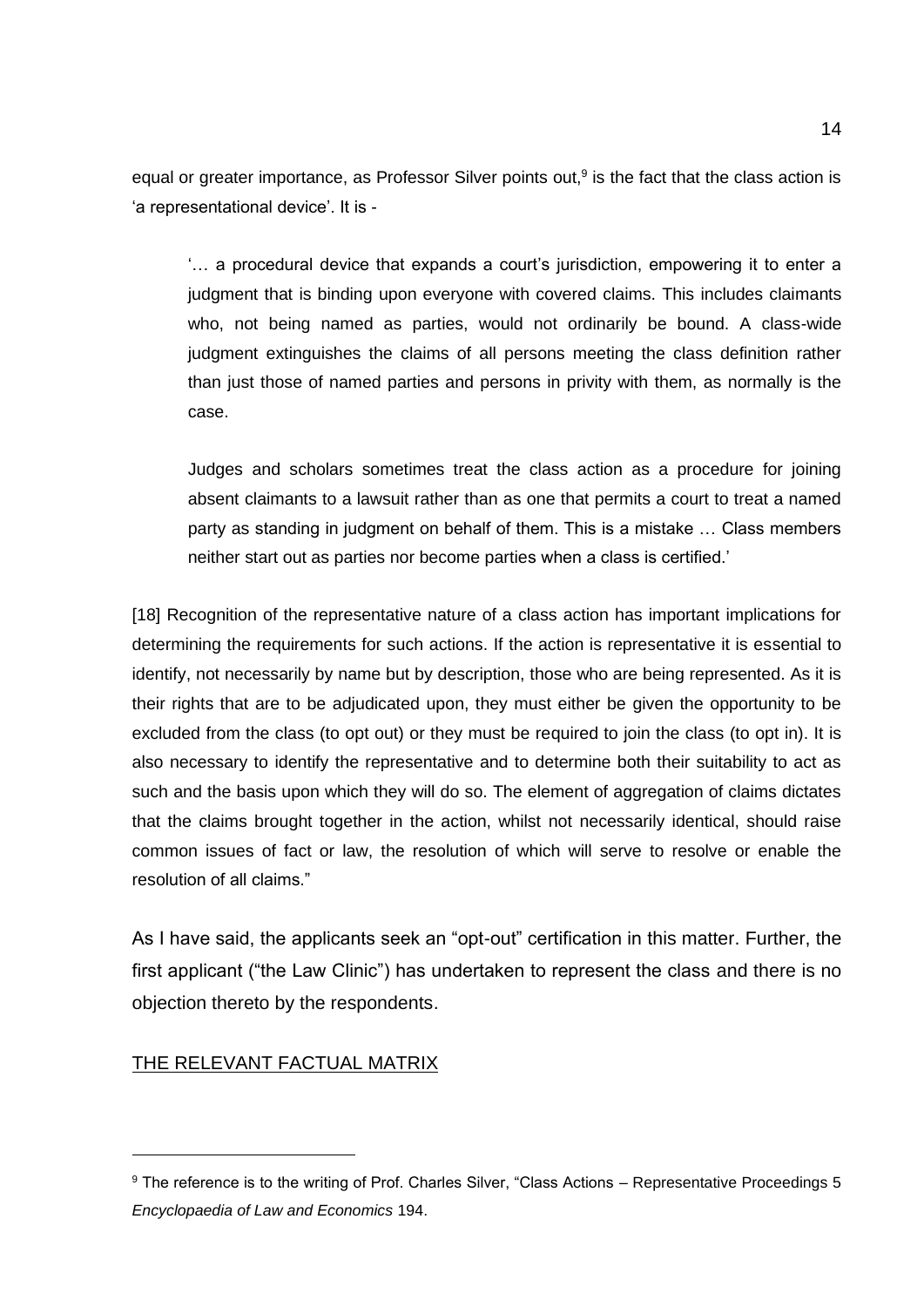26. Given the limited disputes in this application for certification, I need only give a broad overview of the relevant background facts and circumstances. I shall rely extensively on the Law Clinic's founding affidavit deposed to by one of its senior attorneys, Mr. Stephanus van der Merwe, for that purpose. Mr. van der Merwe is also a lecturer at the University.

# THE WEBSITES

27. Mr. van der Merwe notes that the Law Clinic had received hundreds of complaints from irate consumers concerning some 12 websites that were cause for concern. Listed under the address prefix [https://www](https://www/), they all prominently bore the word "loan" as part of their respective domain names as appears from the following list (the name of the company using such website is indicated in parentheses)

- (i) loantrackersa.co.za (Loan Tracker SA (Pty) Ltd, the third respondent);
- (ii) loanspottersa.co.za (Loan Spotter SA (Pty) Ltd, the fourth respondent);
- (iii) loanmatchsa.co.za (Loan Match SA (Pty) Ltd, the fifth respondent);
- (iv) loanchoicesa.co.za (Loan Choice SA (Pty) Ltd, the sixth respondent);
- (v) loanquestsa.co.za (Loan Quest SA (Pty) Ltd, the seventh respondent);
- (vi) loanconnectorsa.co.za (Loan Connector SA (Pty) Ltd, the eighth respondent);
- (vii) loanhubsa.co.za (Loan Hub SA (Pty) Ltd, the ninth respondent);
- (viii) loanzonesa.co.za (Lone Zone SA (Pty) Ltd, the tenth respondent);
- (ix) loanlocatorsa.co.za (Loan Locator SA (Pty) Ltd, the eleventh respondent);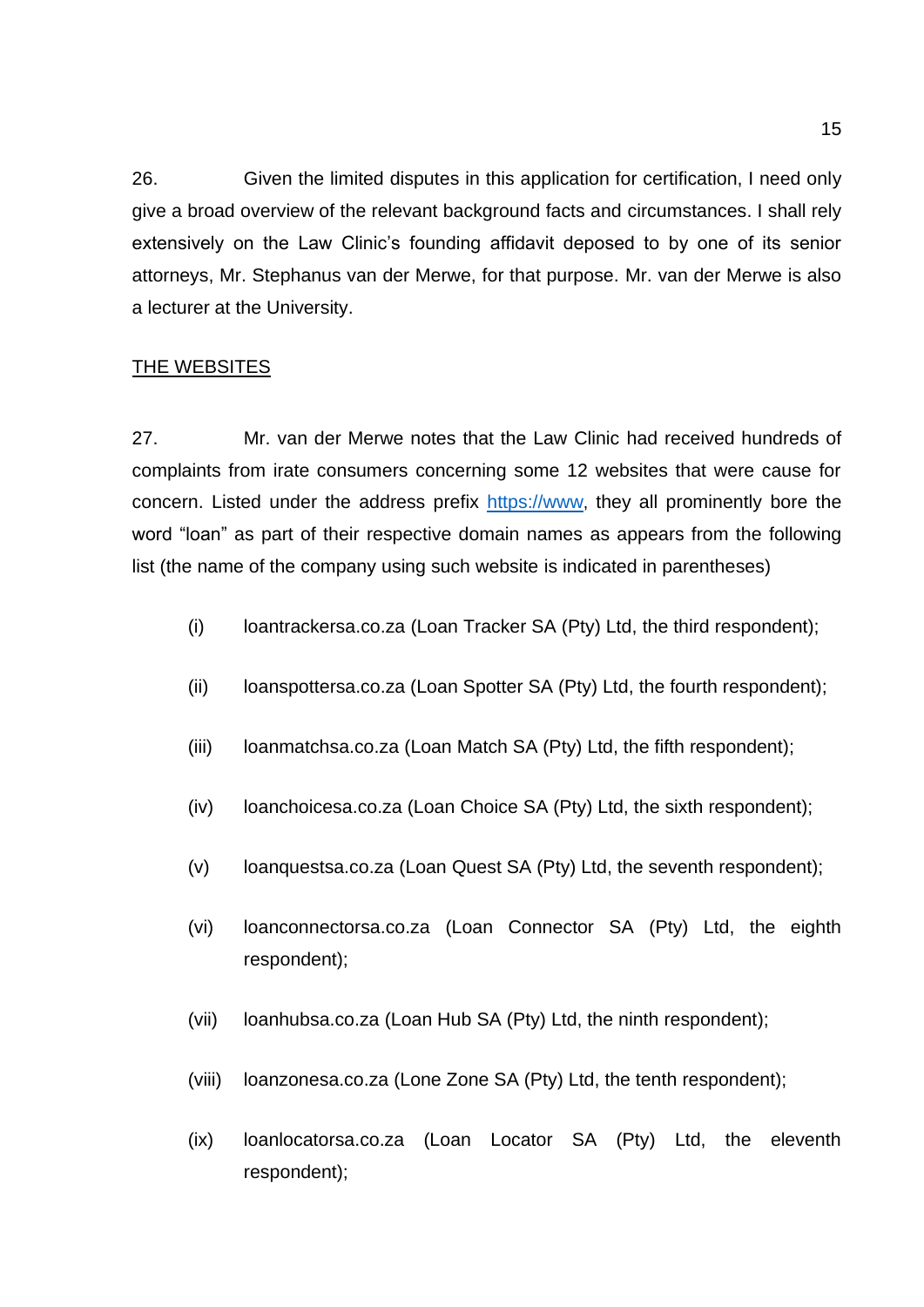- (x) loanscoutsa.co.za (Loan Scout SA (Pty) Ltd, the twelfth respondent);
- (xi) loantracersa.co.za (Loan Tracer SA (Pty) Ltd, the thirteenth respondent).

The twelfth website related to an entity called "Loan Detector SA (Pty) Ltd" (the fourteenth respondent) whose domain name is unknown to the Law Clinic.

28. Each of these websites, says Mr. van der Merwe, offered either loans or a loan finding service, intended to induce consumers to conclude agreements for unwanted services. In most instances, monies were debited from the bank accounts of consumers who had subscribed for such services via the websites, shortly after they had visited the website in question. It is said that the websites generally employed the same *modus operandi* to mislead consumers: they were invited to submit an on-line application form for what appeared to be a loan (or a service that would assist them in procuring a loan). However, tucked away in the terms of service discretely advertised on the website was a recordal that the consumer had entered into an agreement for a service unrelated to a loan (or loan-finding service) e.g. "*telephonic legal advice service."* Such agreement was invariably for a fixed term of 12 months and comprised an initial subscription fee ranging from R399 to R429 and a monthly subscription of R99 for the remaining duration of the agreement.

29. In the founding affidavit, Mr. van der Merwe has consistently referred to an "agreement" thereby suggesting, through the use of inverted commas, a purported agreement. The respondents, on the other hand, have referred to a "Service Agreement" thereby suggesting, I understand, an agreement for the provision of services of some or other kind. For the sake of clarity and consistency, I shall refer throughout in this judgment to the consequences of a consumer's application on any of the websites for an advertised product as an agreement. I expressly avoid the use of inverted commas in relation thereto.

### THE *MODUS OPERANDI*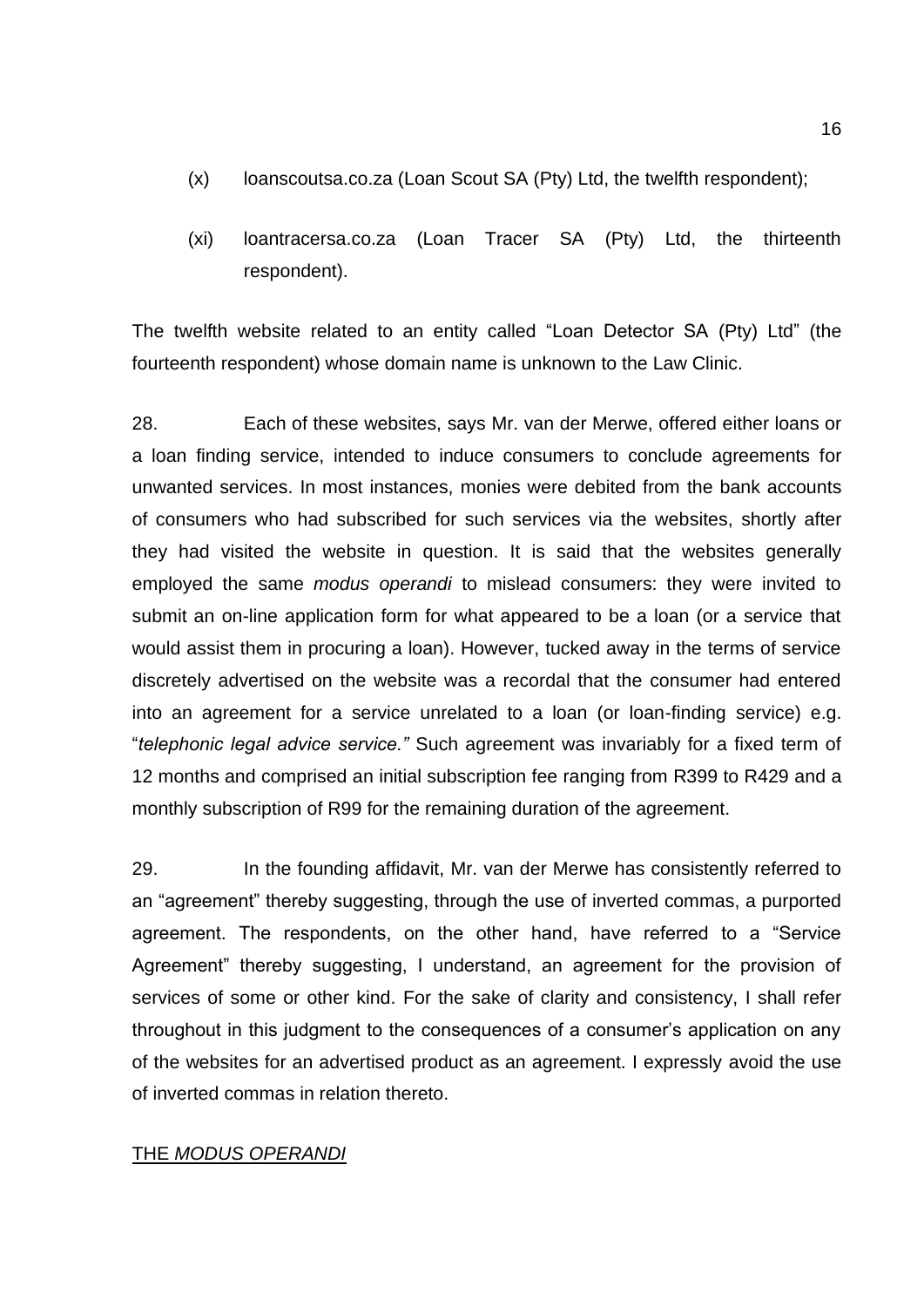30. It is pointed out that consumers were required to provide their banking details when submitting their applications. Mr. van der Merwe says that the common understanding amongst people with whom the Law Clinic had spoken was that such details were furnished on the understanding that they were applying for a loan. But, once again, buried in the terms of the service was an authorisation by the consumer permitting the company behind the website in question to debit monies due under the agreement from their bank accounts.

31. Consumers told the Law Clinic that after submitting such applications they began to notice deductions being effected from their bank accounts while no loan payments were forthcoming. When they followed up with the companies in question they were routinely informed, to their astonishment, that they had concluded agreements with the one of the respondent companies and in the process had authorized debit orders to be set up against their bank accounts. Yet, when they attempted to cancel the agreements, consumers were stonewalled by the companies responsible for the deductions. They are said to have been harassed by those companies' employees who threatened to take legal action, including blacklisting, against consumers who did not make payment in terms of their agreements.

32. The Law Clinic reports that there were literally thousands of complaints by consumers who had fallen foul of the respondents' alleged trickery. A Facebook group set up in response to the alleged scam was said to have numbered almost 700 in August 2019. In addition, there had been widespread coverage in the print and electronic media detailing the plight of consumers said to have been caught out by the respondents. For instance, on 28 April 2019, an investigative television programme known as "*Carte Blanche*" aired an expose of the alleged scam noting as follows –

"Struggling to make ends meet in the current economy, South Africans who have found themselves desperate enough to apply for certain online loans have stepped into a world of pain as they inadvertently ended up in a debt spiral, having to pay for services they never asked for, through debit orders they had no idea they were authorising. It's a nightmare that once begun, can take you years to clear up."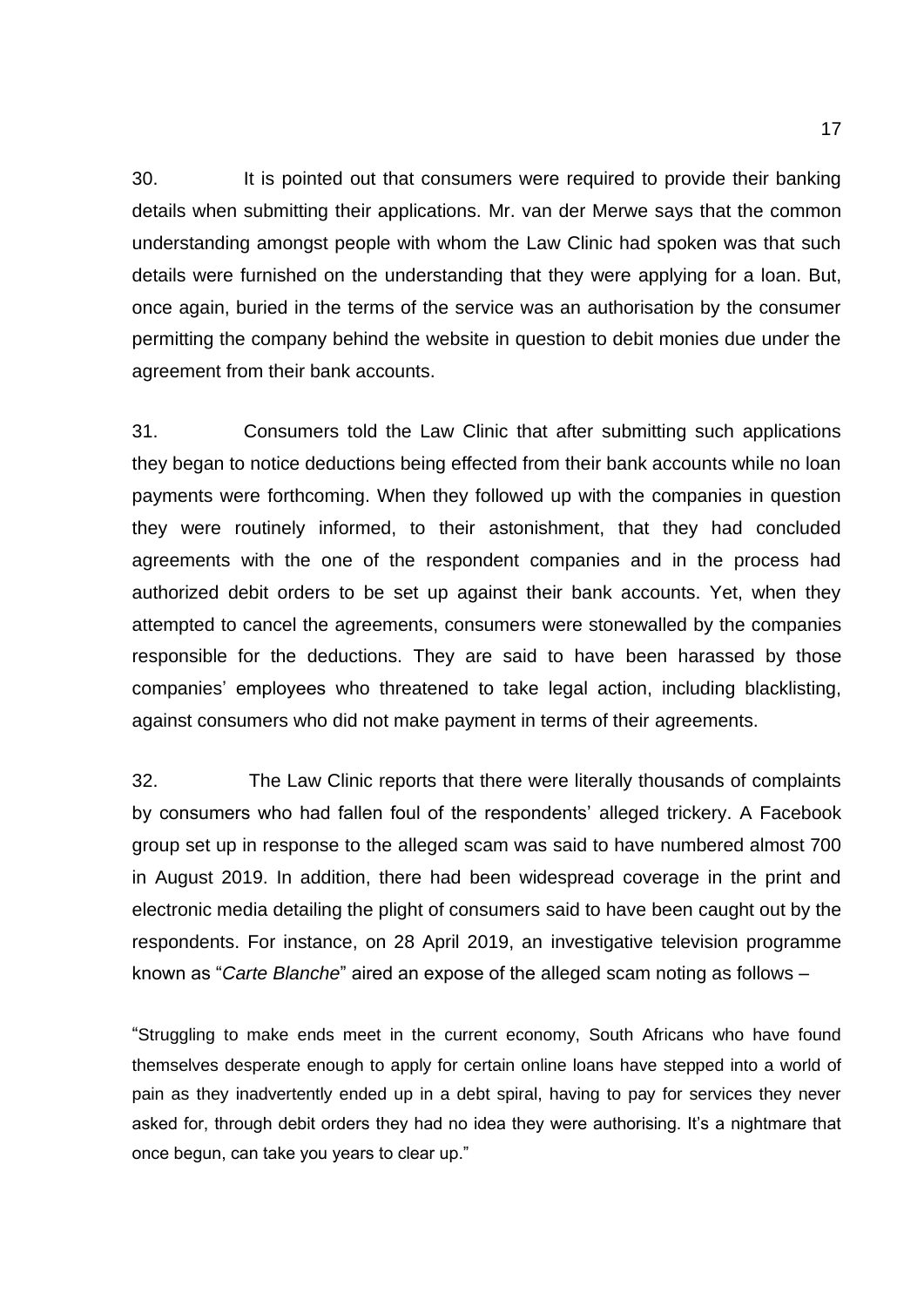33. Mr. van der Merwe illustrated his evidence through screen shots from various of the websites referred to above. As I have said, the Court was unable to access these websites directly to evaluate for itself how they functioned. However, the Law Clinic's founding affidavit provides useful assistance in that regard. The websites, as appear from their names listed above, all prominently feature the word "loan". Not only do the names of the websites immediately create the impression that the respondents offer loans or loan finding services, the wording of many of the screen shots consistently advertise loans. I shall recite but one example.

34. The website [www.loanlocatorsa.co.za](http://www.loanlocatorsa.co.za/) (being that of the eleventh respondent) contains the following get up.

### "**Blacklisted and need a loan? / Quick and easy online signup**….

Loans up to R200 000, no loan fees. No credit checks. Apply online now. Open Monday–Friday.

Highlights: Hassle Free Application Process. Convenient Service Package. Offering Expert services.

Apply Online. Log In. Loan Information"

35. The respondents generally made use on their webpages of hyperlinks whereby consumers could access application forms directly by clicking their computer cursors on words such as "Apply Online". Mr. van der Merwe points out that the respondents targeted some of the most vulnerable members of society, being cashstrapped consumers desperate for financial assistance who are easily attracted by the offer of easy finance to relieve their debt-burdens.

36. The joinder in the application of the second to ninth applicants adequately demonstrated how a range of consumers spread out across the country – from the Western Cape to KwaZulu-Natal, Gauteng and beyond - had been entrapped in unwanted contracts by offers of quick money via the respondents' websites. Their individual circumstances (confirmed by supporting affidavits) more than adequately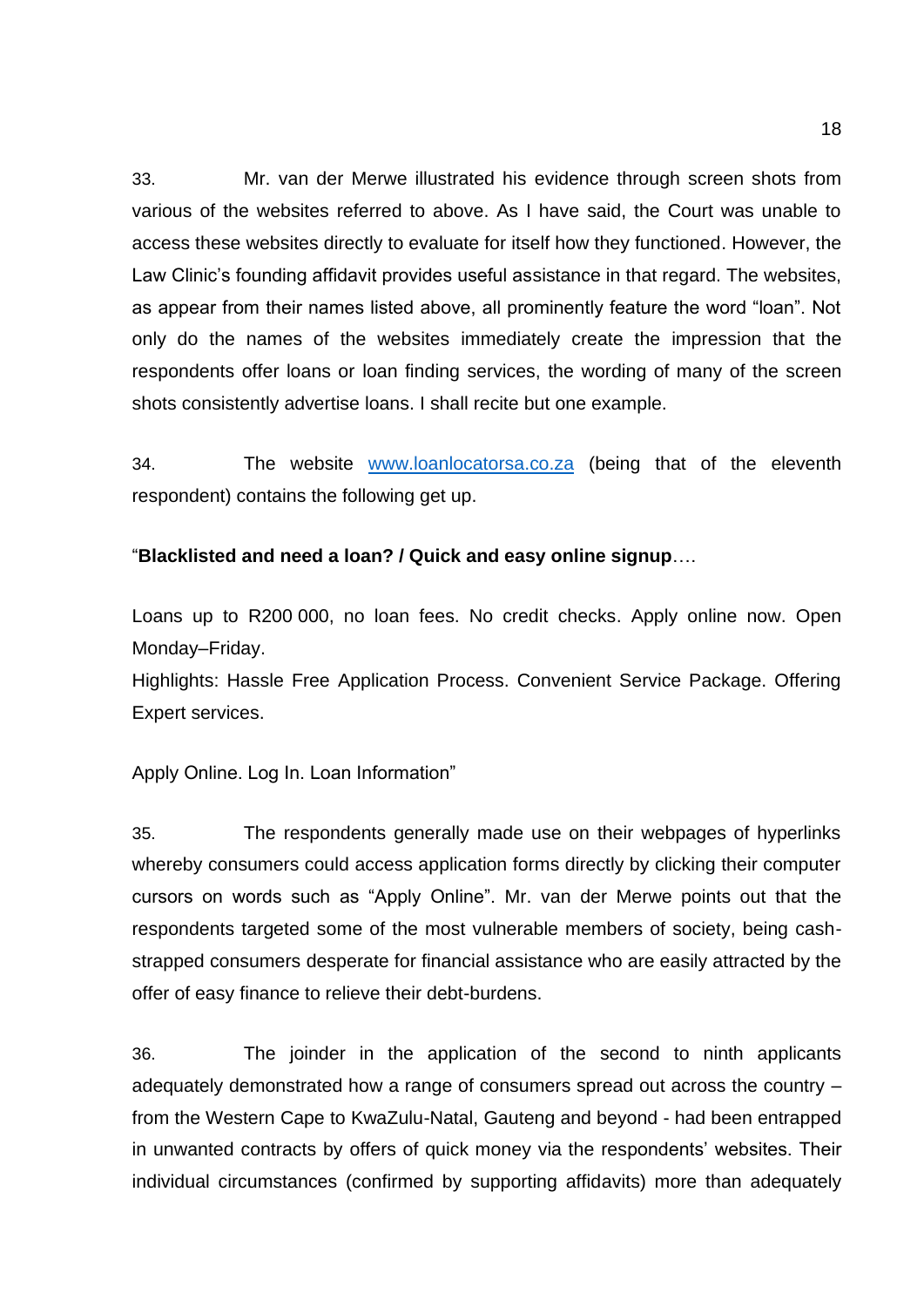lends credence to the Law Clinic's assertions that they believed they were applying for loans whereas they were ultimately told that they had applied for legal services. These services were said to have been unwanted, not required and, most importantly, never rendered to the consumers in question.

# THE RESPONDENTS

37. The third to fourteenth respondents comprise a web of small companies, each with physical offices located across greater Cape Town. They are all associated with the first respondent, ("the Lifestyle Direct Group") which has its registered offices in Bellville. The second respondent (Capital Lifestyle Solutions (Pty) Ltd, which trades as "Lifestyle Legal" and will thus be referred to as such) is a subsidiary of the Lifestyle Direct Group and has its registered offices at Century City. It has been registered as a debt collector since 2015 and this is its primary focus – it functions as the "in-house" debt collection agency for the Lifestyle Group.

38. The fifteenth respondent, which is described as Lifestyle Legal (Pty) Ltd, has its registered offices at the same premises as the Lifestyle Group in Bellville, while the sixteenth respondent ("Lifestyle Attorneys") also has its registered offices at Century City. It is said that Lifestyle Legal (i.e. the second respondent) was the corporate entity used to harass consumers by sending them threatening emails, letters of demand, draft summonses and the like.

39. The persons behind this web of corporate entities are Mr. Damian Malander (the eighteenth respondent) and Ms. Nandie Paich (the nineteenth respondent), both of whom reside in Cape Town. Mr. Malander is the sole director of the Lifestyle Group, Lifestyle Legal, Lifestyle Attorneys and the seventeenth respondent, an entity curiously known as "All Wheel Auto (Pty) Ltd".<sup>10</sup>

 $10$  This company is alleged to have debited a consumer's bank account without that consumer having had any contact with it. It is therefore inferred by the Law Clinic that it must have procured the consumer's banking details from one of the other entities in the group.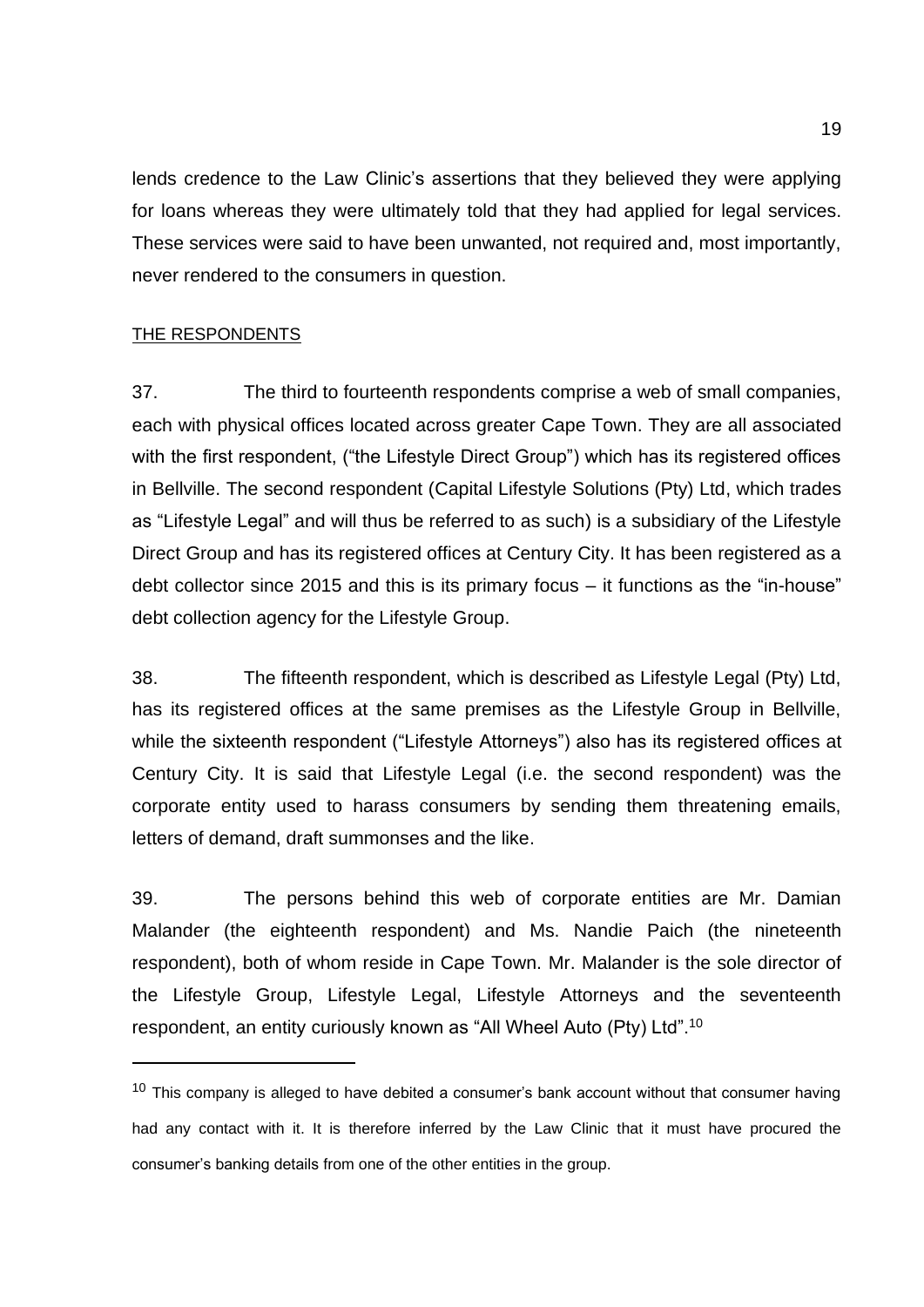40. It is pointed out by Mr. van der Merwe that all of the companies that operate the websites referred to were registered on the same day – 20 May 2015 – and that all such websites are hosted on the same server ("ns1.lifestyle-srv.com"). On 10 June 2016, Mr. Malander resigned his sole directorships of the third to fourteenth respondents and was immediately replaced by Ms. Paich, who remains the sole active director of those entities. Mr. Malander remains a director of Lifestyle Attorneys, together with Mr. Dlakavu Ndumiso. Neither Messers Malander and Ndumiso nor Ms. Paich are qualified or practicing attorneys. The claim by the Law Clinic that Mr. Malander and Ms. Paich are ultimately in control of the companies behind the alleged online loan scam thus appears to be well founded on the facts as presented to the Court.

41. The Law Clinic further points out that, although the websites advertise loans or "loan-finding services", none of the companies that own and operate them are registered credit providers. In fact, it says that their real business is that of a "telephonic legal advice assistance centre" yet none of the consumers it interacted with ever wanted such a service or received such advice. It goes without saving that the companies, which were not registered as legal practitioners, were never lawfully permitted to furnish such advice.

42. In summary, the *modus operandi* employed by the Lifestyle Direct Group and its subsidiaries or affiliates, is said to have been

- intended to lure unsuspecting consumers in need of a loan to supply their banking details;
- to obfuscate the true nature of the legal relationship actually concluded between the parties;
- immediately to deduct unauthorized amounts from such bank accounts;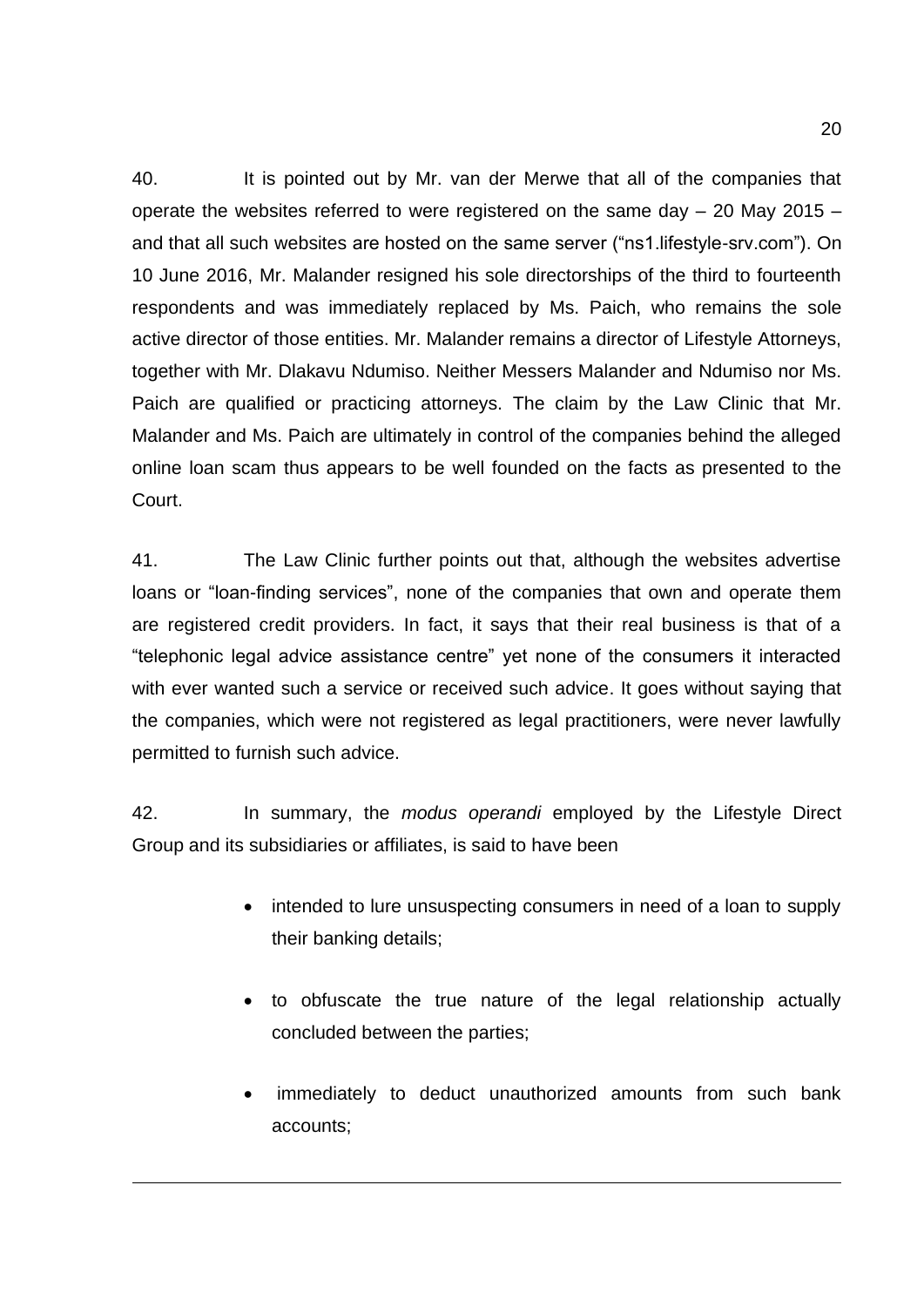- to prevaricate when consumers attempted to cancel the agreements so concluded; and
- to harass and threaten the consumers with bogus legal action and blacklisting when they attempted to terminate the legal relationship that had ultimately eventuated between the parties.

### THE APPLICANTS' CAUSES OF ACTION

43. Mr. van der Merwe says that the class action will encompass four causes of action, two of which are based on the common law with the others sourced in the CPA.

44. Firstly, it is said that the agreements concluded between the members of the class and the respondents were prima facie unconscionable, unjust unreasonable or unfair in terms of ss 40, 41 and 48 of the CPA. If this is established at trial, the members of the class would be entitled to declaratory relief to such effect, the restoration to them of any monies paid over to the respondents as well as compensation under s52 of the CPA for any losses incurred as a consequence of such agreements and deductions from their bank accounts.

45. Secondly, and in the alternative to the primary cause of action, the Law Clinic contends that the consumers are entitled to declaratory relief that the agreements are unlawful at common law on the basis of fraudulent misrepresentation and that they are entitled to restitution and damages.

46. Thirdly, it is said that the respondents' conduct in demanding (or collecting) payments from the consumers was unconscionable in terms of s40 of the CPA or unlawful at common law. This would entitle such members of the class to declaratory relief and an order under s52(3)(b)(iii) of the CPA to cease such conduct, alternatively to a prohibitory interdict at common law.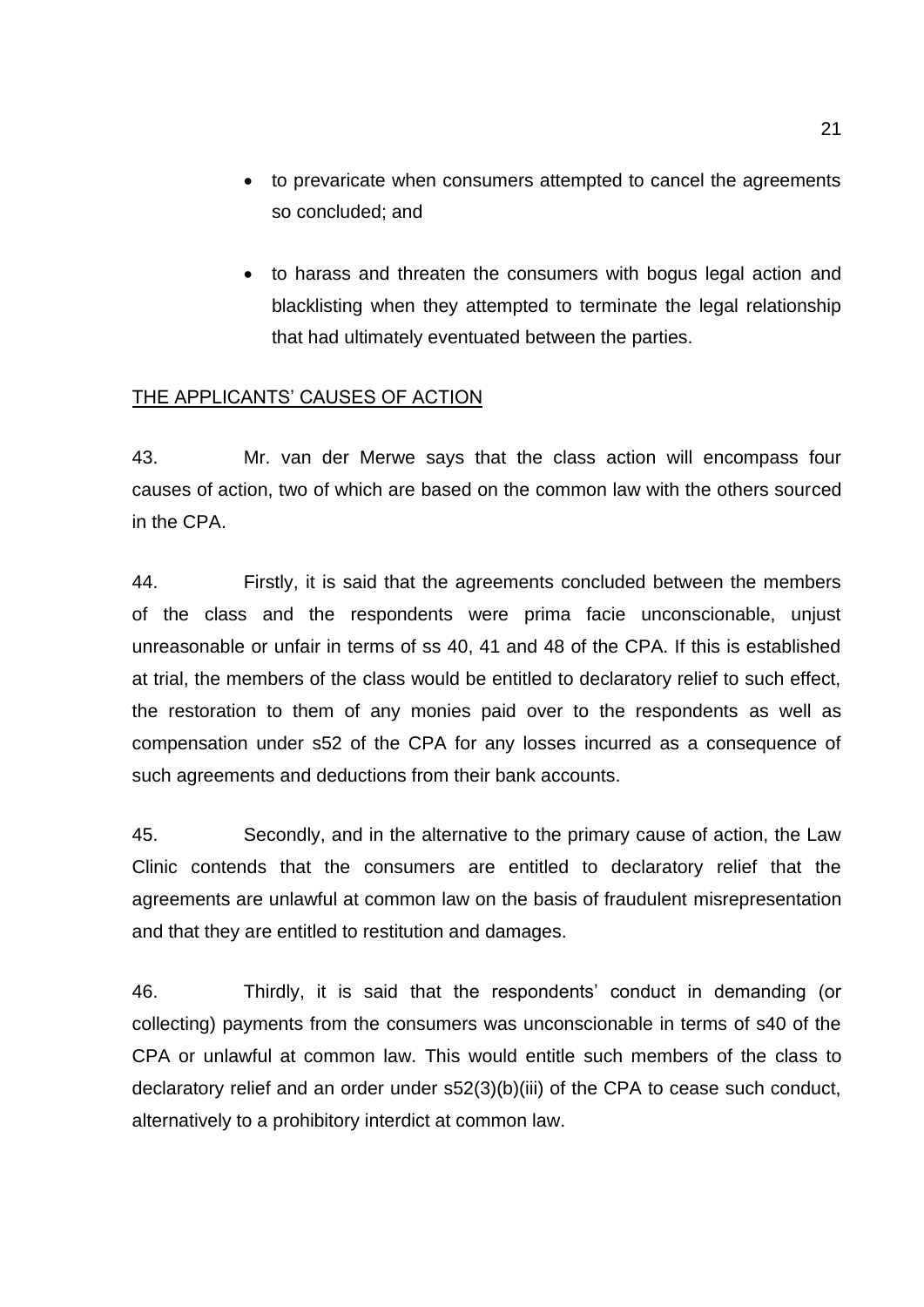47. Fourthly, it is claimed that Mr. Malander and Ms. Paich used the respondent companies to conceal and avoid their liability for the alleged online scam thereby conducting the businesses of the companies with the intention of defrauding their customers. It is said that consumers are entitled to common law relief for declaratory orders piercing the corporate veil.

48. In discharging its evidential burden, the Law Clinic says the class will seek to rely on the Electronic Communications and Transactions Act, 25 of 2002 ("ECTA") which deals with so-called "click wrap contacts". These are agreements concluded electronically when a consumer ticks a box on a website prior to submitting an online application. It says that the probity and enforceability of contracts so concluded has not yet been tested in our courts.

49. As I have said, Mr. Bothma accepted that the applicants had made out a prima facie case for relief based on the causes of action as pleaded in the founding affidavit of Mr. van der Merwe and the relevant facts set out therein. Counsel accepted, too, that the Law Clinic was a suitable party to act as the class representative. It is thus not necessary to consider these aspects of the application in any greater detail. The only contentious issues for purposes of certification were the questions of commonality and appropriateness. The determination of the appropriateness of certifying a class action will, largely, be influenced by the question of commonality, and it is to that criterion that I then turn.

# **COMMONALITY**

50. In CRC Trust,<sup>11</sup> the SCA considered the criterion of commonality in a class action suit in relation to questions of fact and law, with reference to the decision of the US Supreme Court in Wal-Mart<sup>12</sup>. In that matter, Scalia J was of the view that the claims of the class –

 $11$  At [44] – [45]

<sup>12</sup> Wal-Mart Stores Inc, Petitioner v Betty Dukes *et al* 131 S Ct 2541 at 2551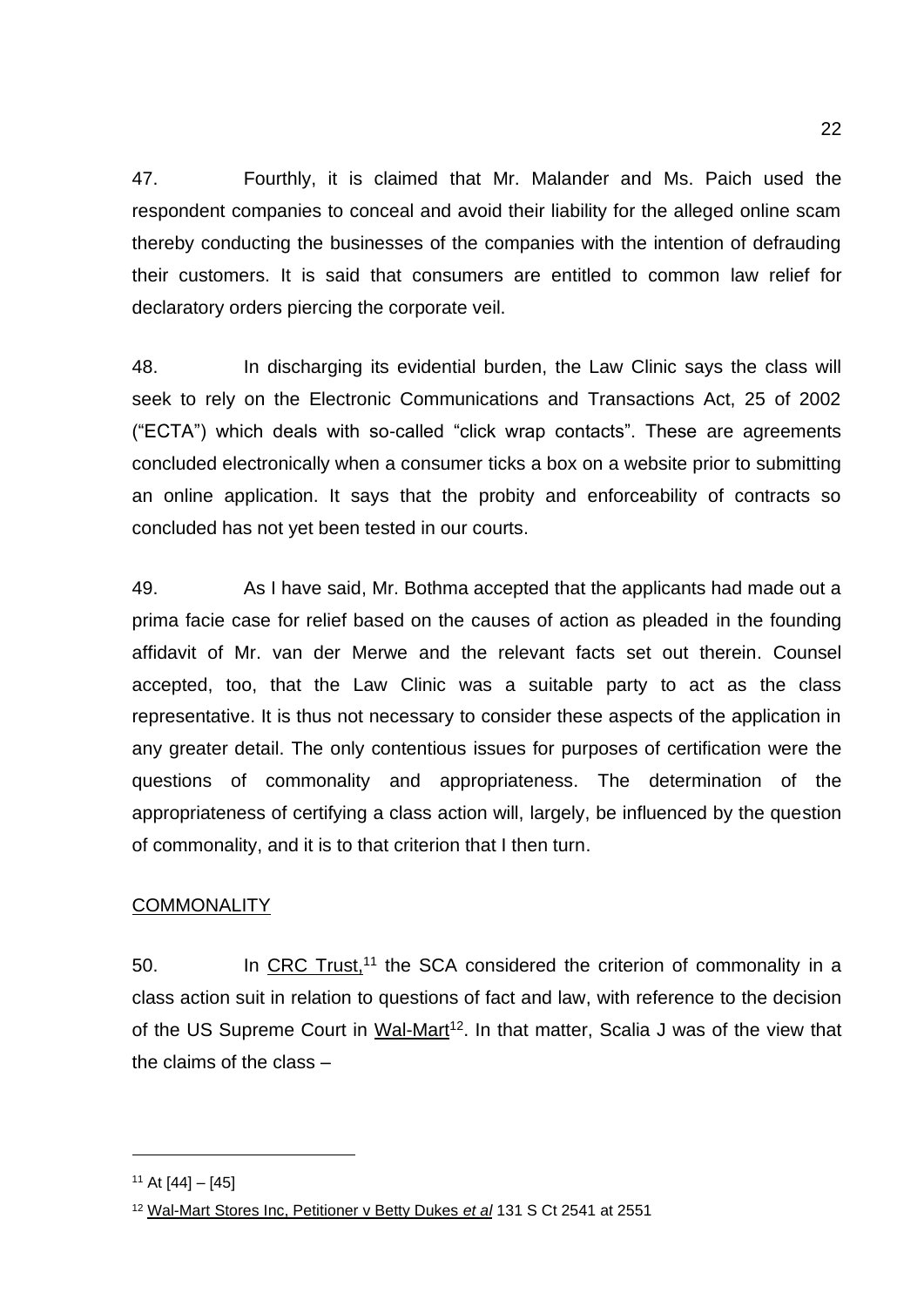"must depend upon a common intention….That common intention, moreover, must be of such a nature that it must be capable of classwide resolution – which means that determination of its truth or falsity will resolve an issue that is central to the validity of each one of the claims in one strike."

51. Consequently, a class action does not require every member of the class to have an identical cause of action or to put forward identical facts and seek identical relief. Nor does such an action need to dispose of every aspect of a claim for certification to be granted. It is sufficient that there be some issues of fact, or some issues of law (or a combination thereof) that are "common to all members of the class and can appropriately be determined in one action."<sup>13</sup>

52. The present case concerns the alleged implementation by Mr. Malander and Ms. Paich, through the corporate entities that they effectively controlled, of a fraudulent scheme which targeted unsuspecting consumers through the repetitive use of misrepresentations, on the one hand, and material omissions on the other, to lure them into completing online application forms for services they neither needed nor had requested, followed by the almost immediate deduction of debit orders from their bank accounts in respect of services never rendered. This is said to have been a relatively simple scheme that was repeated many, many times with a veritable host of victims being targeted countrywide. Articulated thus, the scheme appears to neatly fit the commonality criteria for a class action claim.

53. Indeed, the founding affidavit of Mr. van der Merwe demonstrates the following common issues of fact and law in this application.

53.1 The manner in which the respondent companies implemented the scheme, from the first advertisement to the final debit order;

53.2 The extent to which the respondents and the agreements are regulated by the CPA;

<sup>13</sup> CRC Trust at [45]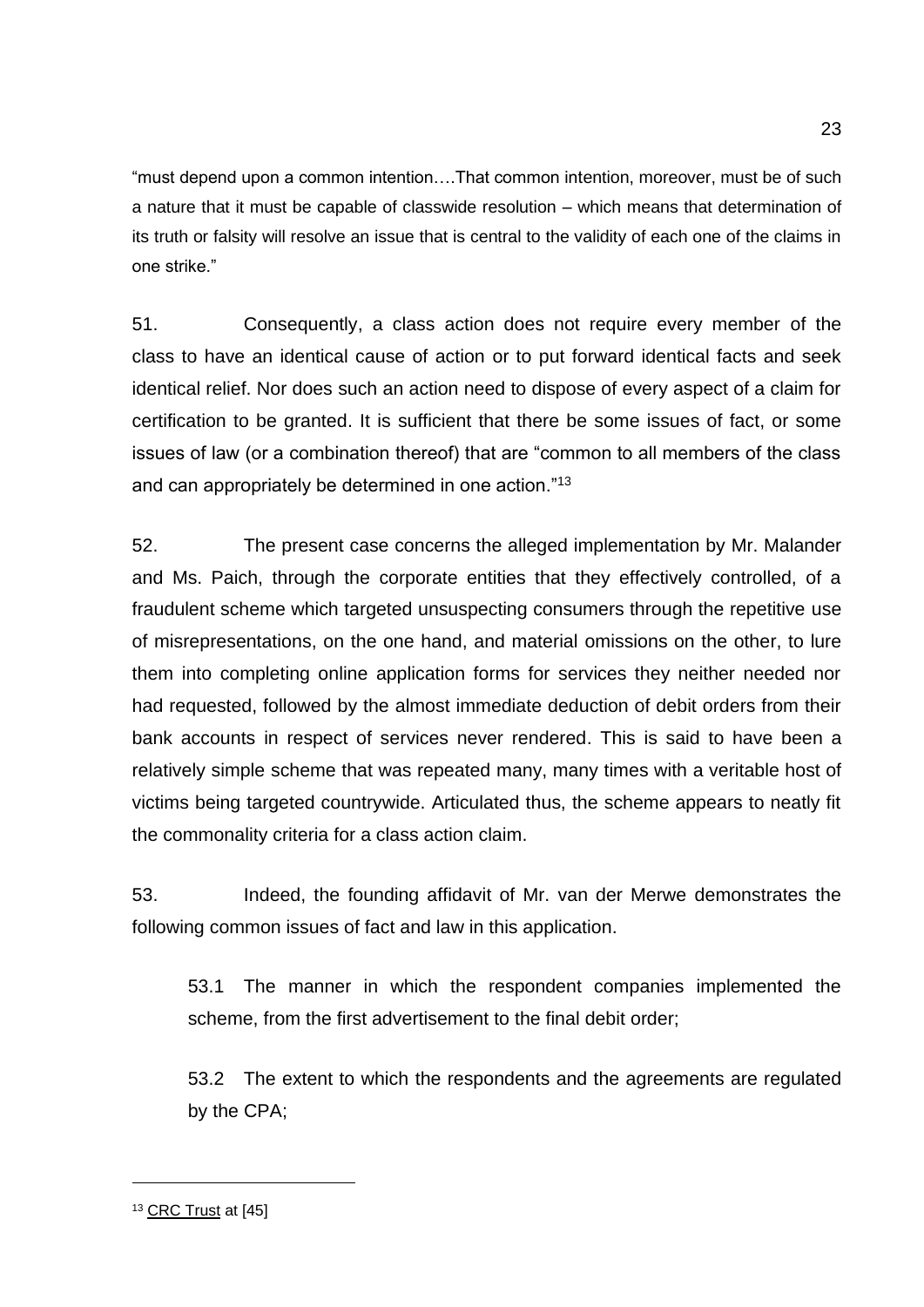53.3 Whether the respondents' conduct amounts to unconscionable, false and misleading, unfair, unreasonable or unjust conduct under the CPA and, if so, what the appropriate remedies under the CPA would be;

53.4 What the respondents' representations to consumers were and whether they may be considered fraudulent;

53.5 Whether, given the respondents' *modus operandi*, the agreements were validly concluded or whether they were induced by misrepresentation;

53.6 Whether the bank charges that consumers were forced to incur might justify a claim for damages;

53.7 Whether it would be just and equitable to order restitution to the consumers of the amounts so debited from their bank accounts;

53.8 Whether the conduct of Mr. Malander and Ms. Paich constituted reckless or fraudulent abuse of the corporate respondents' legal personalities, and if so

53.9 Whether it would be appropriate to pierce the corporate veil so as to hold them personally responsible for the losses suffered by the consumers.

54. I agree with counsel for the Law Clinic that these issues can be determined by the adducing of evidence and the presentation of argument at one hearing, long as it may be in anticipated duration. Put otherwise, if a class action is denied, similar (if not identical) evidence will have to be lead in separate courts by each of the thousands of the members of the class. Given the relatively limited quantum involved individually, these cases would likely be spread across numerous regional and magisterial jurisdictions throughout the country. That state of affairs needs only to be stated to demonstrate that it would be inefficient and an unnecessary waste of resources for both parties. Indeed, a single consolidated hearing would appear to be manifestly beneficial to the respondents as well.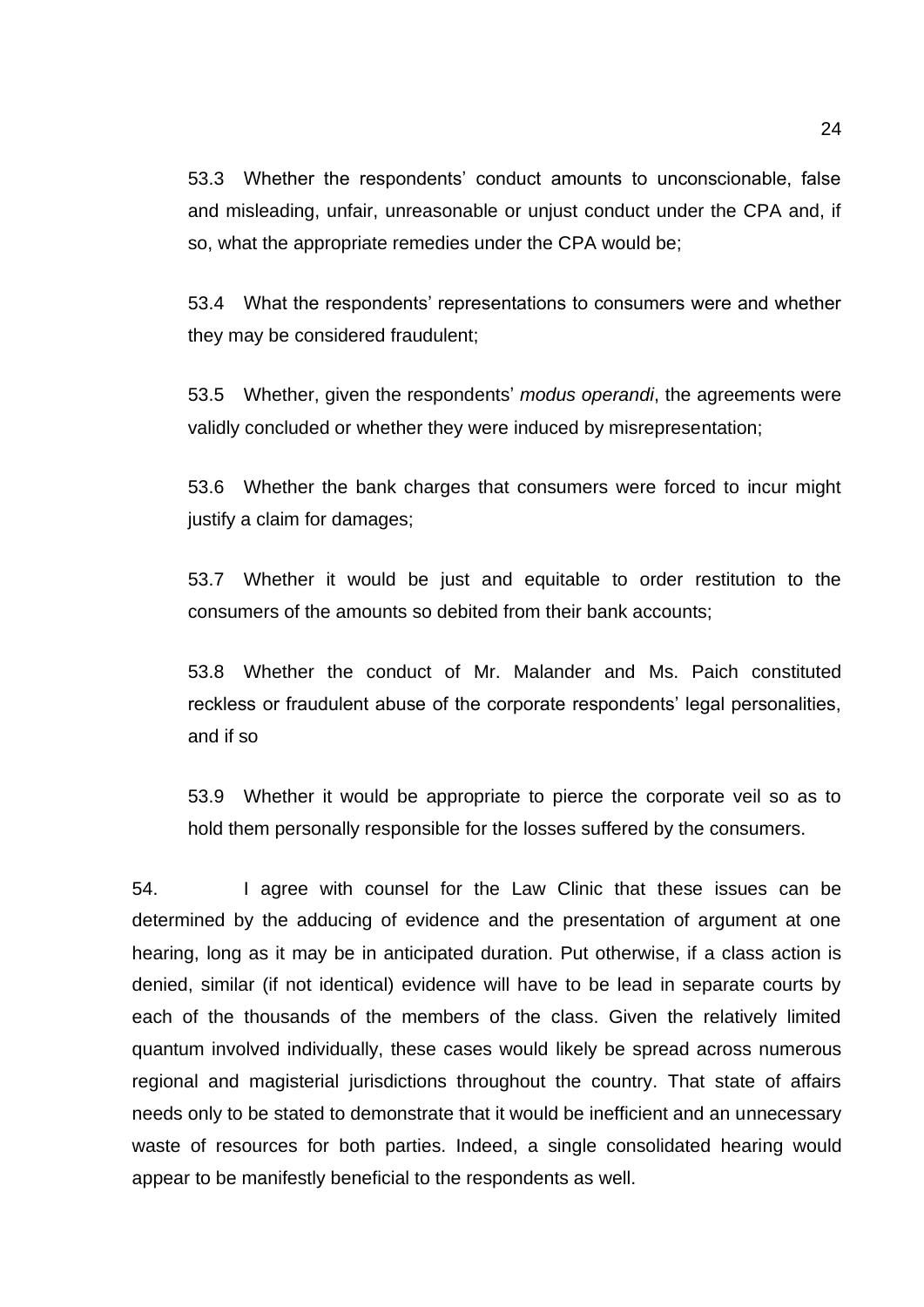55. The respondents argued that, since the individual causes of action are delictual, there were issues unique to each prospective plaintiff that were not capable of class-wide resolution. In this regard, the question of causation was highlighted, the submission by Mr. Bothma being that courts would be required to conduct unique factual investigations into each consumer's claim with the further prospect of crossexamination to test the veracity and reliability thereof. For instance, it was said that the respondents would want to be satisfied that a particular consumer had actually been duped by a particular website visited rather than having intentionally "taken a punt" (as counsel put it) on the service on offer.

56. In my view, this argument misses the point. The consumers in the prospective class complain that they were misled by the websites they visited, having been referred there automatically when they accessed an online search-engine such as Google looking for short-term loans. The contention that there are a series of unique factual determinations which will be required is actually a myth. The primary issue is whether the respondents' modus operandi was the establishment of websites which were intended to mislead innocent consumers into believing they were applying for loans when, in truth and fact, they were not. That state of affairs can be factually determined with reference to an objective assessment of the individual websites concerned, and in particular, whether they were designed to mislead. The enquiry, ultimately, is whether the respondents created a trap for consumers through which they (the respondents) intended to benefit themselves.

57. Similarly, the proposed enquiry under the CPA as to whether an agreement into which a consumer was misled was unconscionable, unjust and/or unreasonable and thus not enforceable, is capable of being made on an objective assessment of the wording of the agreement itself, read in its contextual setting. That is an assessment that can be made on behalf of a class as a whole without the necessity of having to resort to an individualized approach through the presentation of case-specific evidence. The same argument applies to the fourth cause of action which seeks to pierce the corporate veil.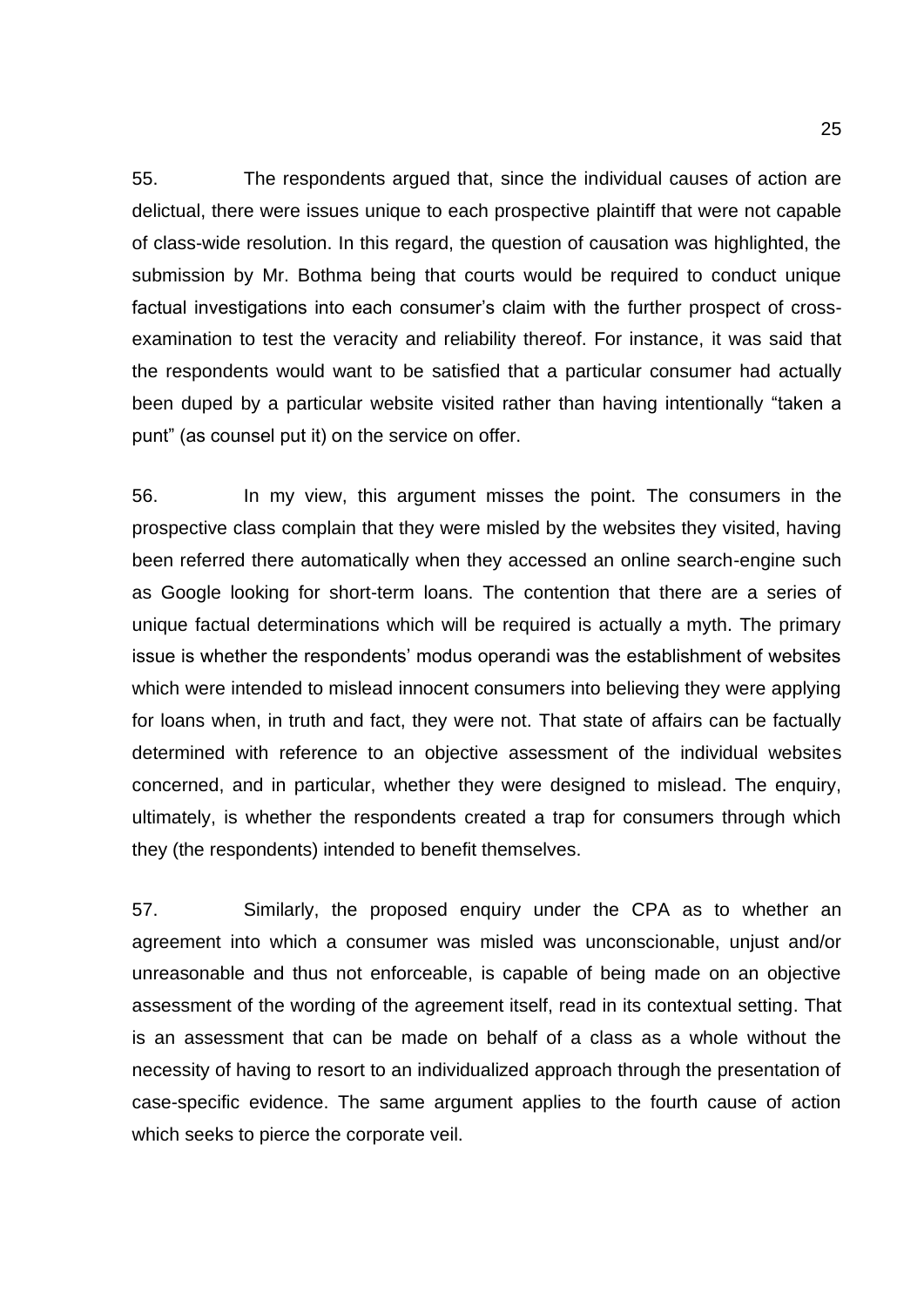58. But even if there are areas where the concept of commonality is perhaps somewhat stretched, this would not be a reason to refuse certification. Such issues as may well be found to be lacking in communality can be dealt with in due course through the directions of the trial judge and the judicial manager (the so-called "Special Master" referred to below) appointed to oversee the class action. After all the over-riding consideration in certifying any class action is the interests of justice and this purpose is served by such an approach.

59. In Nkala, the court cited with approval the *dictum* of the Canadian Supreme Court in Vivendi.<sup>14</sup>

"[94] The approach adopted by the Canadian Supreme Court in *Vivendi Canada Inc v Michell Dell' Aniello* is instructive. There the court held:

'the common question may require nuanced and varied answers based on the situations of individual members. The commonality requirement does not mean that an identical answer is necessary for all the members of the class, or even that the answer must benefit each of them to the same extent. It is enough that the answer to the question does not give rise to conflicting interests among the members.'

[95] This is particularly so because:

'the underlying (commonality) question is whether allowing the suit to proceed as a representative one will avoid duplication of fact-finding or legal analysis. Thus an issue will be 'common' only where its resolution is necessary to the resolution of each class member's claim. It is not essential that the class members be identically situated vis-àvis the opposing party. Nor is it necessary that common issues predominate over noncommon issues or that the resolution of the common issues would be determinative of each class member's claim. However, the class members' claims must share a substantial common ingredient to justify a class action. Determining whether the common issues justify a class action may require the court to examine the significance of the common issues in relation to individual issues. In doing so, the court should remember that it may not always be possible for a representative party to plead the

<sup>&</sup>lt;sup>14</sup> Vivendi Canada Inc v Michell Dell' Aniello [2014] R.C.S 1 at [46]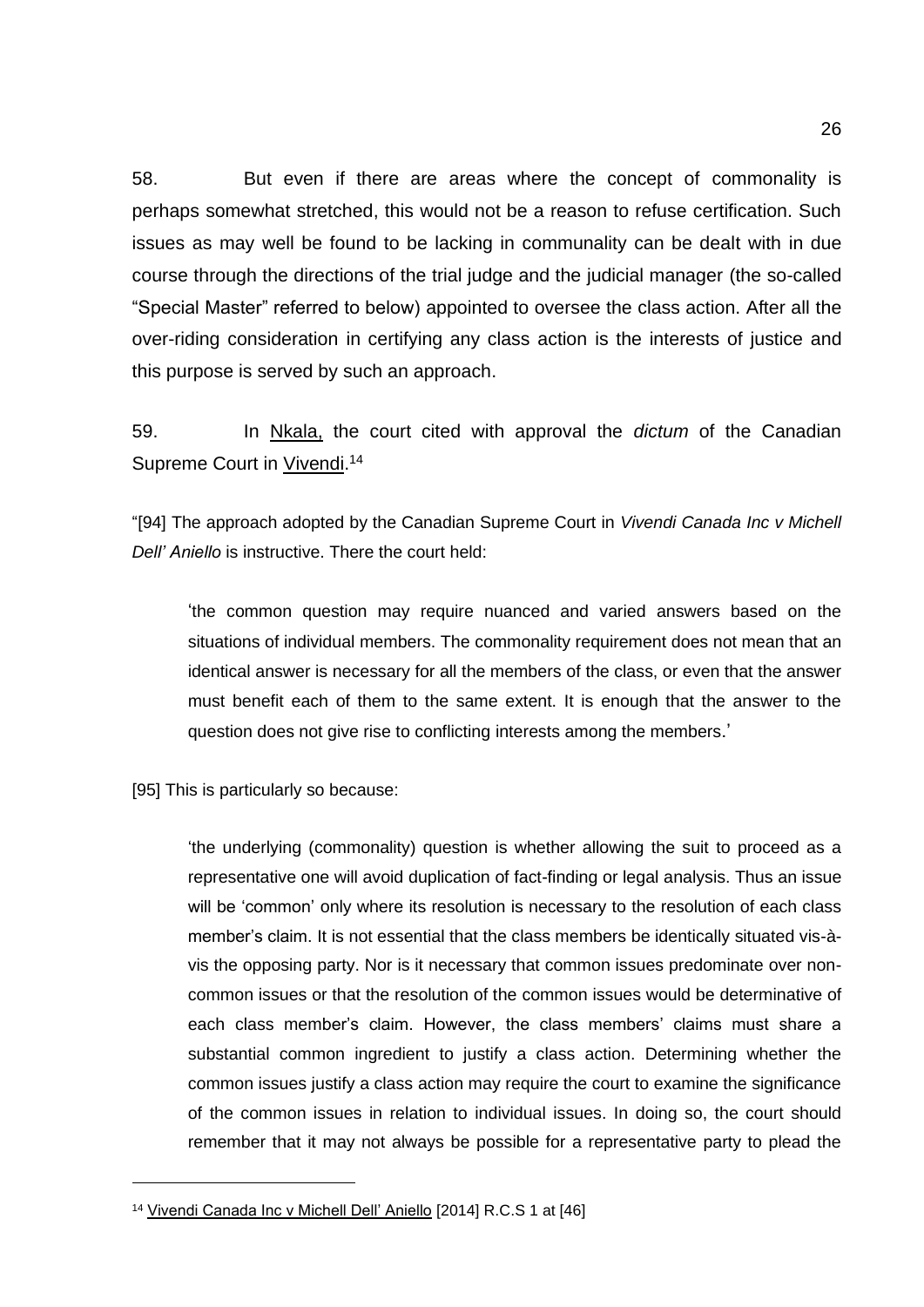claims of each class member with the same particularity as would be required in an individual suit.'

[96] In *Vivendi* the court noted with reference to similar cases that an issue will be considered common if addressing it enables all the claims to move forward. It need not be determinative of the final resolution of the case. It is sufficient that it allows the claims to move forward without duplication of the judicial analysis. This however does not preclude a class action suit.

[97] The approach in *Vivendi*, in our view, is correct for it ensures that the interests of justice predominate."

I consider that the approach advanced in Vivendi is applicable in this matter too.

# APPROPRIATENESS

60. Turning to the question of the appropriateness of the envisaged procedure in respect of the claims in this matter, one must first consider the definition of the class sought to be represented. I did not understand Mr. Bothma to take issue with the proposed definition and the matter can thus be dealt with briefly.

61. The Law Clinic's manager and a senior lecturer at the University of Stellenbosch, Dr. Theo Broodryk, penned an article in the 2019 Stellenbosch Law Review entitled "The South African Class Action Vs Group Action As An Appropriate Procedural Device<sup>"15</sup>. The article is wide-ranging and discusses much of the relevant case law, both local and international. In discussing the importance of the definition of the relevant class Dr. Broodryk observes that

"[a] proper class definition inter alia enables the court to determine how notification to the putative class members should be given, to decide who does not form part of the class and may accordingly institute individual actions, and to establish who will be bound by the court's order."

<sup>15</sup> (2019) 30 Stell LR at 6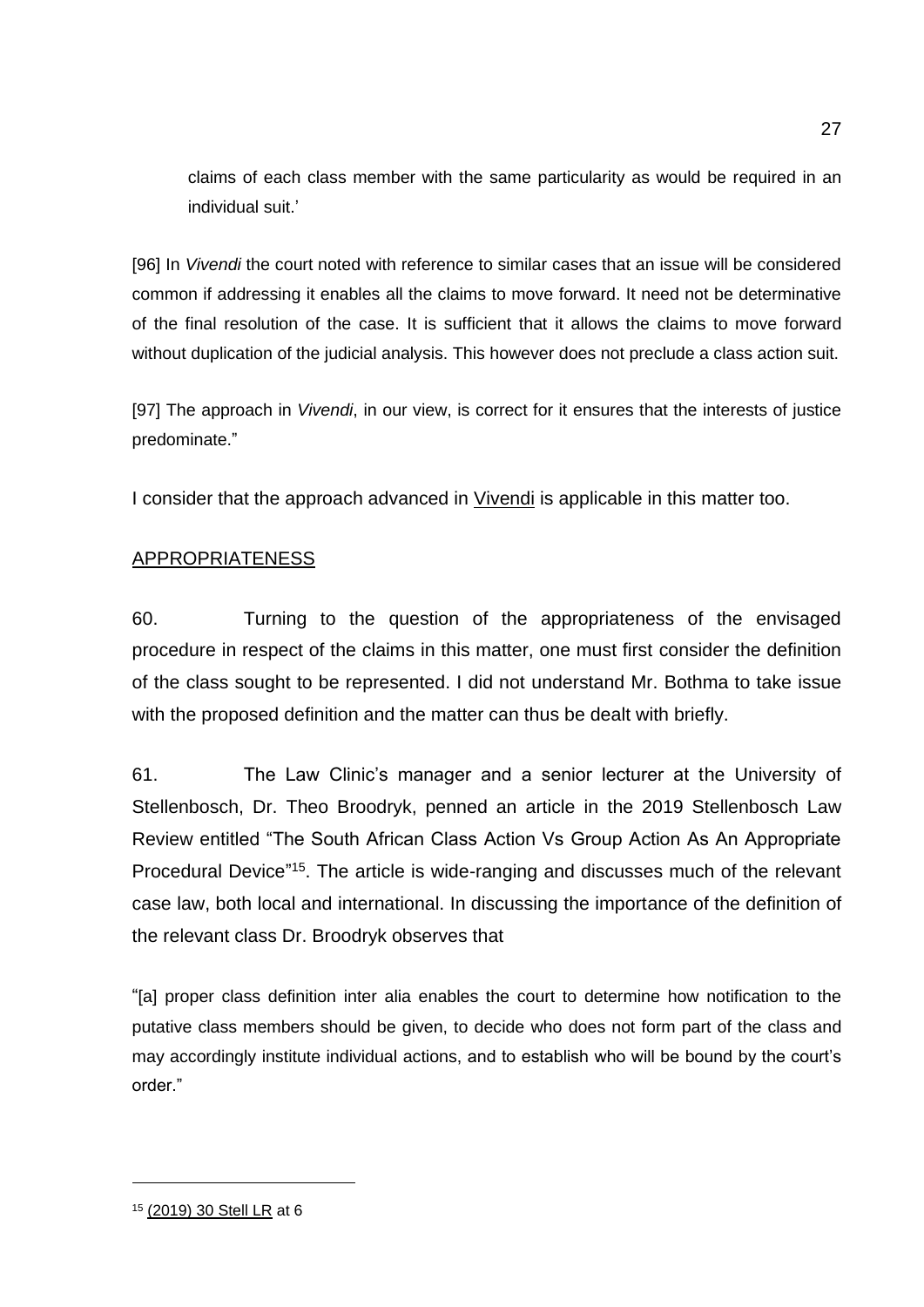62. Dr. Broodryk goes on to point out that, even where class members are identifiable, this does not necessarily render class action proceedings inappropriate.

"[W]here for example the individual class members are not in a financial position to vindicate their rights through ordinary litigation, where the class is numerous, or where the individual claims of class members are small, joinder may be costly, cumbersome and inappropriate. Requiring joinder in such circumstances may deprive class members of their right to access to justice. In other words, the fact that class members are identifiable should not necessarily mean that a class action is not the appropriate mechanism to adjudicate class members' claims."

63. In Steinhoff<sup>16</sup> Unterhalter, J provided the following useful summary of the importance of the definition of the class.

"27.Class definition provides the foundation for a class action. As Children's Resources makes plain, the class or classes should be defined with sufficient precision to ensure that membership of the class can be determined by reference to objective criteria. There are good reasons for this. The rights of members of the class are affected by certification. They are bound by the outcome of the class action if they have not chosen to opt out or, in some species of class action, they have elected to opt in. The members of the class must thus be determined or determinable. The membership of the class should have an identity of interest. Furthermore, the definition of the class will be relevant to other considerations that the certification court is required to consider. Thus, by way of example, the heterogeneity of a class may impact upon the common issues capable of determination in a class action, the suitability of a class representative and the complexity of the proposed litigation. So too, a class that is under-inclusive may lack utility, because the joinder of individual plaintiffs in a single action may be quite as effective as the certification of a class action. In other cases, a class may [be] over-extensive and lack coherence which gives rise to other infirmities."

64. The applicants propose that the class in this matter be defined as follows:

<sup>&</sup>lt;sup>16</sup> De Bruyn v Steinhoff International Holdings NV and others [2020] ZAGPJHC 145 (26 June 2020)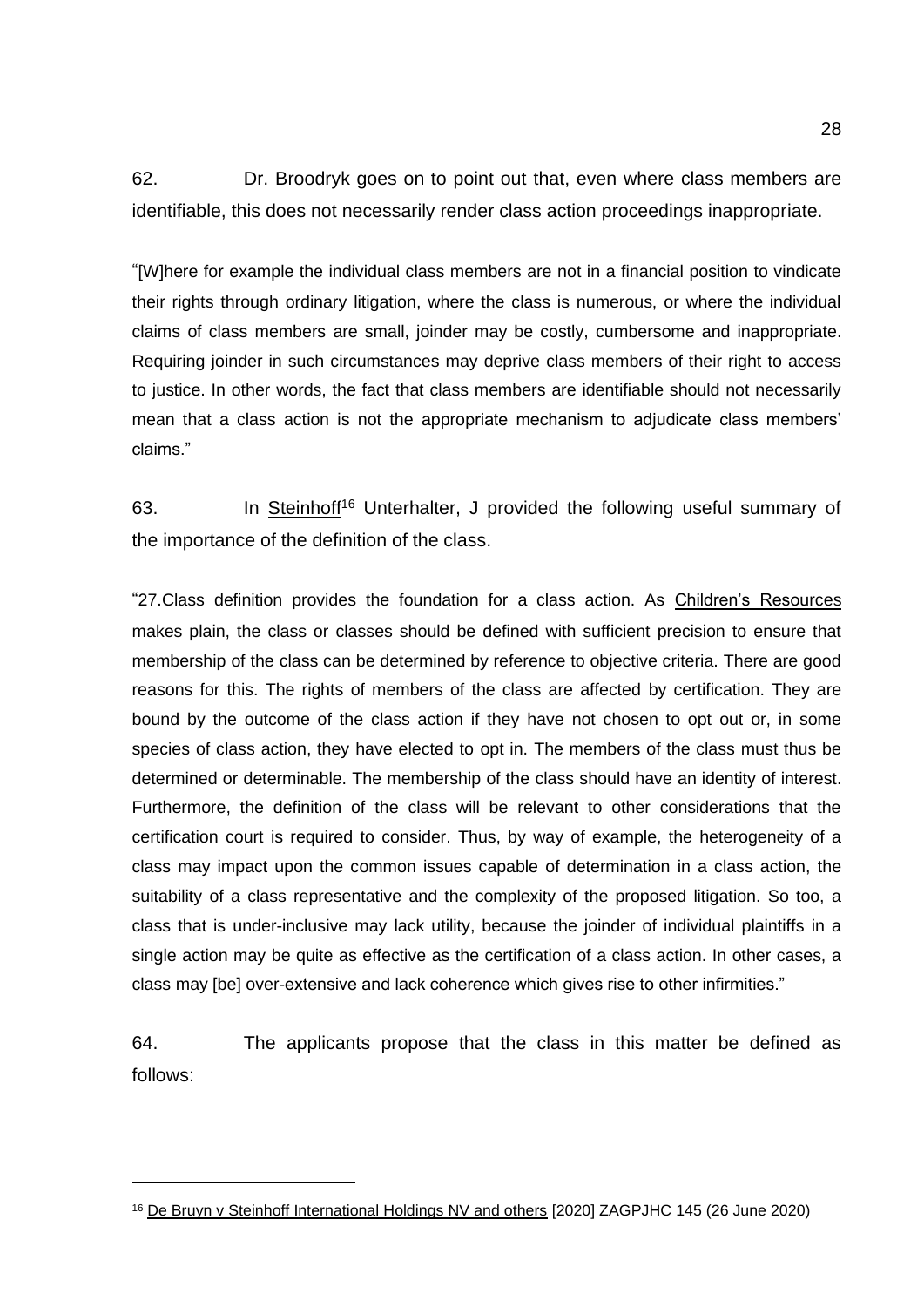"All persons who have had any moneys debited from their bank accounts and/or who have been harassed and/or threatened in connection with any demand for or collection of payment by any of the respondents at any time from 20 May 2015 to date on the basis of them having concluded purported 'agreements' with any of the respondents through any of the websites listed in Annexure A".

65. Accordingly, membership of the proposed class is established by way of objective criteria, *viz* –

65.1 Whether any of the respondents debited any amount from an individual's bank account. This can be objectively established by viewing the bank statements of the member concerned.

65.2 Whether any of the respondents have subjected the individual member to threats of harassment in relation to payments under an agreement concluded via one of the websites. This can be objectively established by considering correspondence from the respondents – either via SMS, email or letter.

65.3 Whether the individual purported to conclude an agreement with one of the respondents. This is established through correspondence with the respondents and the individual's own records regarding the submission of an application form via one of the respondent's websites.

66. In the result, I am persuaded that membership of the proposed class is determined by an objective connection to one (or more of) the respondents, the alleged unlawful conduct of the respondents in question and a defined timeframe. This renders certification appropriate.

67. Finally, on this score, the appropriateness of the certification is confirmed by the fact that the class is a large one and the claims relatively small – some so low that they might conceivably be recoverable in the Small Claims Courts. Added to that is the fact that the claims are spread over a multitude of geographical jurisdictions which would not only place strain on the litigants (and the respondents in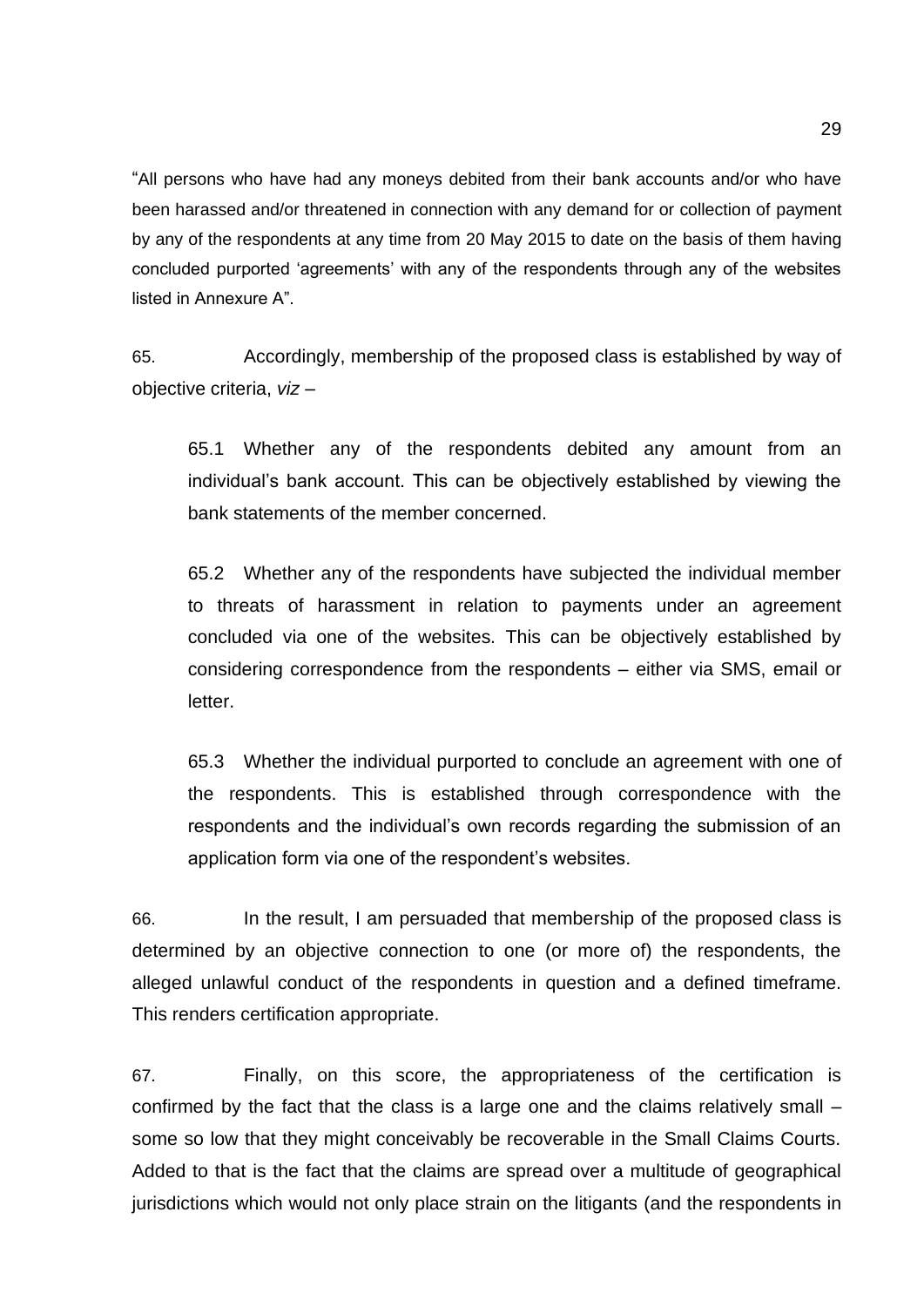particular) but the courts as well, where there is the risk of multiple findings at variance with each other. Such an outcome is clearly not in the interests of justice.

### OPTING OUT OR IN?

68. As to the form of certification, the Law Clinic has asked for an "opt-out" class action regime. In the answering affidavit, there was opposition to this categorisation but at the hearing of the matter, I did not understand Mr. Bothma to raise any objection thereto. The distinction between the two regimes was summarized as follows by Dr. Broodryk in the abstract to a journal article he authored entitled "The South African Class Action Mechanism: Comparing the Opt-In Regime to the Opt-Out Regime"<sup>17</sup>

"The opt-in class action regime requires individual class members to take positive steps to participate in the class action. In other words, class members are required to come forward and opt into the class action, failing which they will not be bound by or benefit from the outcome of the litigation. Support for the opt-in regime is essentially premised on the belief that individuals who are unaware of the litigation should not be bound by its outcome. The opt-out class action regime, on the other hand, automatically binds members of the class to the class action and the outcome of the litigation unless the individual class members take steps to opt out of the class action. Support for the opt-out regime is essentially based on the view that the opting-in requirement could undermine one of the primary purposes of class action litigation, which is to facilitate access to justice."

69. In his concluding remarks in this article, Dr. Broodryk makes the following point.

"It may be that the circumstances of the case are such that the opt-in procedure is indeed preferable to the opt-out procedure. As was the case in *Linkside*, this may occur where the court is confronted with a relatively small group of individual claimants each of whom is identifiable and especially where each claimant has a substantial individual claim. In this regard, the court should assess whether the size of the claimants' individual claims is such that it is unlikely that they would, in the absence of class proceedings, litigate independently.

<sup>17</sup> *PER/PELJ* 2019 (22)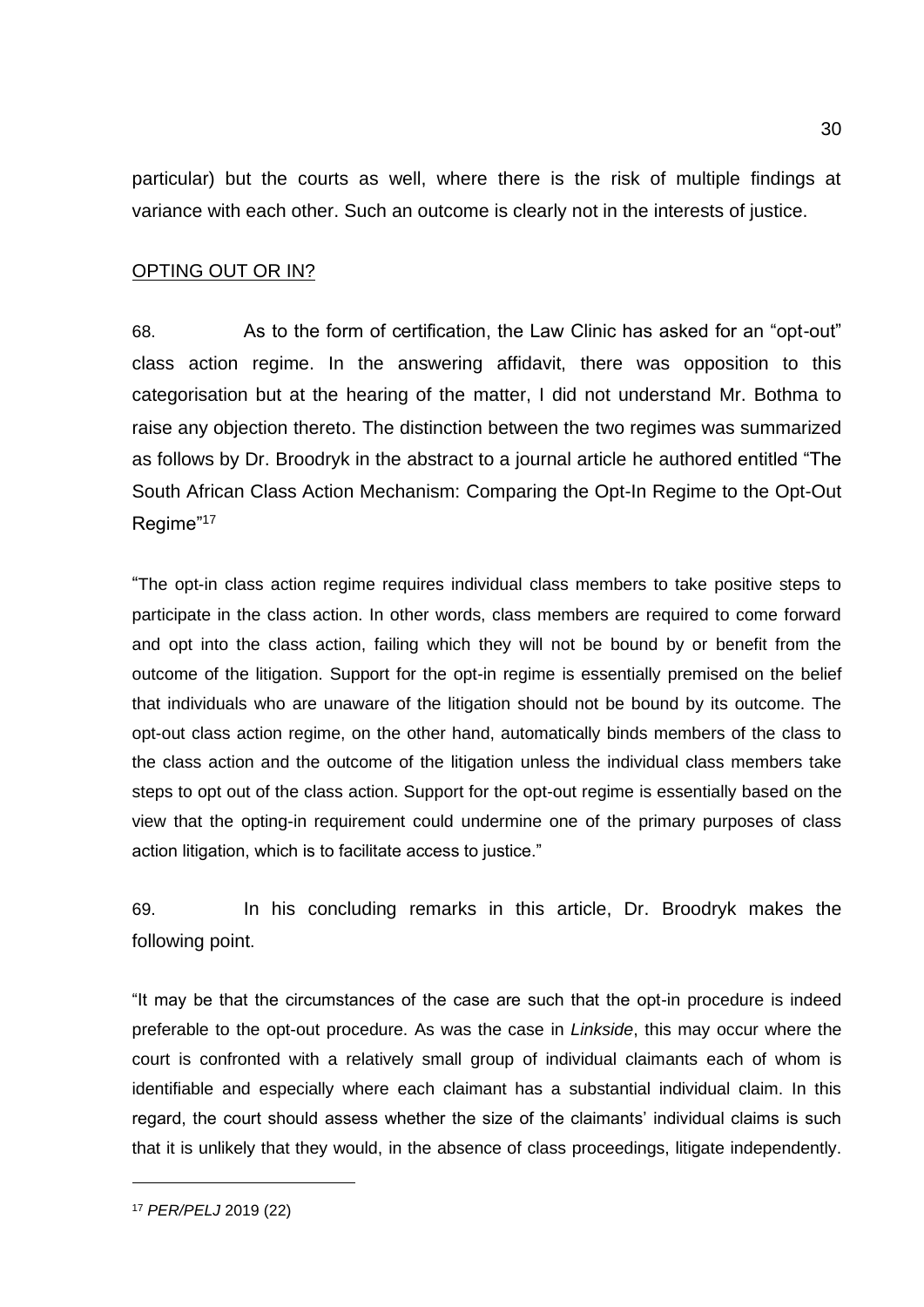If it is likely that they would litigate independently, then those claimants should be given an opportunity to opt into the proceedings."

Finally, the author stresses the importance of a court being afforded the discretion to decide upon the appropriate regime.

"The primary advantage of providing the court with judicial discretion to choose between requiring opt-in, opt-out and no-notice orders is that it enables the court to decide, with reference to the circumstances of the particular case, which procedure would be most suited to the overall disposition of the case."

70. In my view, the present matter is well suited to an opt-out class action. The envisaged class is large and the individual claims are relatively small when compared, for instance, to the personal injuries sustained in the silicosis case. Given that there is no evidence that any of the affected consumers has commenced legal proceedings against any of the respondents, it is reasonable to infer that there is little likelihood of independent litigation ensuing. Lastly, the cost of individual litigation in relation to the sums intended to be recovered is likely to be high and thus a deterrent to the pursuit of individual claims. The interests of justice would, in such circumstances, favour the extension of collective litigation to all members of the class without more, so as to render such consumer-based claims affordable.

### THE SPECIAL MASTER

71. The applicants have indicated in their notice of motion (as amended) that they intend asking for the appointment by the trial court of a so-called "special master" to attend to the nuts and bolts of the administration of the class action, including the verification of claims, the disbursement of payments and the management of any surplus amounts.

72. The office of the special master is a novel concept in our law but is well known in the United States of America where it is expressly catered for by regulation. Its introduction into our law has been the subject of some legal debate and resistance but the appointment of such an entity was expressly sanctioned by the Constitutional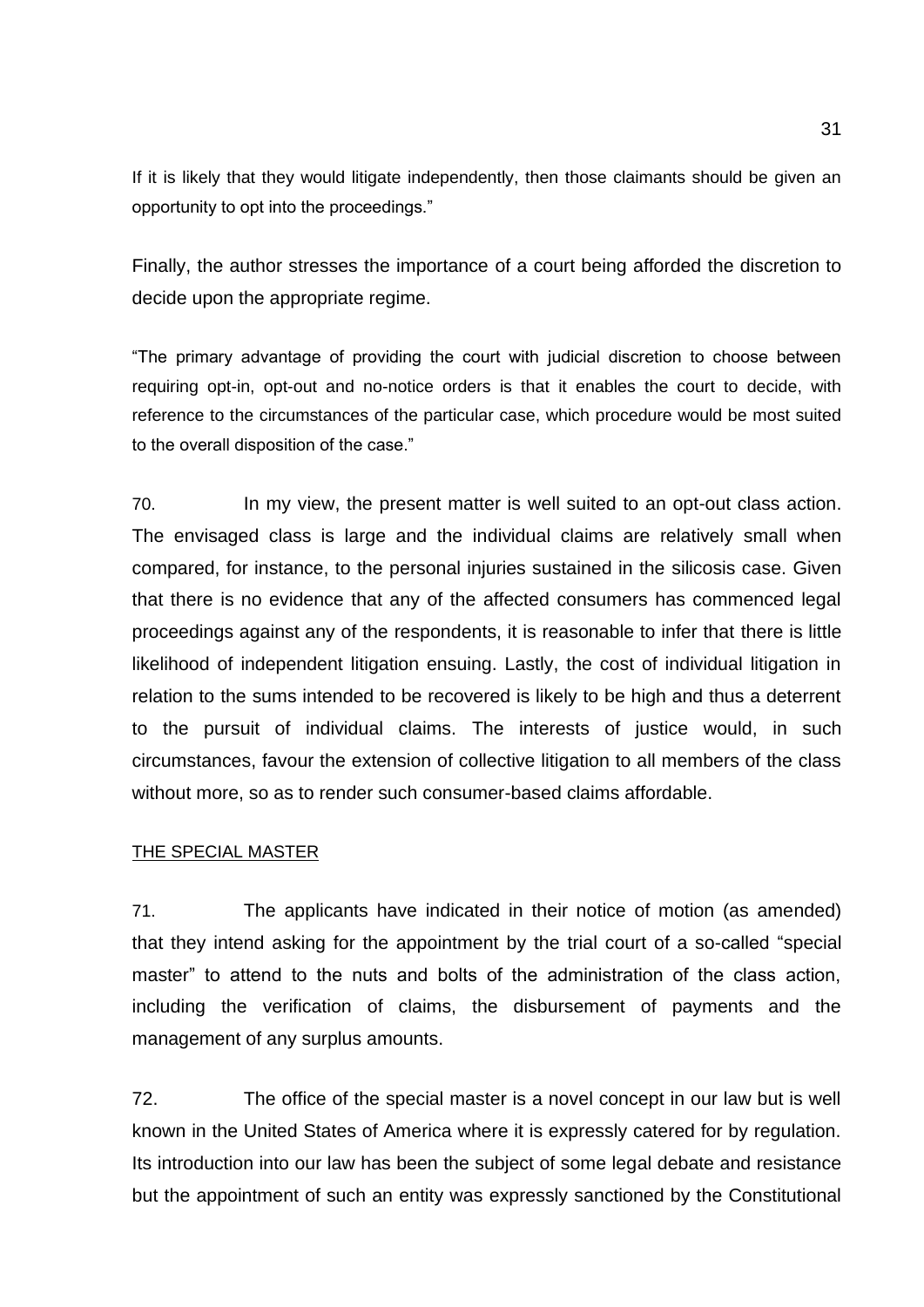Court, albeit in different circumstances, in Mwelase<sup>18</sup>, and in the administration of the proceeds of a class action in Linkside<sup>19</sup>.

73. In his celebrated final judgment in the Constitutional Court in Mwelase, Cameron J explained the origins and utility of the office of a special master, stressing the importance of not breaching the separation of powers principle by retaining judicial control over the functions of the special master.

"[56] Yet we can gain much from considering how what works elsewhere might also work here. In the United States, the use of special masters has developed flexibly. It occurs in all areas of law. It is more familiar in courts with heavier caseloads and complex law suits that test judicial capacity and expertise. Special masters may help the court with complex electronic discovery, or undertake fact-finding investigations, or facilitate settlement attempts, or formulate remedies and monitor compliance. But the critical point is that under Rule 53 of the Federal Rules of Civil Procedure the court keeps its power freely to endorse or reject or change, in part or wholly, the special master's recommendations, or remit with directives. It is the court that retains responsibility and control over the eventual order….

[58] Special masters, often with expertise in specialist areas of government, may assist with either devising a remedial plan or implementing it. In implementing a remedy, the main task of a special master is to oversee and monitor – rather than usurping performance of executive functions, which is closer to the functions of other court-appointed officers (administrators or receivers, whose respective tasks may be to supplement or replace management of a government institution)."

74. In their revised draft order furnished to the Court after the hearing, the applicants asked only that the trial court ultimately hearing this matter appoint a special master on such terms as it considers appropriate. Having considered the approach of the court in Linkside, I am satisfied that the appointment of a special master will provide an effective procedural mechanism in this matter to oversee the

<sup>&</sup>lt;sup>18</sup> Mwelase and others v Director-General, Department of Rural Development and Land Reform and another 2019 (6) SA 597 (CC)

<sup>&</sup>lt;sup>19</sup> Linkside and others v Minister of Basic Education and others [2015] ZAECGHC 36 (26 January 2015)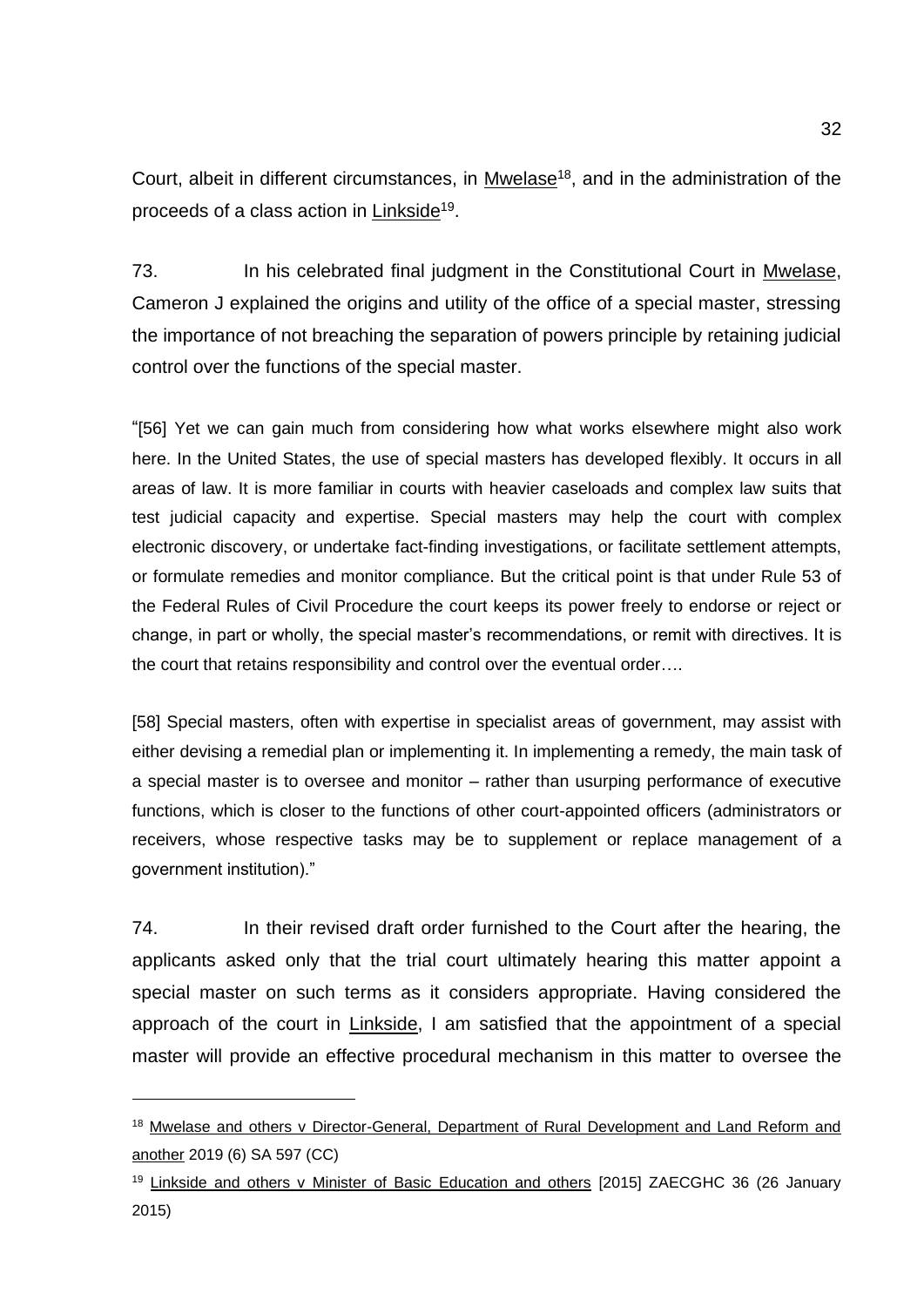administration of the consequences of the class action (if successful). It is best left to the trial court to determine the precise parameters of the special master's functions and duties.

### **CONCLUSION**

75. In the light of all of the aforegoing considerations, and mindful of the built in safeguards contained in the order proposed by the Law Clinic, I am satisfied that the certification of a class action on the terms and conditions proposed should be granted.

### JOINDER OF LEGALWISE

76. According to the deponent to the founding affidavit in the intervention application, Ms. Underhay, LegalWise's "Executive Officer",

"20. …LegalWise, is a private company that operates as a service provider to Legal Expenses Insurance Southern Africa Limited, a short-term insurance provider in terms of the Short-Term Insurance Act, 53 of 1998…The services it provides to its insured members comprise of (sic) legal and consulting services in the form of legal and court procedures counselling, general legal assistance in negotiations and correspondence with third parties, debt relief and other legal services.

21. In broad terms, insured members are provided with para-legal services and other legal insurance benefits…

23. The legal insurance benefits provide members with cover for civil, criminal and labour litigation matters, as well as access to the panel of attorneys countrywide who form part of the LegalWise network."

77. LegalWise says that it seeks to intervene in the proceedings, acting both in its own interests and those of its members but it does not immediately say what those interests are. It goes on to say that it has not cited the applicants as parties in the joinder application because they have consented to the intervention of Legalwise in the main application i.e. the application for certification. The respondents oppose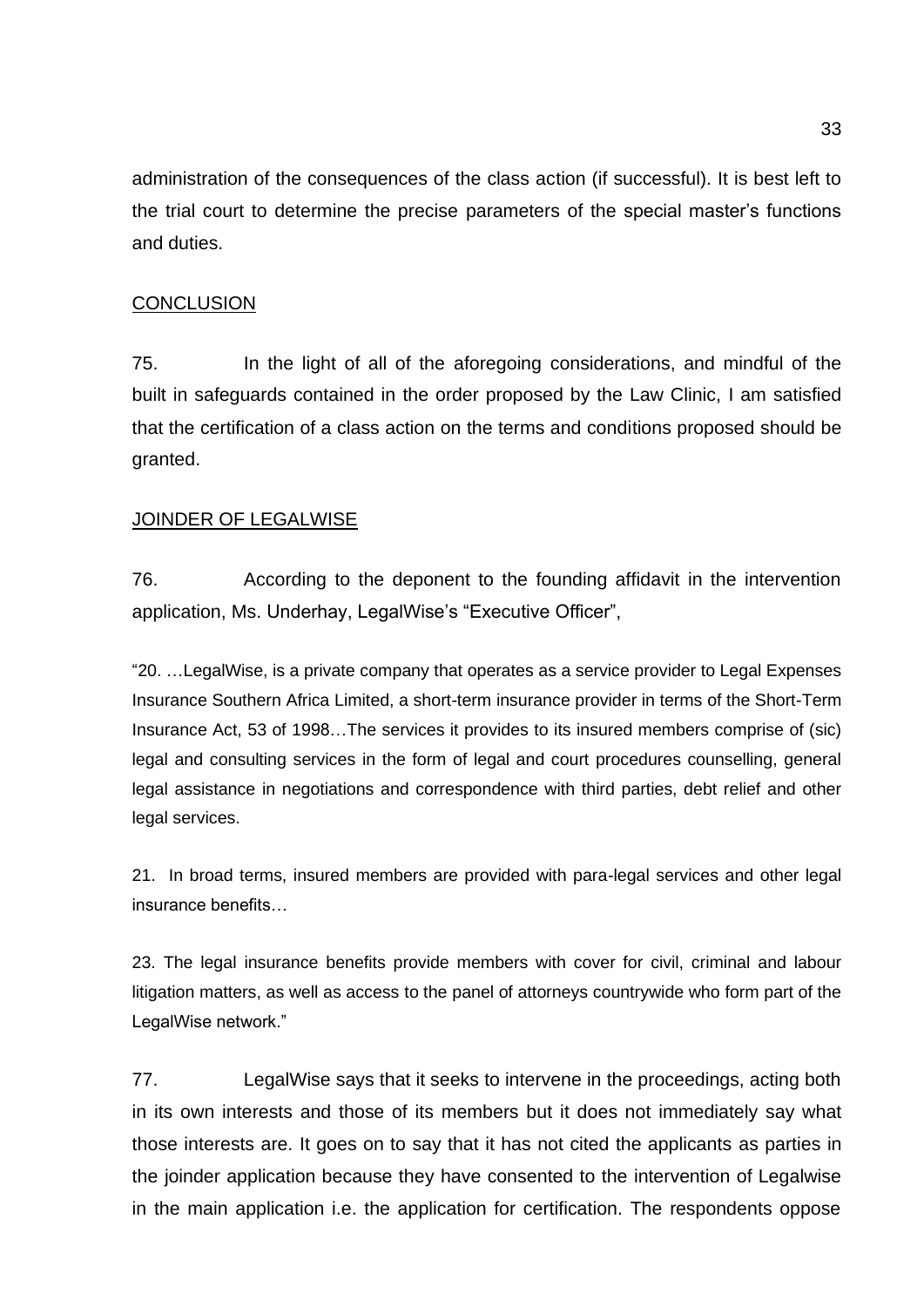the intervention application by LegalWise, primarily on the basis that it has no legal interest in the class action.

78. The basis for the intervention, says LegalWise, is because a number of its clients (who apparently enjoy insurance cover with it) were victims of the alleged online scam perpetrated by the respondents and it provides the Court with ample examples of its clients' complaints.

79. LegalWise says that the main application -

"75… raises substantially the same issues as those that have been brought to the attention of LegalWise by its members. These are the same issues that would arise in any litigation that Legalwise would institute against the respondents on behalf of its members.

76. The core business of LegalWise is premised on the protection of the rights of its members. Its aim is to provide its members with equal, fair and affordable access to justice and legal assistance, by giving people the opportunity to have access to a lawyer and enjoy even the most basic rights they have according to the law. These services are provided to members in return for a monthly fee or premium. The conduct described by the second to the ninth applicants in the main application on the one hand, and that described to LegalWise counsellors by its members on the other hand, implicates the legal rights of its members and accordingly LegalWise's obligation to protect those rights. Given that the conduct of the respondents as described in the main application is the same as that experienced by LegalWise members, and that this conduct raises in relation to the applicants in the main application the same legal issues as arise in relation to Legalwise members, I submit that, in those circumstances, it is evident that LegalWise has a direct and substantial interest in the subject matter of the main application. Its interest is more than a financial one. It is a legal interest in the case itself, in that any judgment handed down and orders granted by this Court in the main application will directly impact Legalwise and its members and may prejudicially affect their interests.

77. A further factor which makes the intervention of LegalWise justified in this matter is convenience. Were LegalWise to pursue separate legal proceedings on behalf of its members, arising from the same conduct against the same respondents as those asserted in the main application, the waste of judicial resources and other parties' resources is patent. It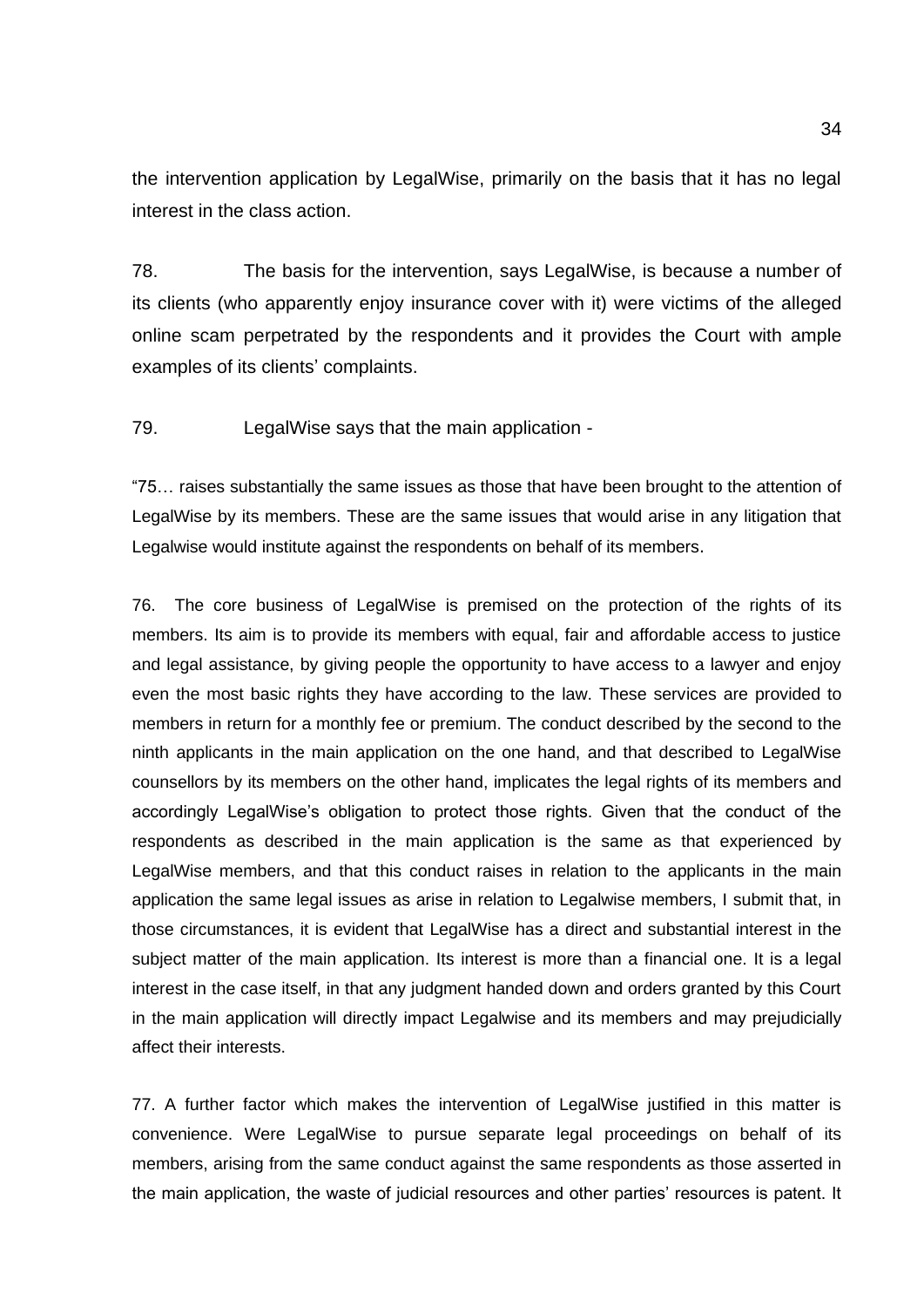would not serve judicial economy. In addition, separate proceedings would give rise to the real possibility of conflicting judgments in relation to substantially the same facts and legal issues, against the same respondents. This too is a factor that justifies this Court permitting the intervention of LegalWise is applicant in this matter."

80. I must confess to some confusion as to just what LegalWise seeks to achieve through its purported intervention in this application. It does not say that it wishes to join as a co-plaintiff in the class action proceedings and it is obvious that it cannot so join: it has no cause of action vis-vis any of the respondents and there is consequently no *lis* between it and any of the respondents. As an insurer, LegalWise would be entitled to seek relief on behalf of any its insured parties in such parties' names through the principle of subrogation, but it does not make out such a case in its joinder application either. Nor does LegalWise say that it wishes to be certified as a joint class representative with the Law Clinic in the class action.

81. It seems to me that it effectively wishes to hold a "watching brief" in these proceedings on behalf of those clients who might be the victims of the alleged scam to ensure that they are properly looked after by the Law Clinic. But, to do so, it does not require to be joined in the suit as a party since there could be no objection at any stage of proceedings for LegalWise's lawyers to be present in court as observers. Nor does it need to be joined as a party to provide the Law Clinic with evidential and/or procedural support

82. I agree with Mr. Bothma that LegalWise has, however, no legal interest which justifies its joinder in this application. The application must accordingly fail and LegalWise must bear the wasted costs occasioned to any of the other parties through its application for joinder under Rule 12.

# INTERDICTORY RELIEF

83. In its notice of motion, the Law Clinic asks for an interim interdict (its socalled Part A Relief) under s114 of the CPA, alternatively the common law, in terms whereof the respondents are –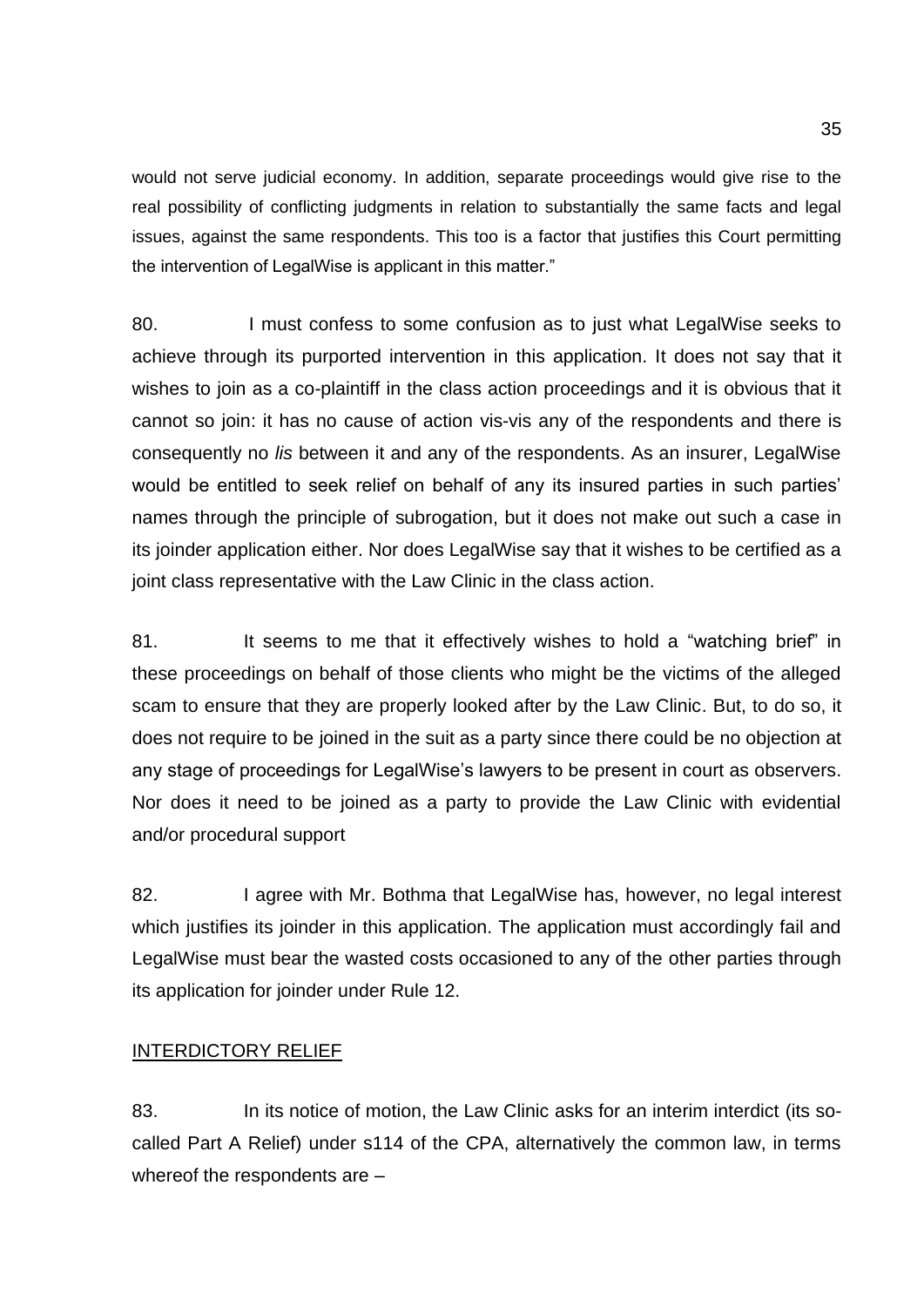83.1 ordered to shut down the websites listed in Annexure A to the notice of motion. (These are the websites that have been set out above.);

83.2 in the alternative, restrained from operating the websites in a manner which is unconscionable, unjust, unreasonable or unfair in terms of ss 40, 41 and 48 of the CPA;

83.3 interdicted from debiting the bank accounts of any persons in terms of any agreement purportedly concluded through the aforesaid websites;

83.4 restrained from making any demands for, or collecting, payment from consumers for services allegedly provided under any agreement allegedly concluded through the websites;

83.5 interdicting the respondents from threatening or harassing any persons in connection with any demand for, or collection of, any payment allegedly due under any agreement purportedly concluded via any of the websites.

This interim relief is sought pending the final determination of the application for class action certification and any class action initiated pursuant to such certification.

84. During argument on the second day of the hearing (9 March 2021) Mr. Bothma referred to the supplementary affidavit deposed to by Mr. Malander earlier that day. This is the affidavit already referred to which was filed in response to the Court's enquiries regarding the functionality of the websites. In that affidavit, Mr. Malander gives details of the chronology of the matter since the filing of this application.

85. Mr. Malander refers to the Carte Blanche airing on 28 April 2019 and says that subsequent thereto, in May and June 2019, the first to seventeenth respondents were "exited" from the National Payment System ("NPS") on the insistence of PASA. He references the founding affidavit in the *amicus* application by PASA in that regard.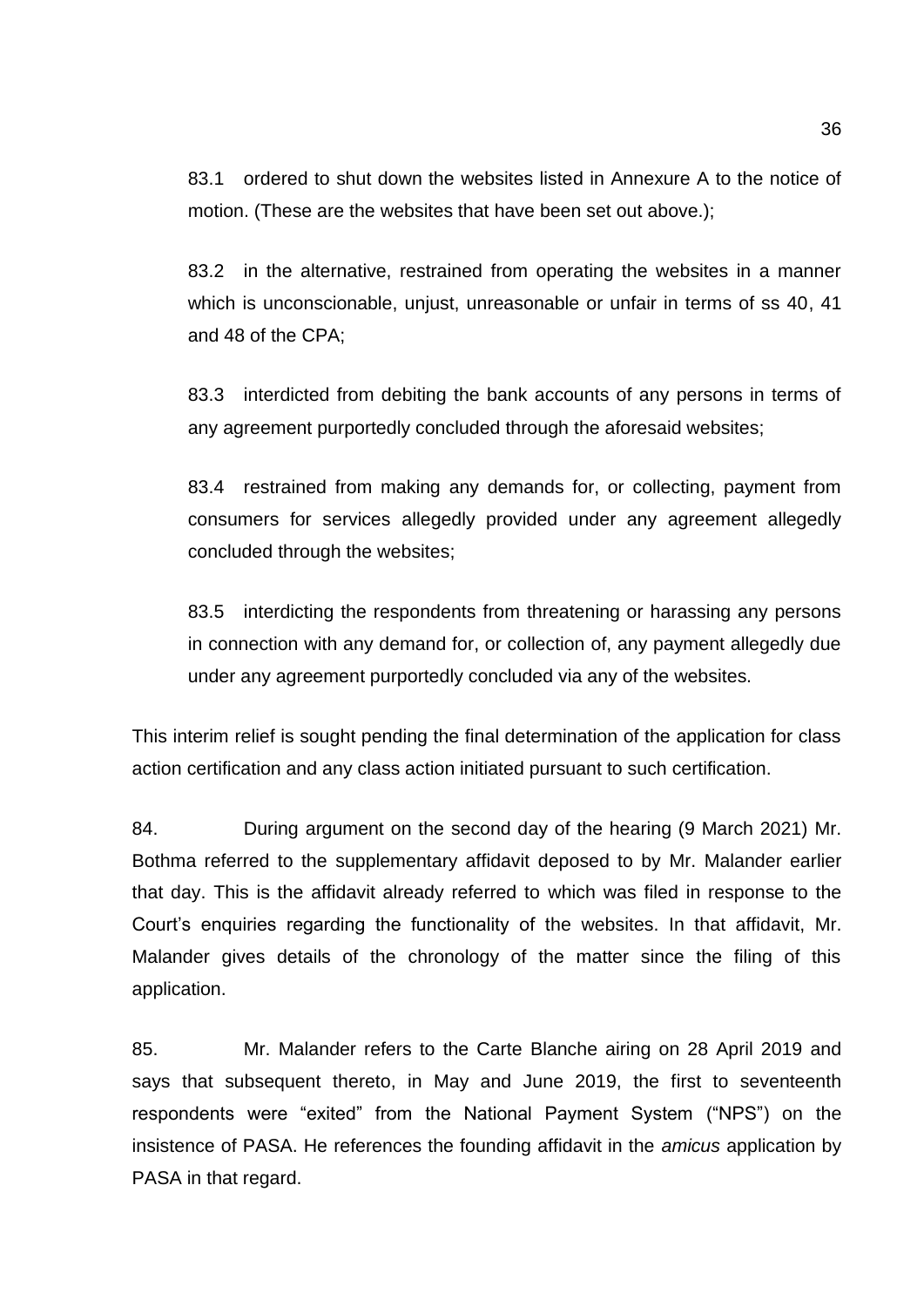86. As I understand PASA's affidavit, as part of its statutory functions under the National Payment System Act, 78 of 1998, it monitors, inter alia, the abuse of the debit order system by commercial users in the banking sector, and it is empowered to put an end to such abuse in appropriate circumstances. PASA says the following regarding the respondents in the affidavit of Mr. Walter Victor Volker, its CEO, dated 6 January 2020.

"62. Through the monitoring component of the 4-prong model [described above], PASA has been informed of customer complaints against the Fourth Respondent, Loan Spotter SA (Pty) Ltd, with directors Damian Malander (Eighteenth Respondent) and Nandie Paich (Nineteenth Respondent).

63. Further quantitative and qualitative due diligence uncovered direct links between the Eighteenth and Nineteenth Respondents and the other Respondents in the main action, as well as debit order disputes and unpaid ratios resulting from customer complaints and disputes.

64. As a result, the First to Seventeenth Respondents were exited from the NPS during May and June 2019. In addition, the Respondents' company registration details, director details, as well as their Abbreviated Shortnames (ABSNs) were added to the PASA exit database, which information is centrally stored and administered by PASA on behalf of the Sponsoring Banks."

87. The effect of these steps by PASA, says Mr. Malander, is that

"15. At this stage, and primarily because of the respondent companies having been exited from the NPS, the continuing of their business became untenable and on 3 April 2020 the respondent companies' websites were decommissioned. The respondent companies have not traded since."

Mr. Malander goes on to allege that the Law Clinic was aware of this situation by 24 April 2020 at the latest.

88. As regards the future of the companies' businesses, Mr. Malander says the following.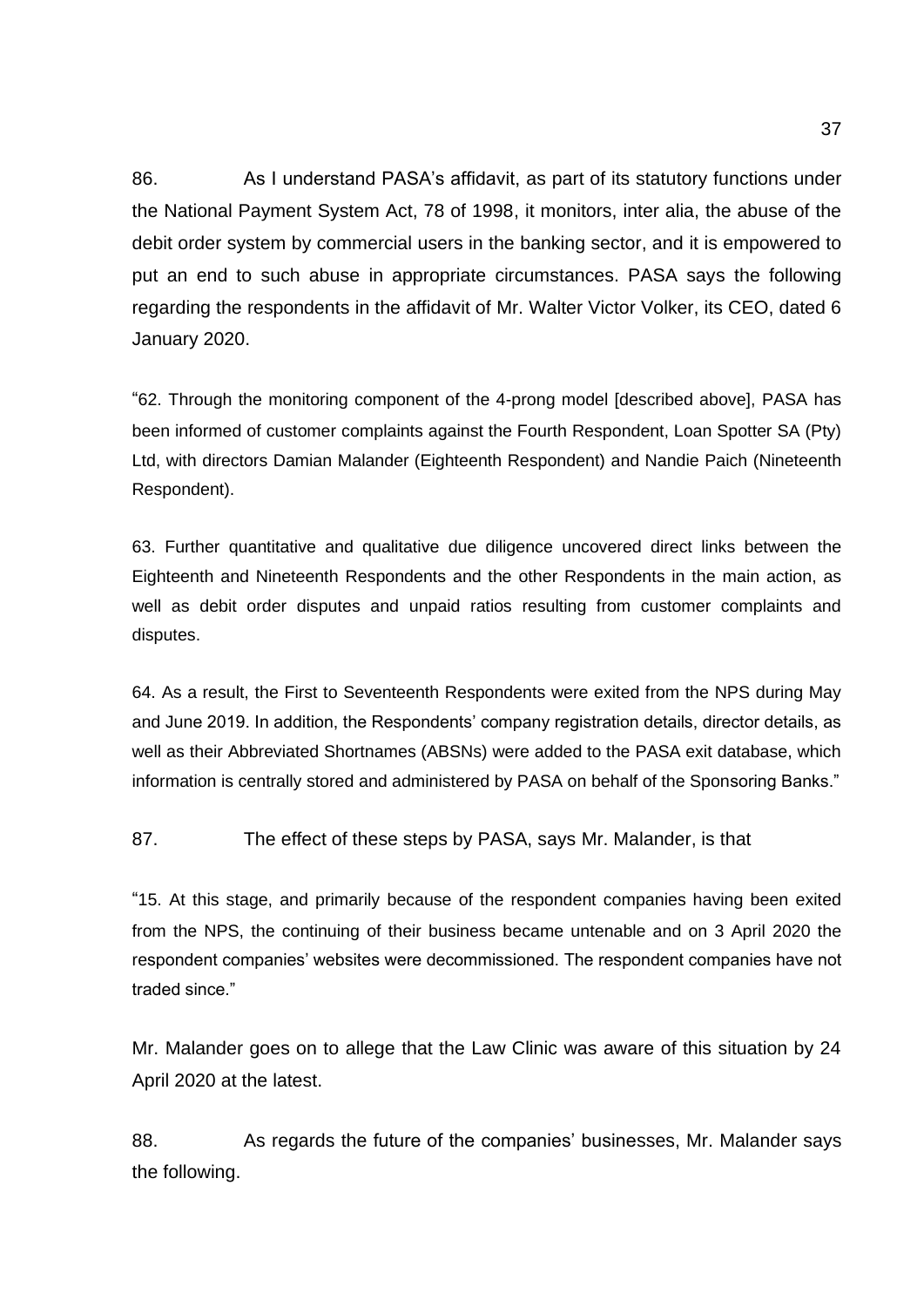"20. As explained above the respondent companies were exited from the National Payment System during July 2019. Eventually, and on account of an inability to process debit payments the business of the respondent companies grinded (sic) to a halt and the websites were decommissioned on 3 April 2020.

21. As matters stand, the respondent companies do not trade and do not operate any of the websites. There is also no demand for payment made by the respondent companies of any customer.

22. The negative press occasioned by the Carte Blanche episode as well as the inability to process debit payments has rendered it impossible for the respondent companies to recommence business activities. I also have no intention or appetite to revive the respondent companies' business.

23. I therefore have no difficulty in giving an undertaking along the lines set out in paragraphs 2.1 to 2.4 of the notice of motion."

89. As I have said, the Law Clinic smartly put together a reply to this supplementary affidavit by Mr. Malander which was handed up after lunch on the second day of the hearing. In that affidavit, Mr. van der Merwe takes issue with the veracity of the allegations made by Mr. Malander and notes that he had accessed the website of the Lifestyle Direct Group (the second respondent) that very morning and found it to be "still extant and operative".

90. Mr. van der Merwe further points out that a search of the records of the Companies and Intellectual Property Commission ("the CIPC") had revealed that certain of the respondent companies were still listed as being "in business" and that the CIPC had actually corresponded with Mr. Malander a couple of months previously. Further, he notes that CIPC records reflect that certain of the companies were in the process of deregistration.

91. Mr. van der Merwe expresses disquiet at the fact that certain of the respondent companies were being deregistered in the midst of attempts to fix them with liability for their alleged malpractices under the CPA. These steps are said to be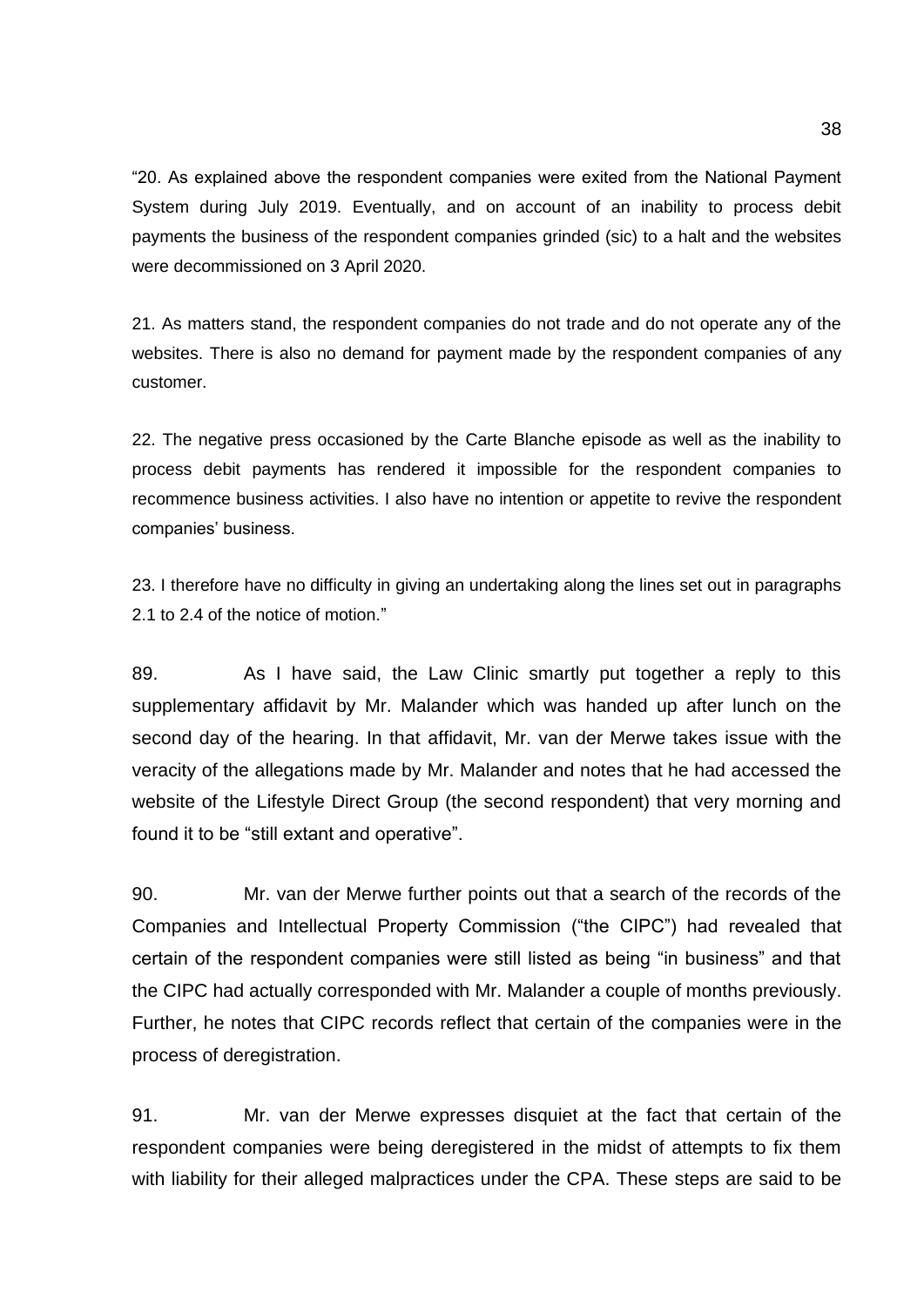"indicative of a surreptitious effort to frustrate the relief sought by the applicants" and Mr. van der Merwe voices concern that by the time the class action commences, the corporate records and documentary evidence of the companies involved in the alleged scam might have been done away with. He also suggests that there may be other entities that Mr. Malander controls that the applicants may not even be aware of. To this end, Mr. van der Merwe indicates that the applicants might have to consider beefing up their interdictory relief "to prohibit Malander from directly or indirectly replicating his pattern of fraud through other natural and/or juristic persons."

92. At the conclusion of the hearing, counsel for the Law Clinic submitted a revised draft order which made provision for extended interim relief and asked that the draft serve as an amendment of the notice of motion.

93. On 24 March 2021, Mr. Malander deposed to and filed a further supplementary affidavit in which he sought to respond to Mr. van der Merwe's allegations in the affidavit of 9 March 2021 and to furnish further undertakings to the Court *pendent lite.* The applicants did not oppose the filing of this affidavit which the Court then received and filed of record<sup>20</sup>

94. In the further supplementary affidavit, Mr. Malander explains that he believed that the Lifestyle Legal website had been decommissioned and was surprised to see that its homepage had not been decommissioned. In any event, he says, Lifestyle Legal does not trade. Mr. Malander explains that the records of the CIPC are misleading if they suggest that the respondent companies are still trading and repeats that they are dormant, as are their bank accounts. Lastly, Mr. Malander says that having considered the draft order handed in by the Law Clinic at the conclusion of the hearing, he has no difficulty furnishing an undertaken along the lines of the interim interdict sought in paragraph 12 of the draft order.

95. There has been no response from the Law Clinic to this tender, and, importantly, no suggestion that such an undertaking is unacceptable to it, or that it

<sup>39</sup>

<sup>20</sup> See pp 1103 - 1123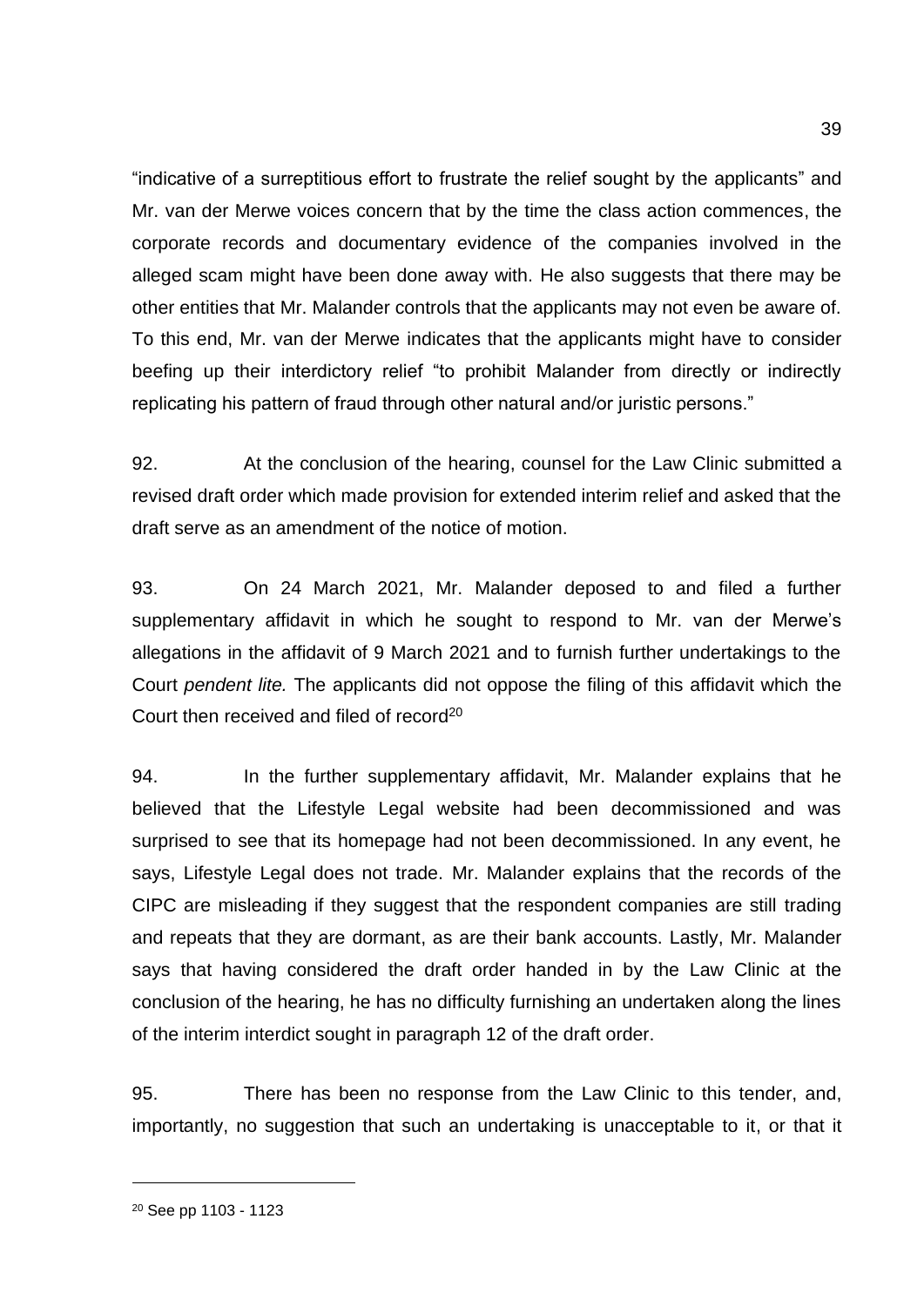would not serve the same purpose as an interdict. Given the manner in which the issues were ultimately ventilated so late in the day, and the limited evidence warranting an interim interdict, I consider that Mr. Malander should be taken at his word and his undertaking recorded as part of the Court's order. He would breach that undertaking at his peril and the Law Clinic would then be entitled to approach the court urgently for further interim relief.

# COSTS

96. There is no reason why the costs occasioned to the Law Clinic in bringing this application should not follow the result. Further, I am satisfied that the complexity and magnitude of the application warranted the employment of two counsel. The evidence presented by the *amicus curiae* was of assistance to the court in considering the implications of the respondent companies having exited the NPS system and was accordingly admitted. The *amicus* only sought costs in the event of opposition to its application. There was no opposition and so no such order will thus be made.

97. As I have already said, the wasted costs incurred in response to its abortive joinder application must be borne by LegalWise.

# **IN THE RESULT, THE FOLLOWING ORDERS ARE MADE:**

# A. AMICUS CURIAE

The application for admission as *amicus curiae* by the Payments Association of South Africa is granted, with no order as to costs.

# B. JOINDER APPLICATION

1. The application by Legalwise South Africa (Pty) Ltd to be joined as an applicant in this matter is refused.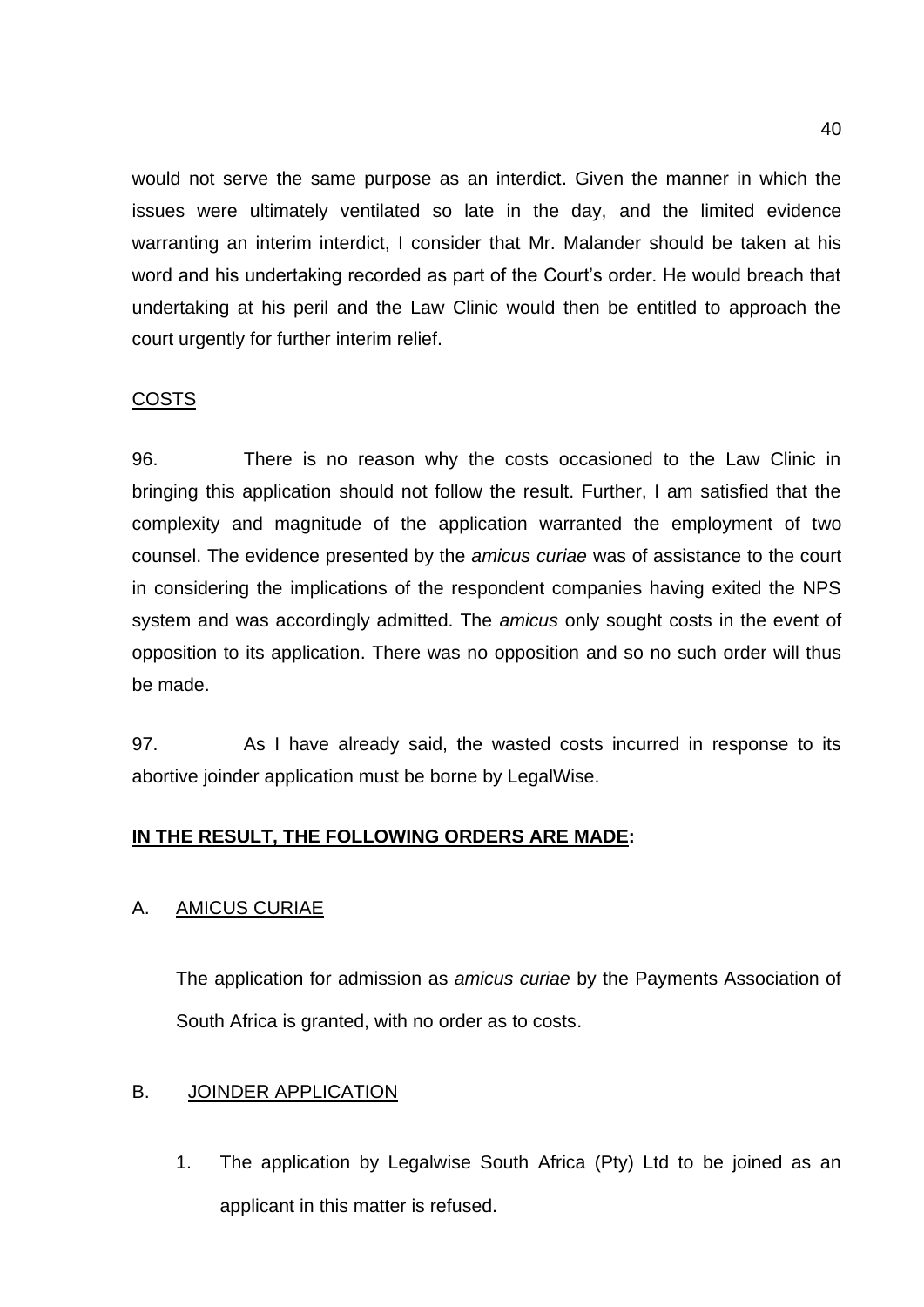2. Legalwise South Africa (Pty) Ltd is to bear the wasted costs occasioned to the First to Nineteenth Respondents by their opposition to the joinder application.

### C. CLASS CERTIFICATION

- 1. The following persons shall constitute a class for purposes of the class action described in paragraph [0](#page-40-0) below ("the class"):
	- 1.1 All persons who have had any moneys debited from their bank accounts and / or who have been harassed and / or threatened in connection with any demand for or collection of payment by the respondents at any time from 1 May 2015 to date on the basis of them having concluded purported agreements with the respondents by submitting an application on one of the websites listed in Annexure "A" hereto.
- <span id="page-40-0"></span>2. It is declared that the applicants may act as representatives of the class in an action claiming the relief set out in the particulars of claim attached to the applicants' supplementary affidavit dated 11 November 2019 (as may be amended from time to time) ('the class action').
- 3. The applicants are declared to have the requisite legal standing to bring the class action on behalf of the class.
- 4. The applicants are granted leave to pursue the class action on the basis that any members of the class who do not wish to be bound by the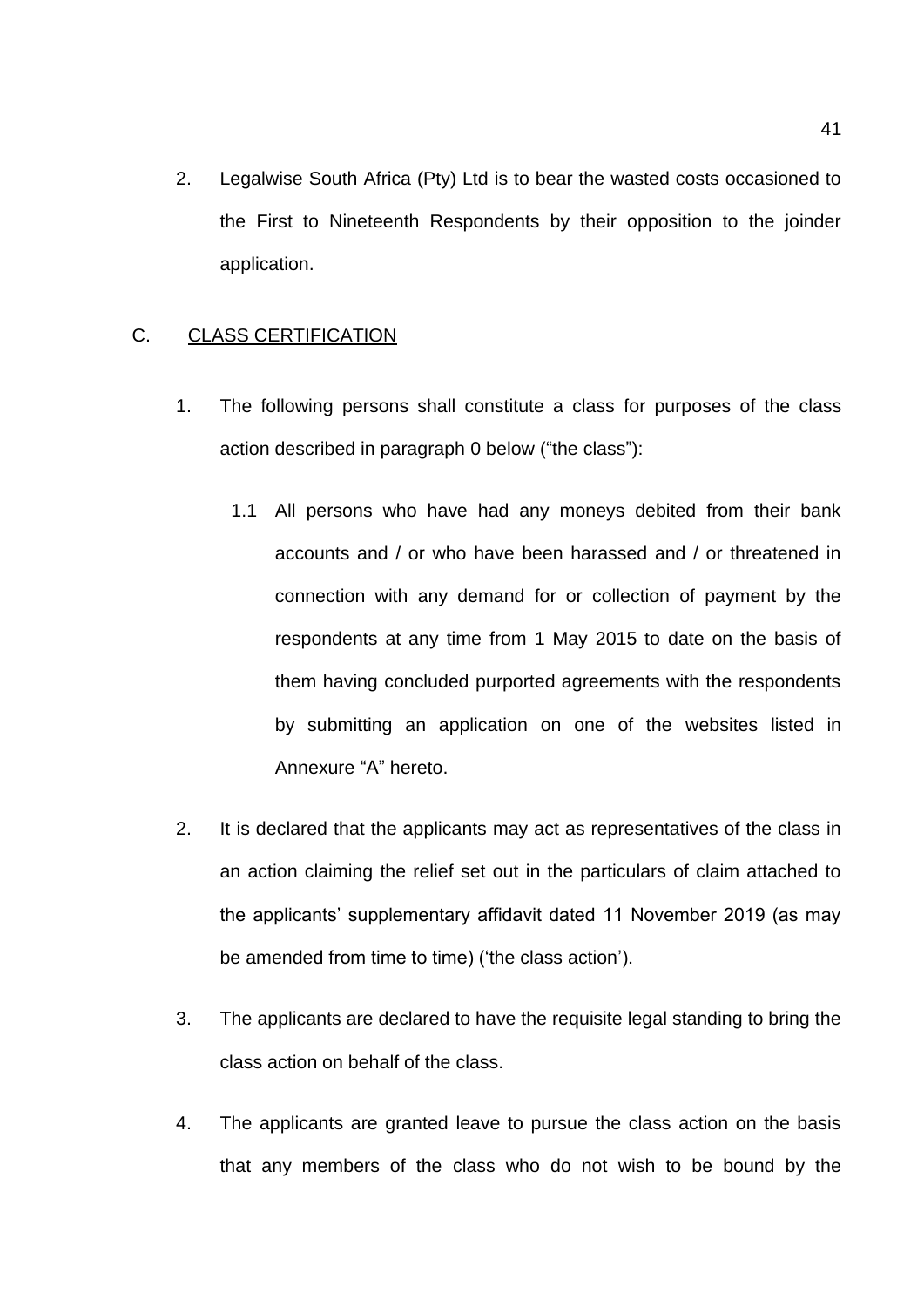outcome of the class action may opt out thereof as contemplated in paragraph [5](#page-41-0) below.

- <span id="page-41-0"></span>5. The members of the class shall be bound by the outcome of the class action unless they give notice of their election to opt out thereof to Stellenbosch University Law Clinic ('the Law Clinic'), in the manner described in annexure "B", by not later than 1 October 2021.
- <span id="page-41-1"></span>6. The members of the class are to be notified of this action by way of the notice attached hereto as annexure "B", with the notice to be publicised by the respondents within 1 month from the date of this order, which notice must be publicised as follows:
	- 6.1 by mail to each person on the respondents' customer databases at their last known address by the respondents;
	- 6.2 by email to each person on the respondents' customer databases at their last known email address by the respondents;
	- 6.3 by SMS to each person on the respondents' customer databases at their last known cell phone number by the respondents;
	- 6.4 by publication in one edition per week of the most widely circulated daily newspaper in each province of the Republic for four weeks following the granting of this order;
	- 6.5 by having the notice read out over: (1) an English-language radio station with the highest listenership in each province of the Republic and (2) a radio station broadcasting in the language most widely spoken in each province of the Republic, other than English, which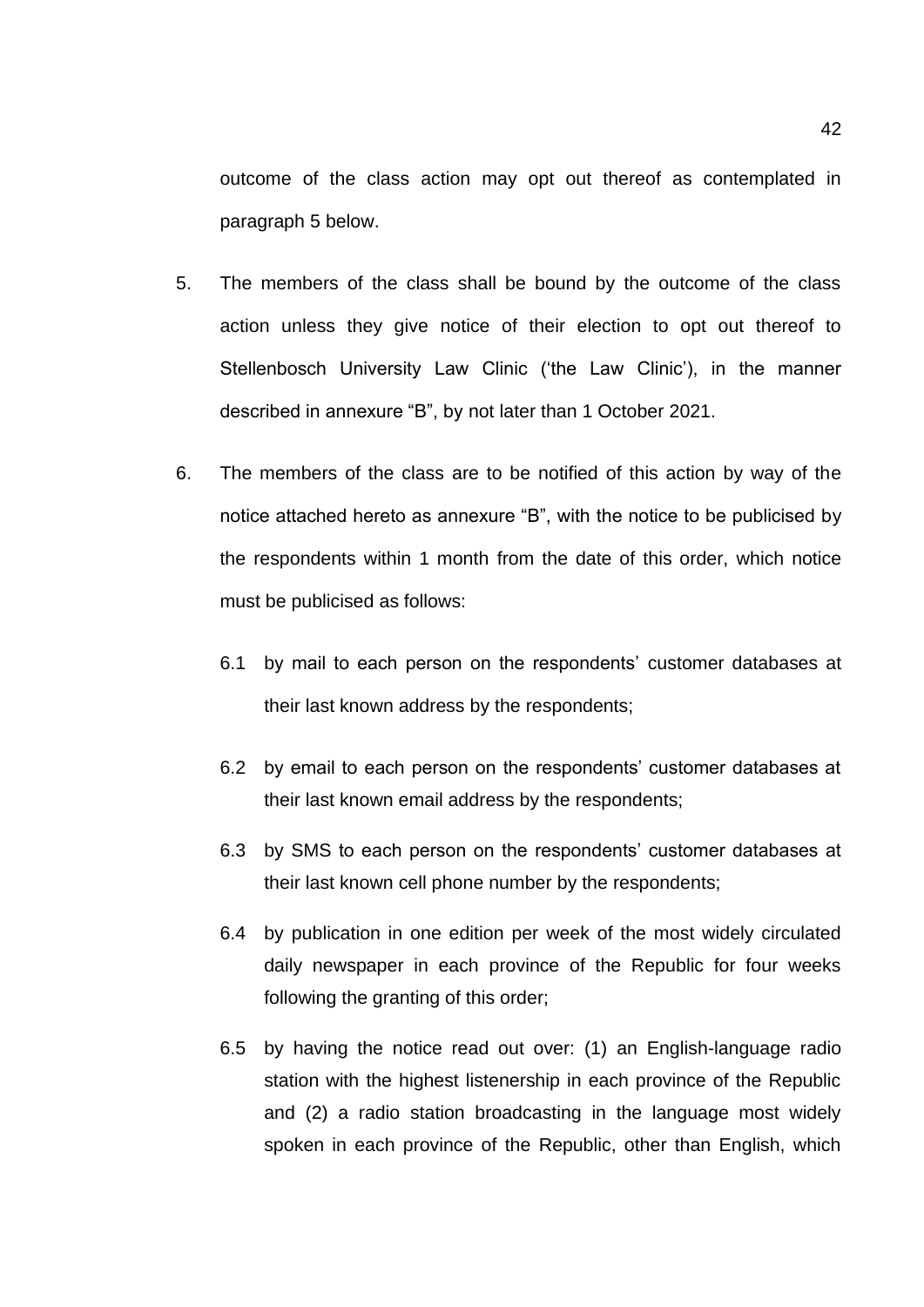readings must take place at least once a day for four weeks following the granting of this order;

- 6.6 by publication of the notice on: (1) the Law Clinic's webpage and Facebook pages, as well as on the home page of each website operated by any of the respondents or their proxies and associates and (2) keeping such notice there for a period of eight weeks from the date of the granting of this order; and
- 6.7 by publication of the notice on the Facebook group page 'Action Against Lifestyle Legal, Loan Hub SA and other Scams', where it must be kept for at least eight weeks from the date of this order.
- 7. The respondents are ordered to pay the costs of the aforesaid notifications jointly and severally and are to report to the Law Clinic and this Court within 1 week from the date on which they have complied with paragraph 6 above.
- 8. The respondents are ordered to furnish the Law Clinic with the last known physical address, email address and telephone / cell phone numbers of each person on the respondents' customer databases.
- 9. The parties are granted leave to approach this Court for a variation or amplification of this order in respect of the notifications, on duly amplified papers, if any party deems it necessary.
- 10. The respondents shall file reports with this Court detailing their compliance with paragraph [5](#page-41-1) within 8 weeks of the granting of this order.
- 11. A special master shall be appointed on such terms as the trial court deems appropriate.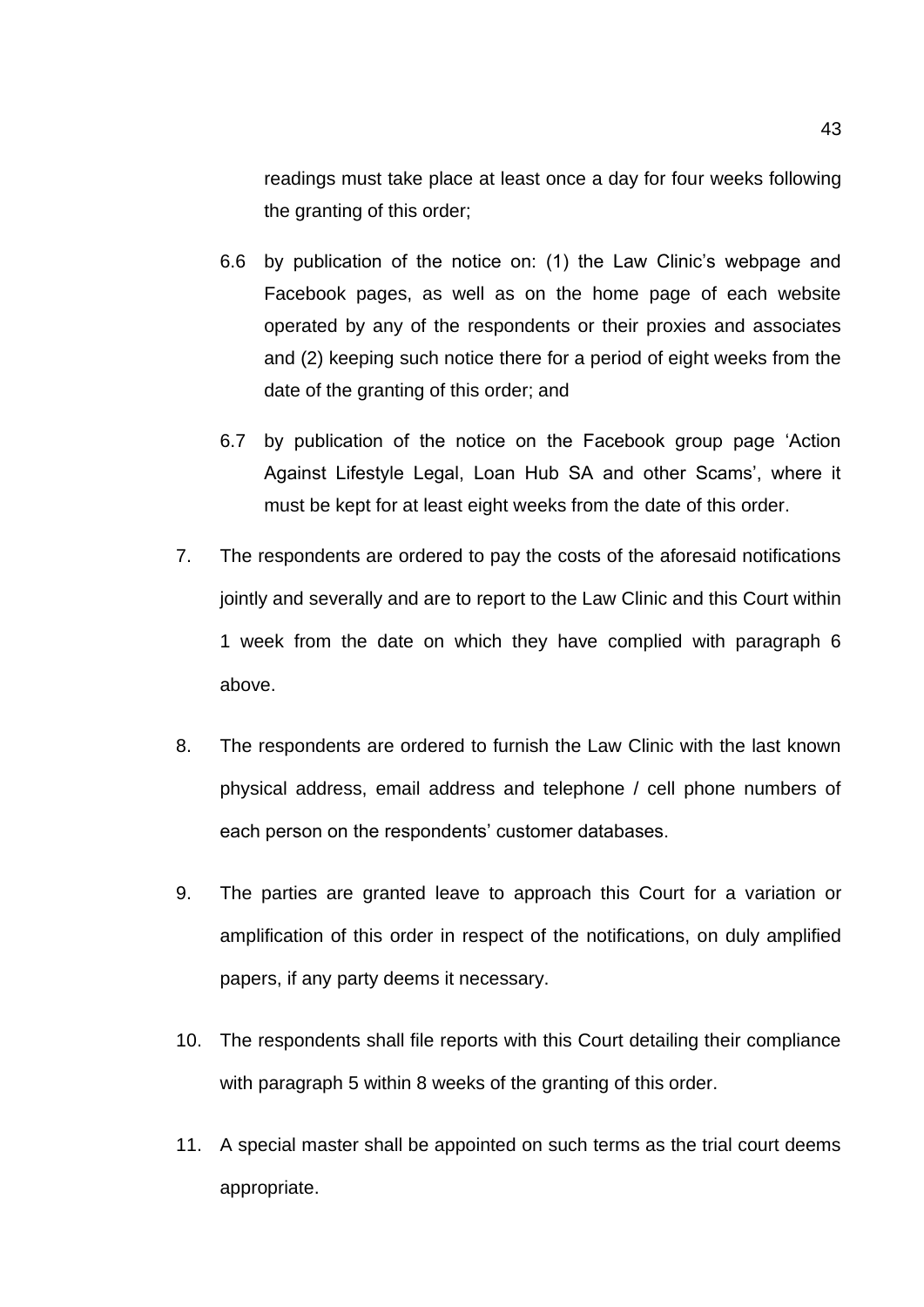- <span id="page-43-0"></span>12. It is recorded that the first to eighteenth respondents have furnished to the Court an undertaking that, pending the final determination of the class action as aforesaid, they will desist from directly or indirectly (whether themselves or through any other natural or juristic person):
	- 12.1 operating the websites listed in annexure "A" (save for the publication of the notice referred to in paragraph [5](#page-41-1) above) or websites with substantially similar content;
	- 12.2 conducting the same, or substantially similar business(es), conducted by the respondents and described in the papers filed of record in order to market financial and/or legal services or conclude any agreement in respect such;
	- 12.3 debiting the bank accounts of any persons in terms of any agreement allegedly concluded through the listed websites or any website with similar content referred to in paragraph [12.2](#page-43-0) above;
	- 12.4 making demands for or collecting payment from consumers for services allegedly provided in terms of any agreement allegedly concluded through the listed websites or any website referred to in paragraph [12.2](#page-43-0) above;
	- 12.5 harassing and/or threatening any person in connection with any demand for, or collection of payment, in terms of any agreement allegedly concluded with any of the respondents through the listed websites or any website referred to in paragraph [12.2](#page-43-0) above;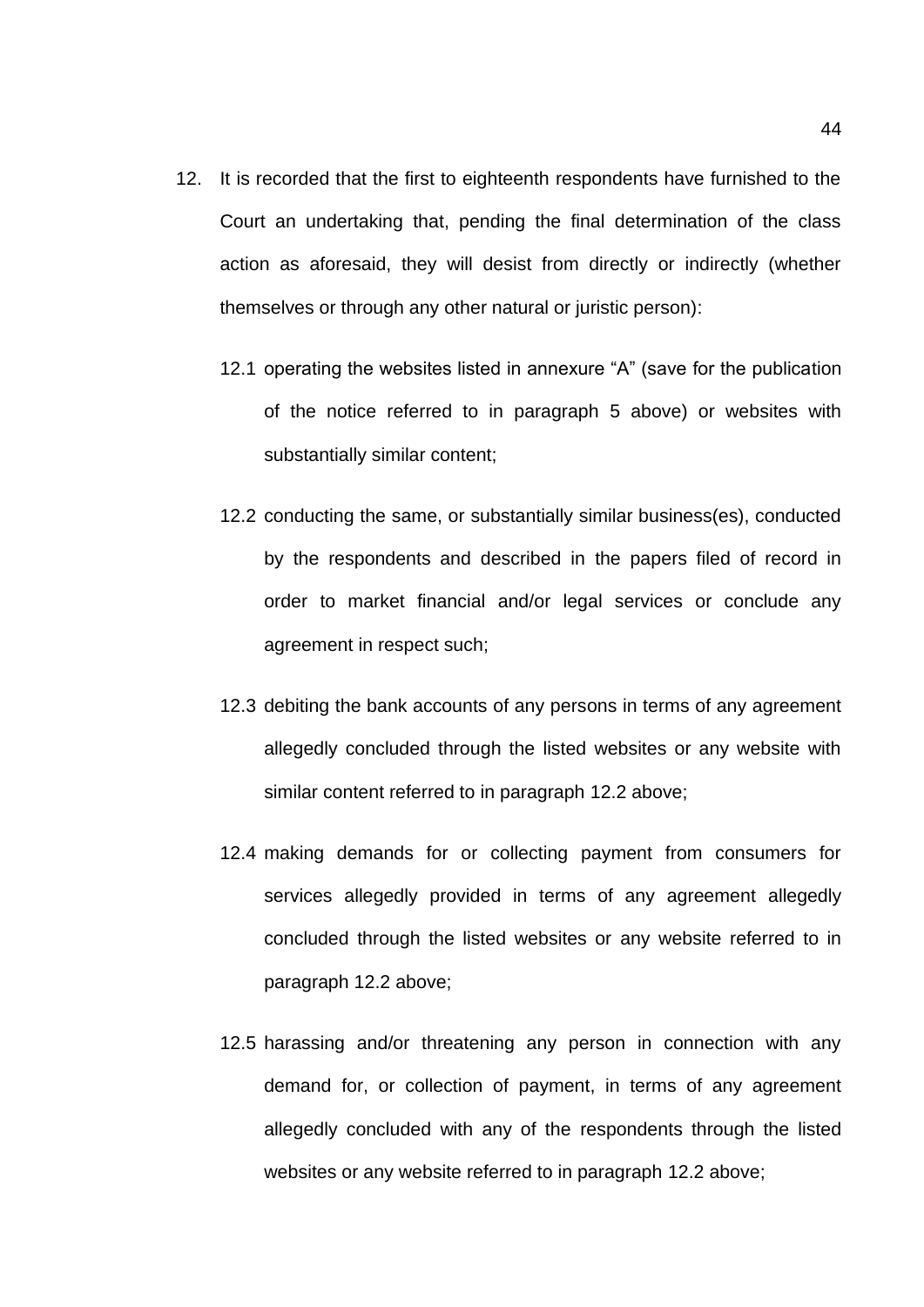- 12.6 proceeding with the de-registration of any of the respondent companies;
- 12.7 destroying, removing, expunging or altering any of the company's records, including but not limited to: share registers, share certificates, minutes of directors and shareholder meetings, minutes and resolutions of shareholder meetings, bank statements, databases (whether electronic or hardcopy), contracts with any members of the class, financial statements, management accounts, correspondence and the referral of any debts for debt collection.
- 13. The first to eighteenth respondents shall pay the applicants' costs of suit relating to this application jointly and severally, the one paying the other(s) to be absolved, which costs will include the costs of two counsel where employed. Such costs shall include all reserved costs in respect of all previous set downs and scheduled hearings.

 $Z^{\mu}$ 

**GAMBLE, J**

**\_\_\_\_\_\_\_\_\_\_\_\_\_\_\_\_\_\_**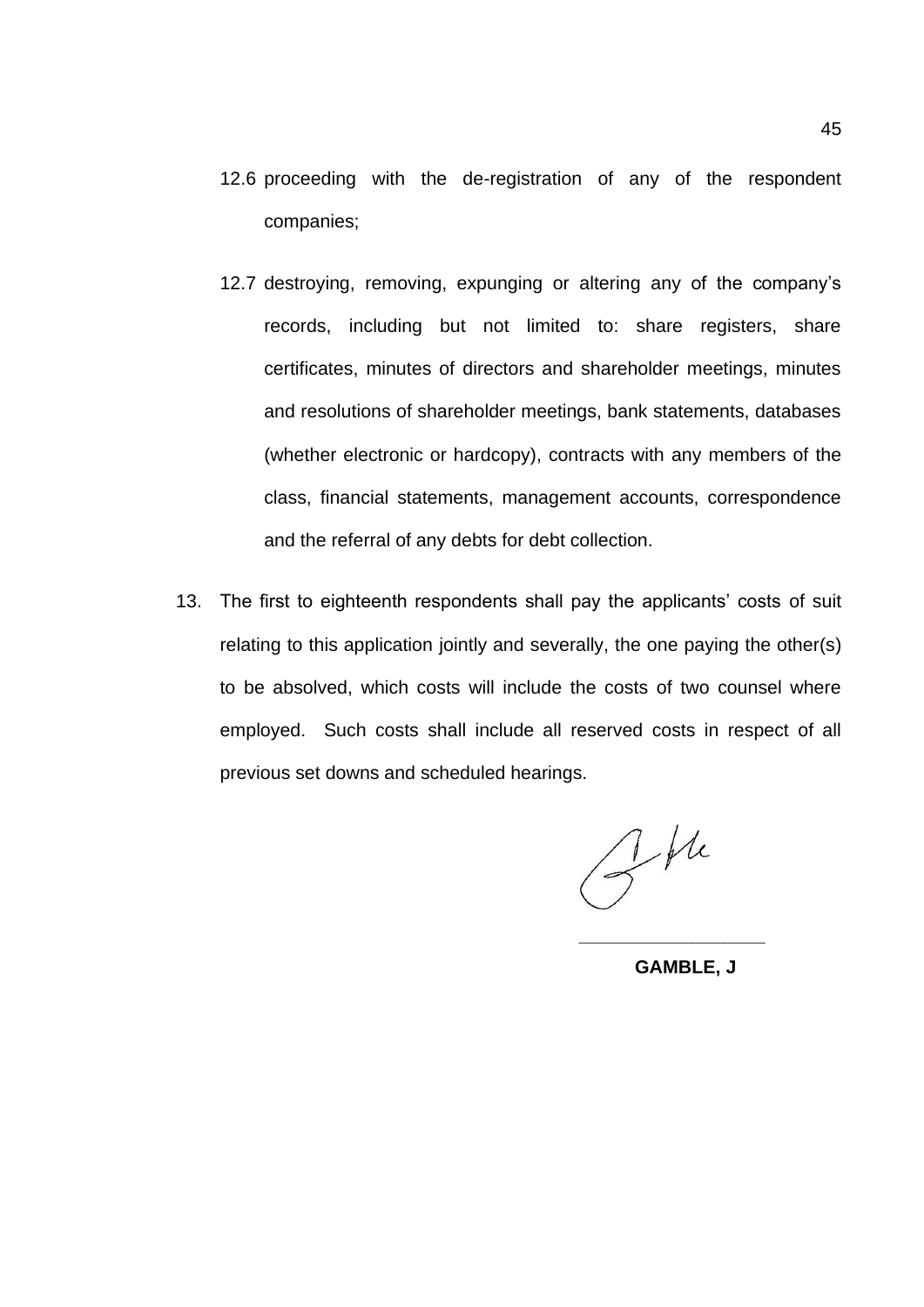# **ANNEXURE A – LIST OF WEBSITES**

[https://www.loantrackersa.co.za](https://www.loantrackersa.co.za/)

[https://www.loanspottersa.co.za](https://www.loanspottersa.co.za/)

[https://www.loanmatchsa.co.za](https://www.loanmatchsa.co.za/)

[https://wwwloanchoicesa.co.za](https://wwwloanchoicesa.co.za/)

[https://www.loanquestsa.co.za](https://www.loanquestsa.co.za/)

[https://www.loanconnectorsa.co.za](https://www.loanconnectorsa.co.za/)

[https://www.loanhubsa.co.za](https://www.loanhubsa.co.za/)

[https://www.loanzones.co.za](https://www.loanzones.co.za/)

[https://www.loanlocatorsa.co.za](https://www.loanlocatorsa.co.za/)

[https://www.loanscoutsa.co.za](https://www.loanscoutsa.co.za/)

[https://www.loantracer.co.za](https://www.loantracer.co.za/)

The website for Loan Detector SA (domain name unknown)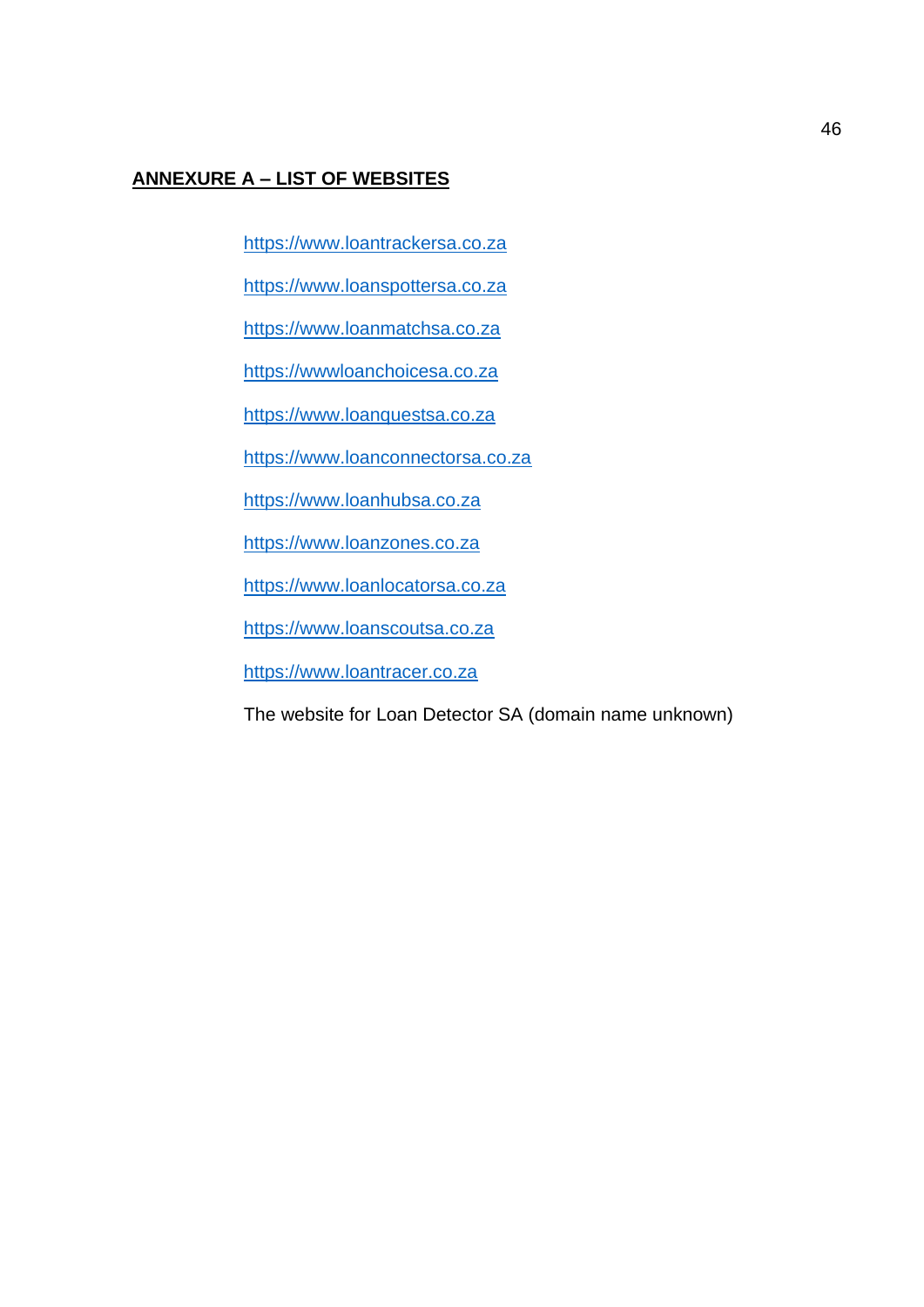# **ANNEXURE B – NOTICE TO THE CLASS**

Please take notice that a class action will be instituted in the Western Cape Division of the High Court of South Africa against the companies and individuals listed below:

- 1. Lifestyle Direct Group International (Pty) Ltd
- 2. Capital Lifestyle Solutions (Pty) Ltd t/a Lifestyle Legal
- 3. Loan Tracker SA (Pty) Ltd
- 4. Loan Spotter SA (Pty) Ltd
- 5. Loan Match SA (Pty) Ltd
- 6. Loan Choice SA (Pty) Ltd
- 7. Loan Quest SA (Pty) Ltd
- 8. Loan Connector SA (Pty) Ltd
- 9. Loan Hub SA (Pty) Ltd
- 10.Loan Zone SA (Pty) Ltd
- 11.Loan Locator SA (Pty) Ltd
- 12.Loan Scout SA (Pty) Ltd
- 13.Loan Tracer SA (Pty) Ltd
- 14.Loan Detector SA (Pty) Ltd
- 15.Lifestyle Legal (Pty) Ltd
- 16.Lifestyle Attorneys (Pty) Ltd
- 17.All Wheel Auto (Pty) Ltd
- 18.Damian Malander
- 19.Nandie Paich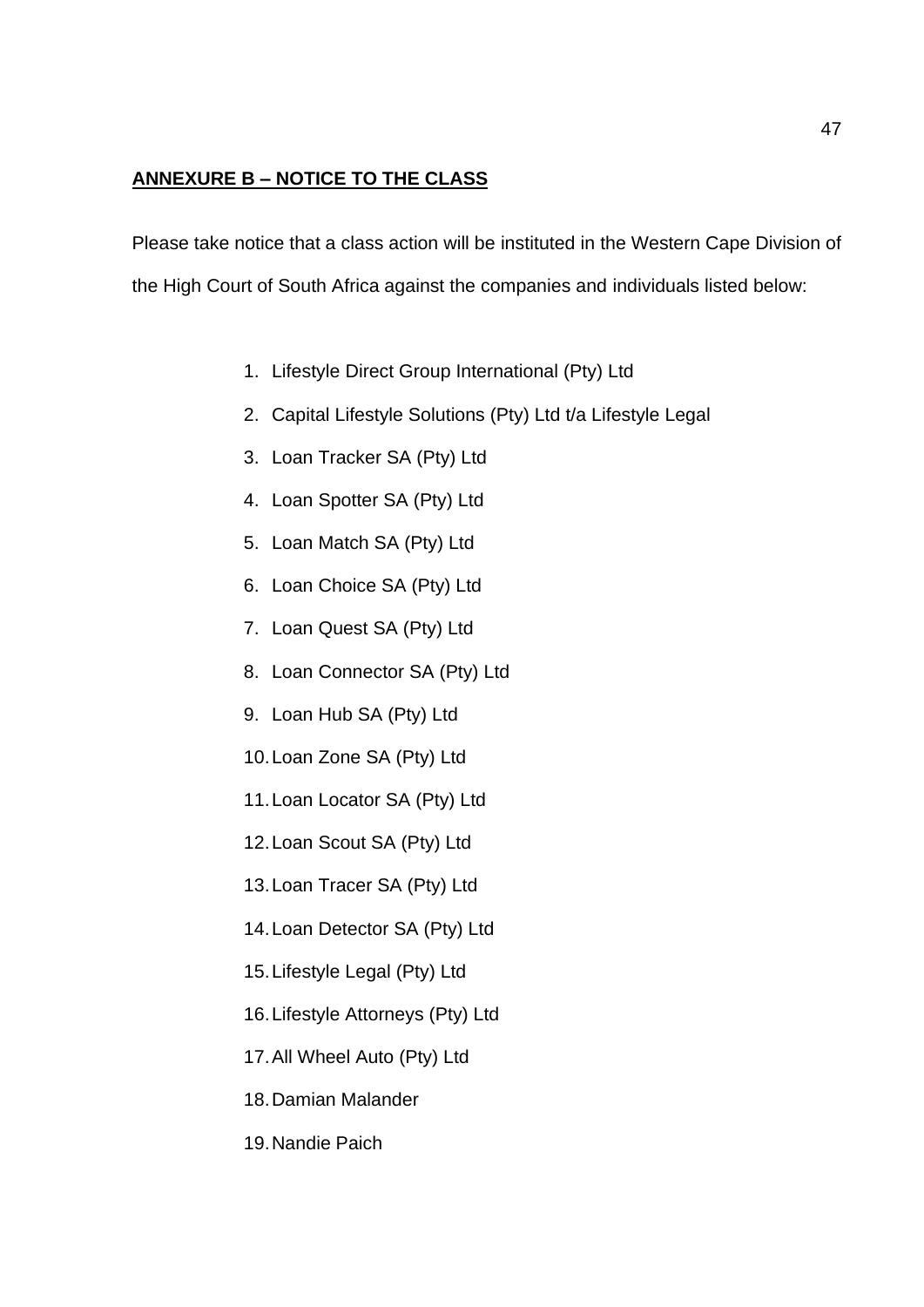Please take notice further that the class action will be brought on behalf of the following class:

"All persons who have had any monies debited from their bank accounts and/or who have been harassed and threatened in connection with any demand for or collection of payment by any of the respondents at any time from 20 May 2015 to date on the basis of them having concluded purported agreements with any of the respondents through any of the websites listed below:

[https://www.loantrackersa.co.za](https://www.loantrackersa.co.za/) [https://www.loanspottersa.co.za](https://www.loanspottersa.co.za/) [https://www.loanmatchsa.co.za](https://www.loanmatchsa.co.za/) [https://wwwloanchoicesa.co.za](https://wwwloanchoicesa.co.za/) [https://www.loanquestsa.co.za](https://www.loanquestsa.co.za/) [https://www.loanconnectorsa.co.za](https://www.loanconnectorsa.co.za/) [https://www.loanhubsa.co.za](https://www.loanhubsa.co.za/) [https://www.loanzones.co.za](https://www.loanzones.co.za/) [https://www.loanlocatorsa.co.za](https://www.loanlocatorsa.co.za/) [https://www.loanscoutsa.co.za](https://www.loanscoutsa.co.za/) [https://www.loantracer.co.za](https://www.loantracer.co.za/) "

Should you wish **not** to be a member of the class you may opt out of the class by notifying the class action attorneys of record, the Stellenbosch University Law Clinic, of your choice to so opt out by no later than Friday 1 October 2021.